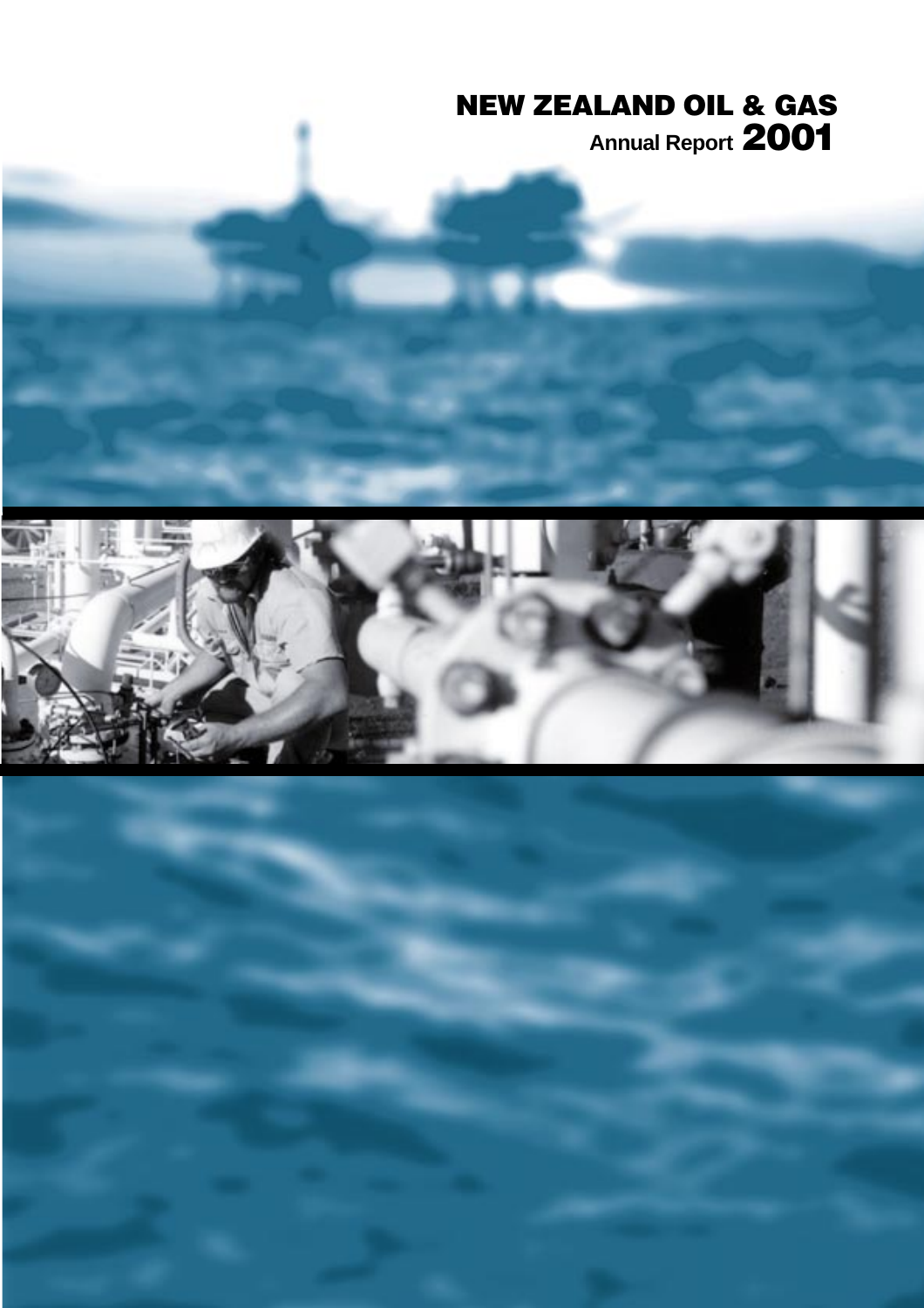# **CONTENTS**

# **ANNUAL GENERAL MEETING**

The 2001 Annual General Meeting of New Zealand Oil & Gas Limited will be held at the Crowne Plaza Hotel, Elliott Rooms, 128 Albert Street, Auckland on Friday, 30 November 2001. The meeting will commence at 10.00am.

# **THE COMPANY**

New Zealand Oil & Gas is a petroleum exploration and production company which operates in New Zealand and Australia. Its production interests are in Taranaki, and (through 57.8% owned subsidiary, Pan Pacific Petroleum NL) in the Carnarvon Basin, Australia. New Zealand Oil & Gas, through its subsidiary Pike River Coal Company Limited, has a coking coal deposit in Westland, New Zealand.

# **2001 ANNUAL REPORT**

The 2001 annual report of New Zealand Oil & Gas Limited is approved for and on behalf of the Board.

Inerper

Director Director 9 October 2001

wet (ud

**RF Meyer** RA Radford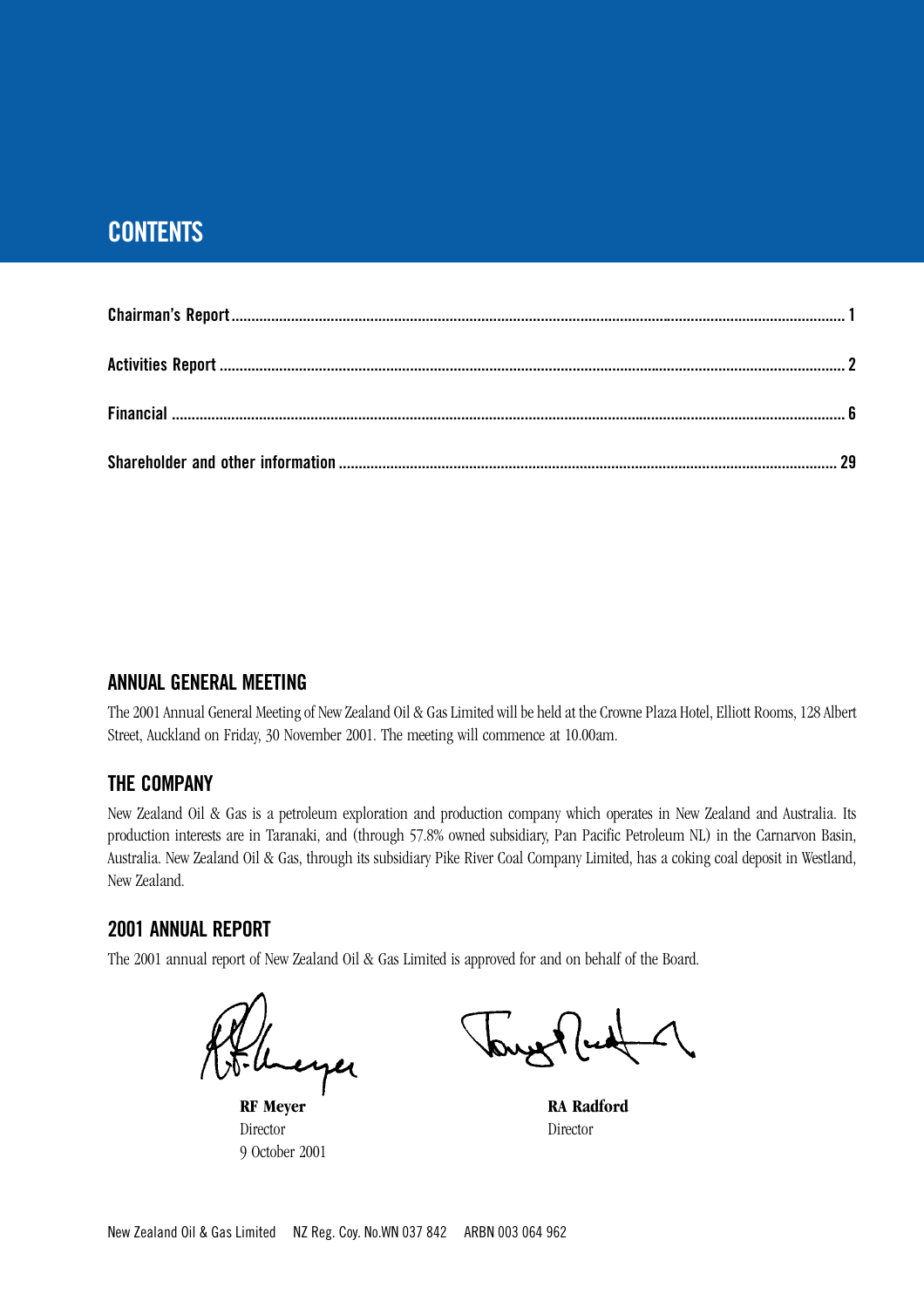

# **CHAIRMAN'S REPORT**

#### Dear Investor,

During the financial year ended 30 June 2001, New Zealand Oil & Gas benefited from increased oil revenues from its Ngatoro field. Overall, revenues of \$25.7 million were 41% up on the prior financial year, reflecting higher oil prices and increased gas sales.

These increased revenues from production resulted in higher cash reserves at year-end, of \$12.8 million on a consolidated basis.

Operations overall produced a surplus of \$1.2 million, after absorbing write-downs of exploration (\$2.2 million – primarily related to Western Australia) and investments (\$2 million). Adjustments for minority interests and taxation in subsidiary Pan Pacific Petroleum NL increased the end result to \$2.1 million.

Drilling activity during the year was limited to the Tusk wells in Western Australia, which found oil but unfortunately not in economic quantities. Closer to home, expectations earlier this year of a consortium approach to bring a semi-submersible drilling unit into New Zealand waters have not materialised, with some companies pulling out, while others have delayed their plans. This means that the last offshore well drilled by any party in New Zealand was NZOG's own Hochstetter well, in February last year.

Notwithstanding the dearth of drilling activity during the past twelve months, substantial other exploration work was carried out by the company, which has set the scene for a resumption of exploration drilling in the 2002 calendar year.

Firstly, NZOG has again proposed to its co-venturers the drilling of the Tabla prospect within the Ngatoro production licence. Secondly, the high-potential Opito prospect will be drilled as soon as additional seismic, currently in train, has been evaluated. The first quarter of 2002 is when investors can expect these two prospects to be drilled.

The timing for Tui is less certain, although it is likely that a suitable rig will be available in New Zealand by around March of next year.

The company's Pike River coalfield continues towards a development decision. The key element at this point is to obtain access to the mine through a modest area of conservation land. The development proposal is environmentally sound and deserves support.

I note that in May 2001, special general meetings of shareholders and option holders overwhelmingly approved the extension of the listed options term to 30 June 2002.

Drilling of Opito will be an important test of a major exploration prospect. A sizeable discovery at Opito or a decision to develop the Pike River coalfield may deliver substantial value to investors in the near term.

louse Rud 1

**R A Radford** Chairman 9 October 2001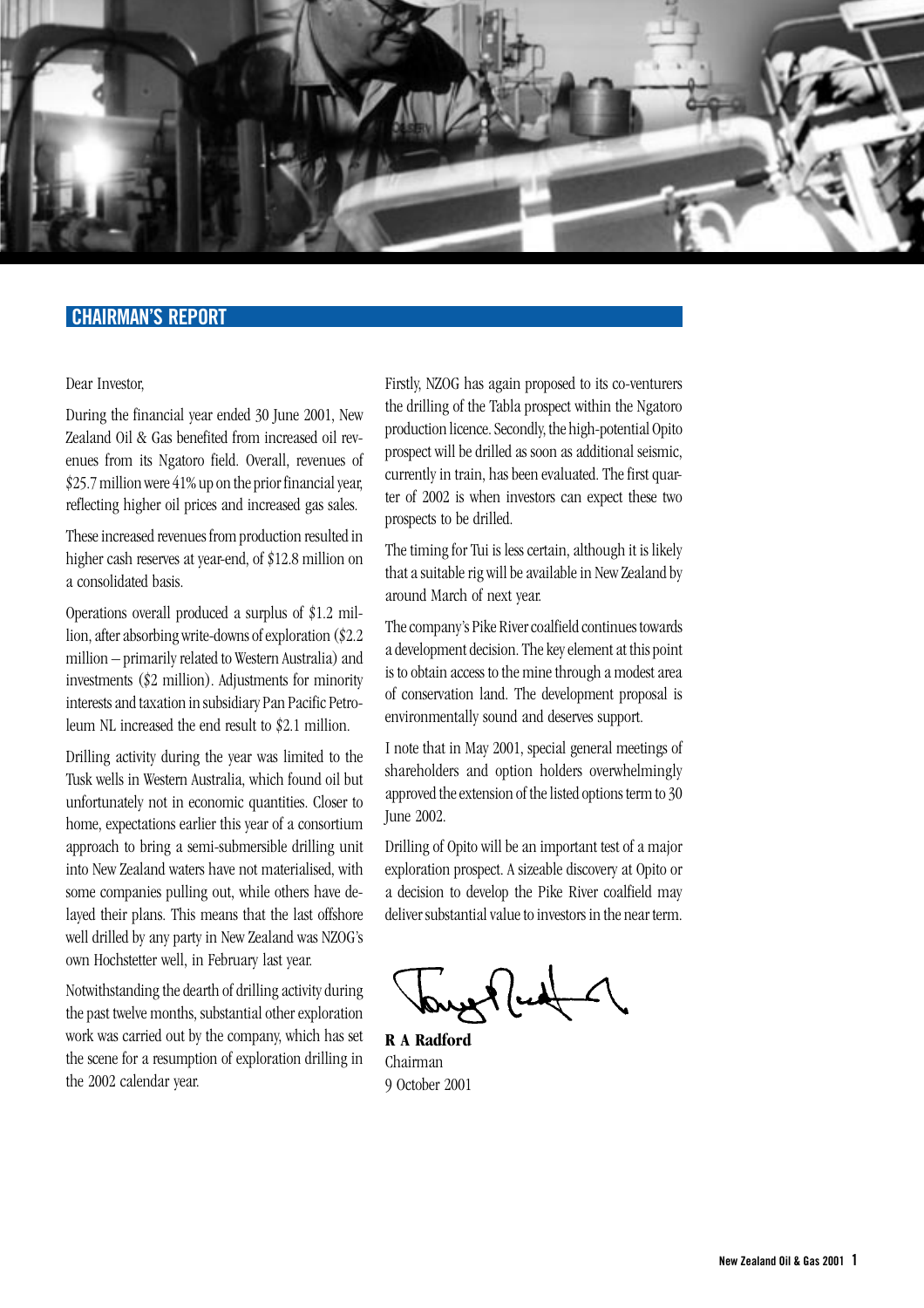

# **ACTIVITIES REPORT – NEW ZEALAND**

### **Taranaki Basin exploration**

The Taranaki Basin remains NZOG's sole focus in the search for additional reserves of petroleum within New Zealand. The company's exploration permits encompass the range of prospect types within the basin, namely:

- Kapuni formation structures: Tui (PEP38460) and Stent and Marshall (PMP38146)
- Eastern margin thrust belt: Opito (PEP38729)
- Turbidite sands prospects: Tabla (PML38148), Rho (PEP38472) and Tui (PEP38460)

The Kapuni reservoirs are present at Maui, Kupe and the Kapuni field. These are large, simple structures, which contain around 70% of the oil and condensate discovered in the Taranaki basin to date. NZOG's prime Kapuni sands prospect is Tui, which is a dip closure of some 50 square kilometres in the Kapuni 'D' sands.

The thrust belt features on the eastern margin of the basin can form traps for oil and gas in various ways, depending on the juxtaposition of reservoir rocks and

> sealing lithologies. Approximately 20% of the Taranaki basin's liquid hydrocarbon reserves have been sourced from this geological setting. Opito is in the northern part of the thrust belt where the best reservoir system in the basin, the Kapuni beach sand trend, is truncated by the eastern margin overthrust.

> Turbidites, fine-grained sandstones, often form stratigraphic traps and are widespread in the Taranaki basin above the deeper Kapuni targets. NZOG's Tui prospect includes this type of 'play' at the Miocene level, some 1000 metres above the Kapuni D sands target. The Tabla and Rho prospects are also of this type.

## **Ngatoro oil field**

The Ngatoro field is located near the township of Inglewood in Taranaki. The field currently produces from six oil wells and one gas well. NZOG is operator and owns 35.4% of the project.

Operating costs were kept under tight control during the year, at NZ\$5 per barrel of oil produced (roughly equivalent to US\$2 at current exchange rates). While NZOG's share of field output for the year of 124,000 barrels was similar to the prior year 132,000 barrels, higher oil prices maintained operating cash flow, which for the financial year to 30 June 2001 was \$6.0m (net of royalties) compared to \$4.9m in the prior year.

Towards the end of the year a successful small-scale fracture of the reservoir accessed by the Ngatoro 7 well increased field production from 850 to 1250 barrels per day (gross), a rate not seen since 1998. A further fracture treatment in the Ngatoro 1 well, is planned for the near future. Planning for the proposed Ngatoro waterflood project moved up a gear following approval to commence detailed design. The waterflood project has the potential to maintain production rates and increase ultimate field recovery by an additional 1.8 million barrels. During the year, the Ngatoro field produced its 3 millionth barrel of oil (gross).

A successful oil discovery, Goldie-1 was drilled during the year by a third party on a sole risk basis. NZOG chose not to participate in the Goldie well, and has not exercised its right to buy into the discovery as returns to the company would likely be some years away.

Subsequent to the re-assessment of exploration prospects in the licence area, NZOG again proposed to coventurers the drilling of the Tabla prospect. Tabla has seismic character closely analogous to the Ngatoro oil

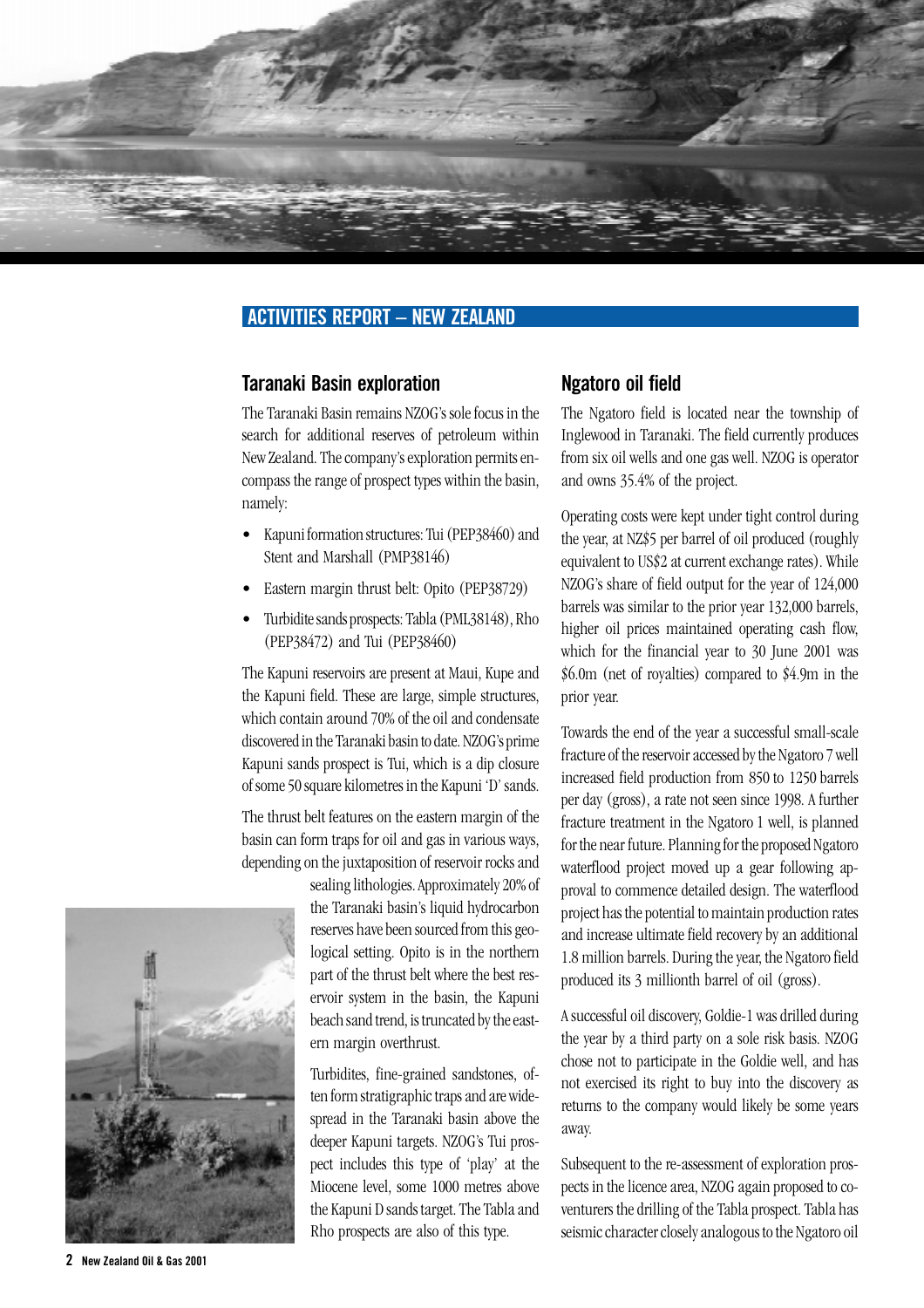wells and total potential reserves of some 1.5 million barrels of oil from two Mt Messenger sands. Drilling is likely to occur during the first half of 2002, once the ongoing ownership of Shell's interest in the field is settled.

# **Opito prospect**

Opito is a potentially large onshore prospect in NZOG's North Taranaki permit PEP38729. It is the updip culmination of the Kapuni beach sands fairway, sealed beneath the eastern margin overthrust where older rocks have been pushed over the top of the target sands. The primary target of the well is the Kapuni 'C' sand, which can be traced from the Tui-Maui area. Deeper potential also exists within the Kapuni D sand and older Cretaceous rocks beneath the overthrust.

Twenty-five kilometres of seismic have been recorded over the Opito area to outline the prospect, and a further 39km of seismic is being acquired to optimally locate the well. Results from this survey will enable drilling in the first quarter of 2002.

During the year, an agreement was reached with the adjoining permit holder (Pacific Tiger) to allow drilling of their Ngarupupu-1 exploration well from within NZOG's PEP38729 into the adjacent PEP38463. The well will be deviated to reach the objective Kapuni C sands on the flank of the Opito prospect. NZOG will receive data obtained from Ngarupupu-1, which is expected to spud during the 4th quarter 2001.

NZOG's Opito prospect has potential reserves in the C sands of 80 million barrels of oil. The C sands, which provide reservoir in the Pohokura and Maui fields, are present in Opito at approximately 2400 metres.

# **Tui prospect**

Over the last year, data from the Hochstetter well, drilled in PEP38460 in February 2000, has been applied to a thorough assessment of the Tui prospect, resulting in a more detailed analysis of the five previously identified sands within the Kapuni formation D sands.

The main findings from this work are:

- the D sands oil that is produced from the offshore Maui field is a remnant of a much larger oil pool that once extended over both Tui and Maui, before Maui was tilted and fractured in the geologically recent past
- advanced analysis of the seismic data over Tui has confirmed the presence of five stacked dip clo-

sures in the D sands, each of 50-60 square kilometres, with individual potential of 200-300 million barrels and with cumulative potential of 700 million barrels

- detailed analysis of the seismic over Tui indicates that the observed response is consistent with hydrocarbon charge
- in addition to the dip closures in the D sands, there is additional major stratigraphic potential at this level, as well as shallower Moki (400 million barrels) and deeper 'F' sands (50 million barrels)

The Tui-1 well is planned to drill to 4000m and test all three objectives, D and F sands and the Moki formation. Introduction of additional parties to the joint venture to assist funding, is a pre-requisite to drilling this exciting prospect.

# **PEP38472**

This permit awarded in February 2001 is a 50:50 joint venture between NZOG and the Austrian company OMV. On behalf of the joint venture, OMV is currently re-evaluating several prospects at both Kapuni and

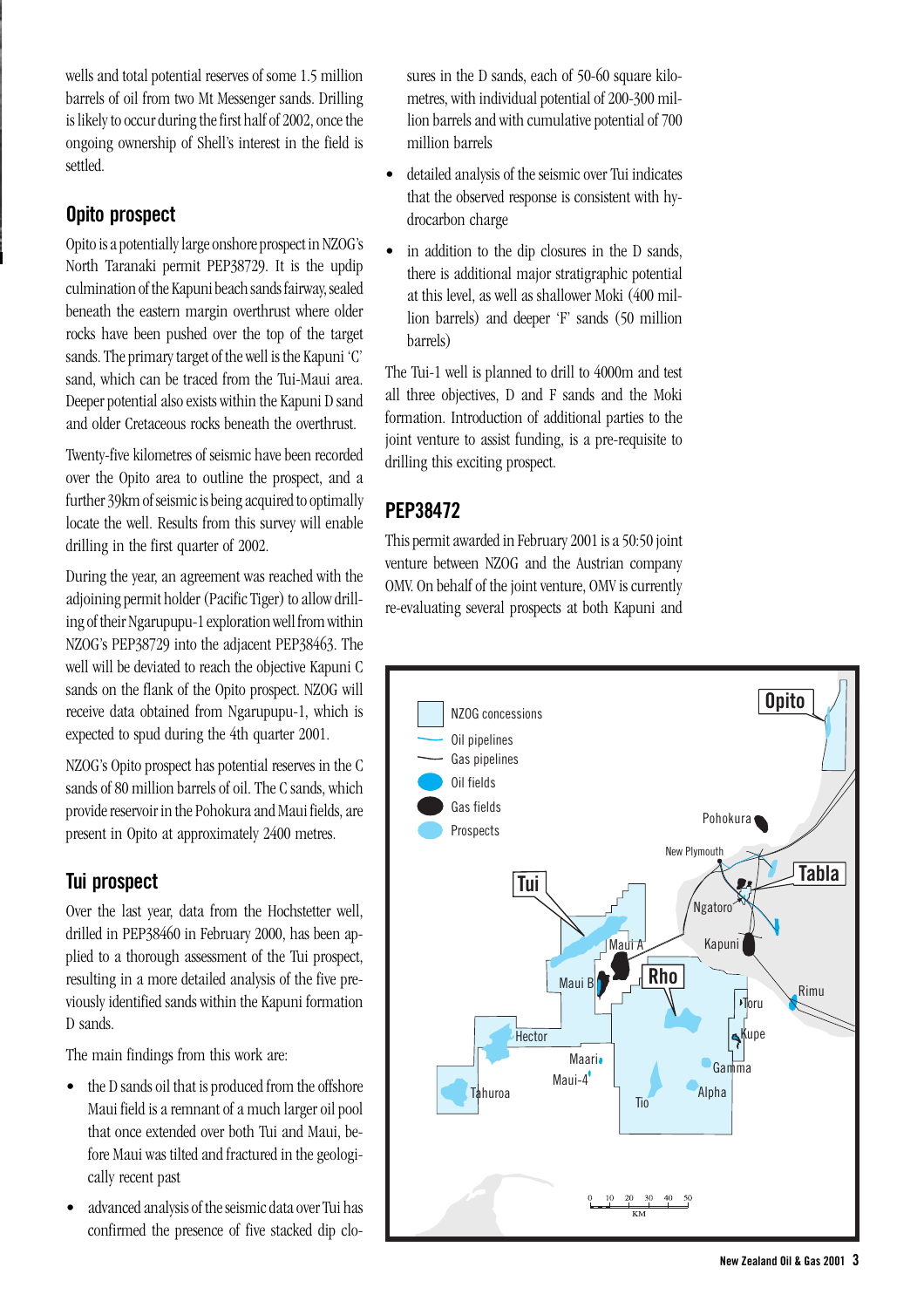Moki levels, which are evident from existing seismic data over the area. The first phase is to reprocess the relevant existing data to achieve better structural definition of these prospects, and to identify which of these areas exhibit seismic "signatures" indicative of hydrocarbons.

Of the prospects originally identified, the Rho prospect appears to be the most robust. Seismic data over the prospect suggest that it may be Miocene turbidite sand, similar to Maari to the southwest, or to Ngatoro in the onshore Taranaki.

# **Pike River coalfield**

Pike River coalfield was moved significantly closer to development during the year, with a key access agreement secured, coal marketing assisted by higher coal prices and arrangements for transport and mining progressed. In July 2001, the owner of the mining licence, subsidiary Pike River Coal Company Limited (PRCC), raised approximately \$1.4 million through an issue of shares to private investors to fund ongoing activities.

Also in July 2001, access through 21 hectares of land was granted by a government body, Timberlands West Coast. A remaining key element is to obtain access through a further 9 hectares of land that is administered by the Department of Conservation.

PRCC and NZOG have confirmed the preferred longterm transport option of trucking coal to the Port of Greymouth and then barging to Shakespeare Bay at Picton for export. Evaluation of a mining contractor to design, build and operate the Pike River mine, is continuing.

Strong international demand for 'semi-hard coking coal' – the same class as Pike River, was demonstrated by price rises of up to 20% this year, assisting coal marketing efforts.

The above mentioned private share placement gives an implied value to PRCC of approximately \$31 million. NZOG currently holds 22.5 million shares in PRCC, a 72% equity.

### **Kupe field**

Further changes in the Kupe joint venture ownership have occurred – Genesis Energy now holds a 50% interest and Shell have undertaken to the Commerce Commission to sell their 22% interest, purchased as part of the Fletcher Challenge Energy acquisition.

Whilst NZOG believes that the Kupe field can be developed over the next few years as a liquids based project, and the Company's investment in this venture is sound, meaningful activity towards a development is unlikely until the ownership issues are finally resolved and a clear direction for the Kupe joint venture has been established by the reconstituted joint venture.

#### **Hydrocarbon Reserves Statement**

All references in the annual report relating to hydrocarbon reserves accurately reflect information compiled by the Exploration Manager, Dr E Matthews, a member of the American Association of Petroleum Geologists.

#### **Coal Reserves Statement**

Pike River coal reserves accurately reflect information compiled by Mr G Duncan (Minarco Pty Ltd) – a member of the Australasian Institute of Mining and Metallurgy.



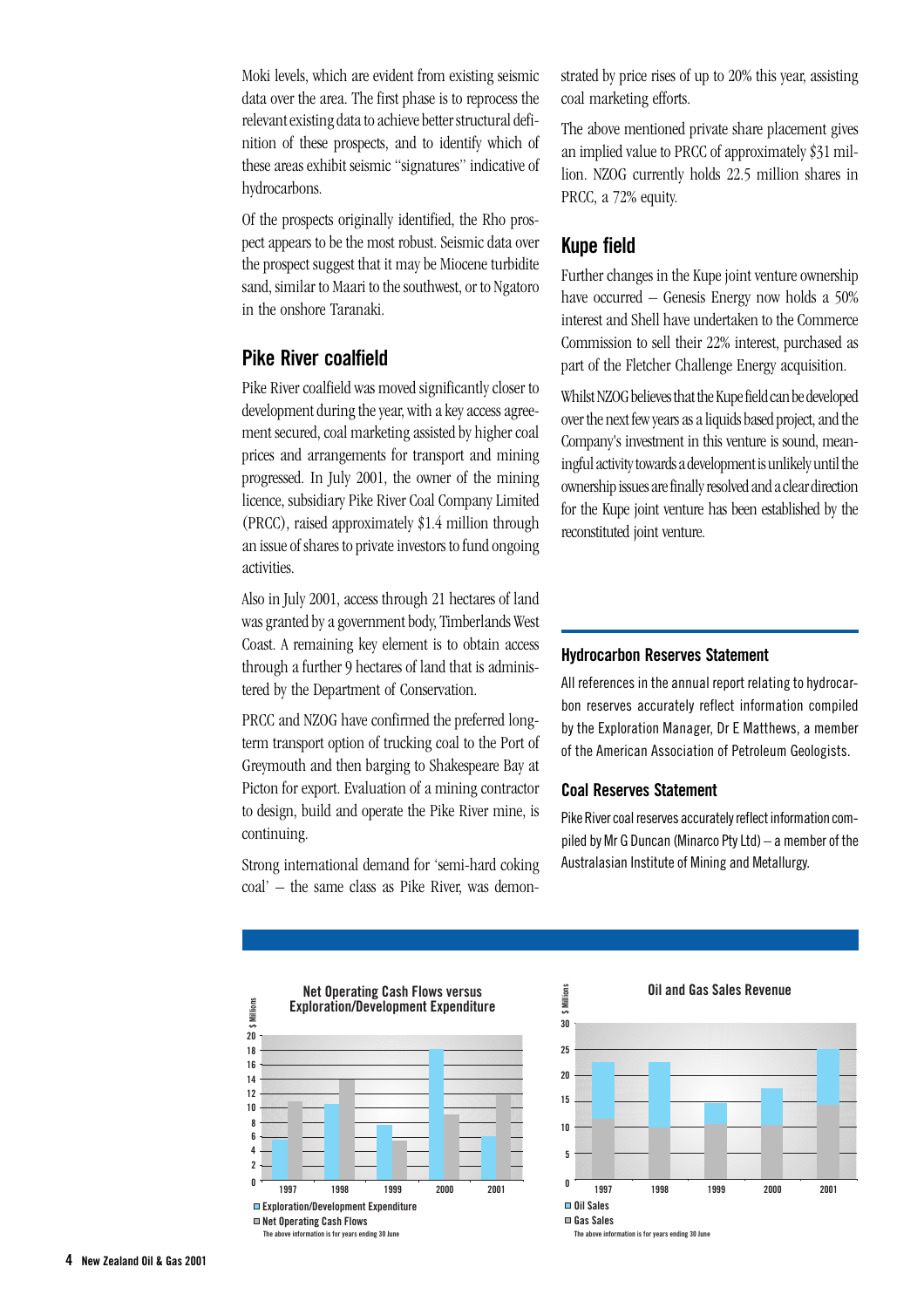*NZOG's Australian activities are conducted by 58% owned listed subsidiary Pan Pacific Petroleum NL.*

### **Production**

### **Tubridgi gas project**

The Tubridgi project has two major components: gas production and gas purchase and resale from the offshore Griffin field. All project gas is transported through either of two 90 kilometre pipelines, which link up with the Dampier – Bunbury pipeline. Gas production from the onshore Tubridgi field is likely to continue for a further 2-3 years, while gas from Griffin is likely to extend to at least 2010. During the year, the Tubridgi project contributed NZ\$5.4 million (A\$4.2 million) in net operating cash flow to the group, which is the same as the prior year.

#### **Chervil**

At the Chervil oil field, production rates experienced remarkably little decline, indicating more oil than previously recognised remains to be produced. The availability of new 3D seismic data later in 2001 will help identify where undrained oil may be accessed by further wells. Chervil produced 23,000 barrels of oil for the company in the year to 30 June 2001. Actual oil sales, comprising mainly oil inventory held at the beginning of the year, were 34,000 barrels contributing NZ\$1.72 million (A\$1.36 million) to net operating cash flow.

### **Exploration**

In September 2000 the Tusk prospect was drilled, discovering oil within the Athol and Mungaroo formations. Results indicated that the discovery was potentially economic to develop, and accordingly Tusk-2 was drilled in January 2001 to define the lateral extent of the Athol formation pool and to establish the production capacity of this previously untested formation. While the appraisal well succeeded in proving the expected size of the pool, it failed to establish economic oil flow rates and the NZOG group's costs of NZ\$1.3 million (A\$1.0 million) for the two Tusk wells were written off during the year.

An extensive 3D seismic survey was completed in September 2001 over the Chervil licence and adjacent permit TP7.

A number of prospects previously planned for drilling on the basis of 2D seismic (including Immortelle, Cara and South Pepper Deep) were held back, pending re-assessment using the 3D data, which will be ready for interpretation in November 2001.

The objective of the 3D seismic survey is to better define oil prospects, particularly at the lower Barrow Group Malouet level. One of these prospects, South Pepper Deep, has been recognised (using the 2D seismic) as having potential of around 100 million barrels, in the area updip of South Pepper-1. If enhanced by the new data, the prospect could be drilled in first half of 2002.

### **FINANCIAL INFORMATION**

### **Financial result**

A profit from production operations of \$7.5 million was made for the year compared to a profit of \$5 million in the previous year. After providing for exploration costs in relation to its listed subsidiary Pan Pacific of \$2.2 million and a writedown of investments of \$2 million, the result for NZOG was an operating profit after income tax and adjustments for minority interests of \$2.1 million, compared to a loss of \$10.7 million last year.

Total revenues were \$25.7 million compared to last

year's \$18.1 million. Ngatoro oil revenues were up 34% and the remaining increase was attributable to Pan Pacific, which enjoyed higher gas production and sales.

Cash on hand at 30 June 2001 was \$12.8 million (including NZ\$5.2 million held by Pan Pacific), an increase of \$6 million on last year. During the year \$6 million was spent on investing activities, all of which was exploration expenditure. This was funded by operating activities which net of administration and corporate costs, generated \$11.7 million.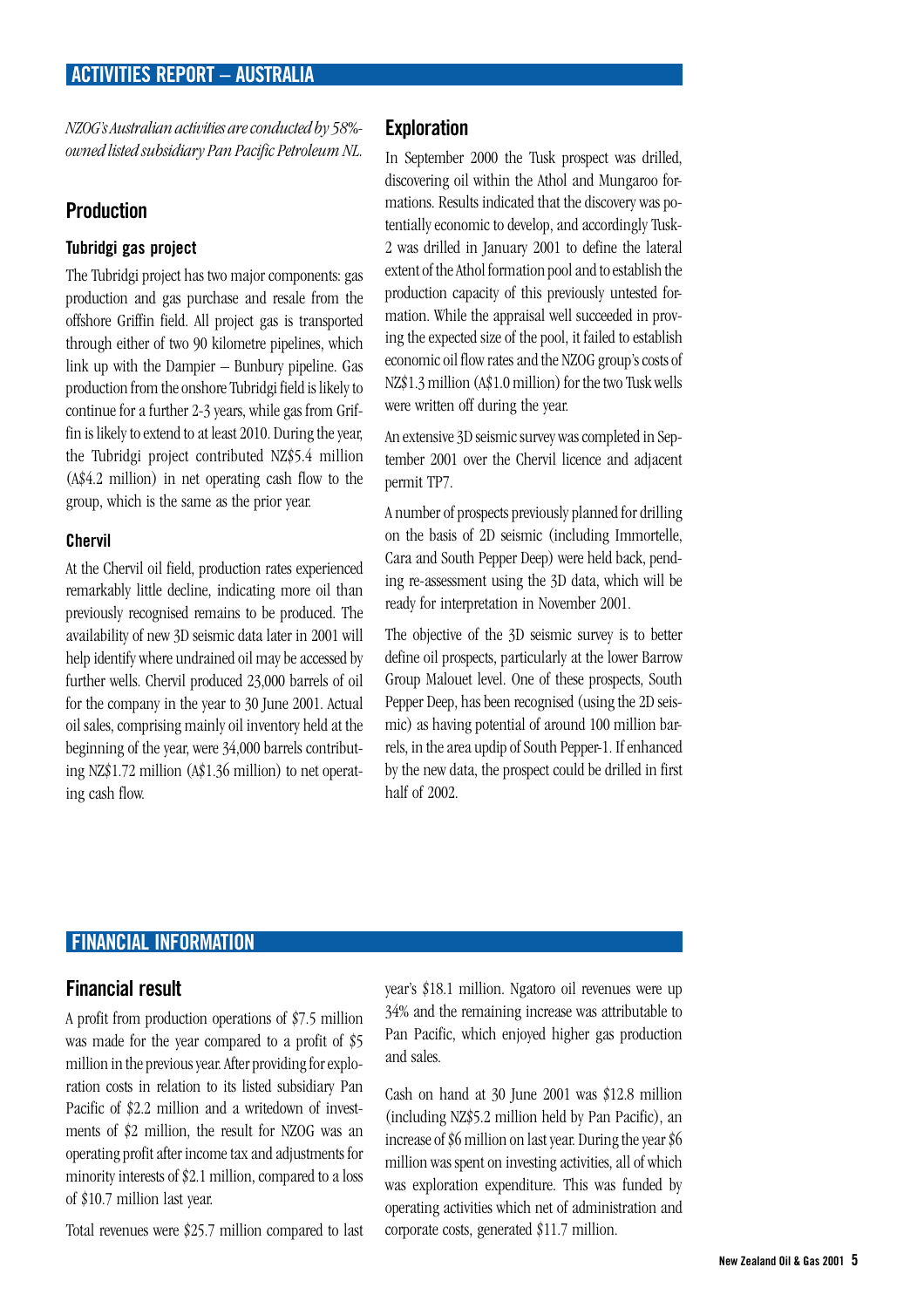# **FINANCIAL STATEMENTS**

# **STATEMENT OF FINANCIAL PERFORMANCE**

### **for the year ended 30 June 2001**

|                                             |             | <b>Consolidated</b> |           | <b>Parent Company</b> |           |
|---------------------------------------------|-------------|---------------------|-----------|-----------------------|-----------|
|                                             |             | 2001                | 2000      | 2001                  | 2000      |
|                                             | <b>Note</b> | \$000               | \$000     | \$000                 | \$000     |
| Total revenue                               | 2(i)        | 25,694              | 18,171    | 287                   | 246       |
| Operating surplus/(deficit) before taxation | 2(ii)       | 1,186               | (14,084)  | (3, 121)              | (11, 315) |
| Taxation                                    | 16          | 701                 | (1)       |                       |           |
| Operating surplus/(deficit) after taxation  |             | 1,887               | (14,085)  | (3, 121)              | (11, 315) |
| Minority interest in result for the year    | 3           | 211                 | 3,337     |                       |           |
| Net surplus/(deficit) for the year          |             | 2,098               | (10, 748) | (3, 121)              | (11, 315) |
|                                             |             |                     |           |                       |           |

# **STATEMENT OF MOVEMENTS IN EQUITY**

### **for the year ended 30 June 2001**

|                                                  | <b>Consolidated</b> |        | <b>Parent Company</b> |          |           |
|--------------------------------------------------|---------------------|--------|-----------------------|----------|-----------|
|                                                  |                     | 2001   | 2000                  | 2001     | 2000      |
|                                                  | <b>Note</b>         | \$000  | \$000                 | \$000    | \$000     |
| Equity at beginning of year                      |                     | 49,574 | 59,131                | 6,663    | 17,978    |
| Net surplus/(deficit) for the year               | 4                   | 2,098  | (10,748)              | (3, 121) | (11, 315) |
| Movement in foreign currency translation reserve | 4                   | (343)  | 274                   |          |           |
| Total recognised revenues and expenses           |                     | 1,755  | (10, 474)             | (3, 121) | (11, 315) |
| Movement in minority interest during the year    |                     | (228)  | (1,263)               |          |           |
| Treasury stock reissued                          |                     |        | 3,680                 |          |           |
| (Decrease) in asset revaluation reserve          | 4                   |        | (1,500)               |          |           |
| Repurchase and cancellation of treasury stock    | 4                   |        |                       | (6,900)  |           |
| Equity/(deficit) at end of year                  | 4(iii)              | 51,101 | 49,574                | (3,358)  | 6,663     |

The notes on pages 10 to 27 form part of and are to be read in conjunction with these financial statements.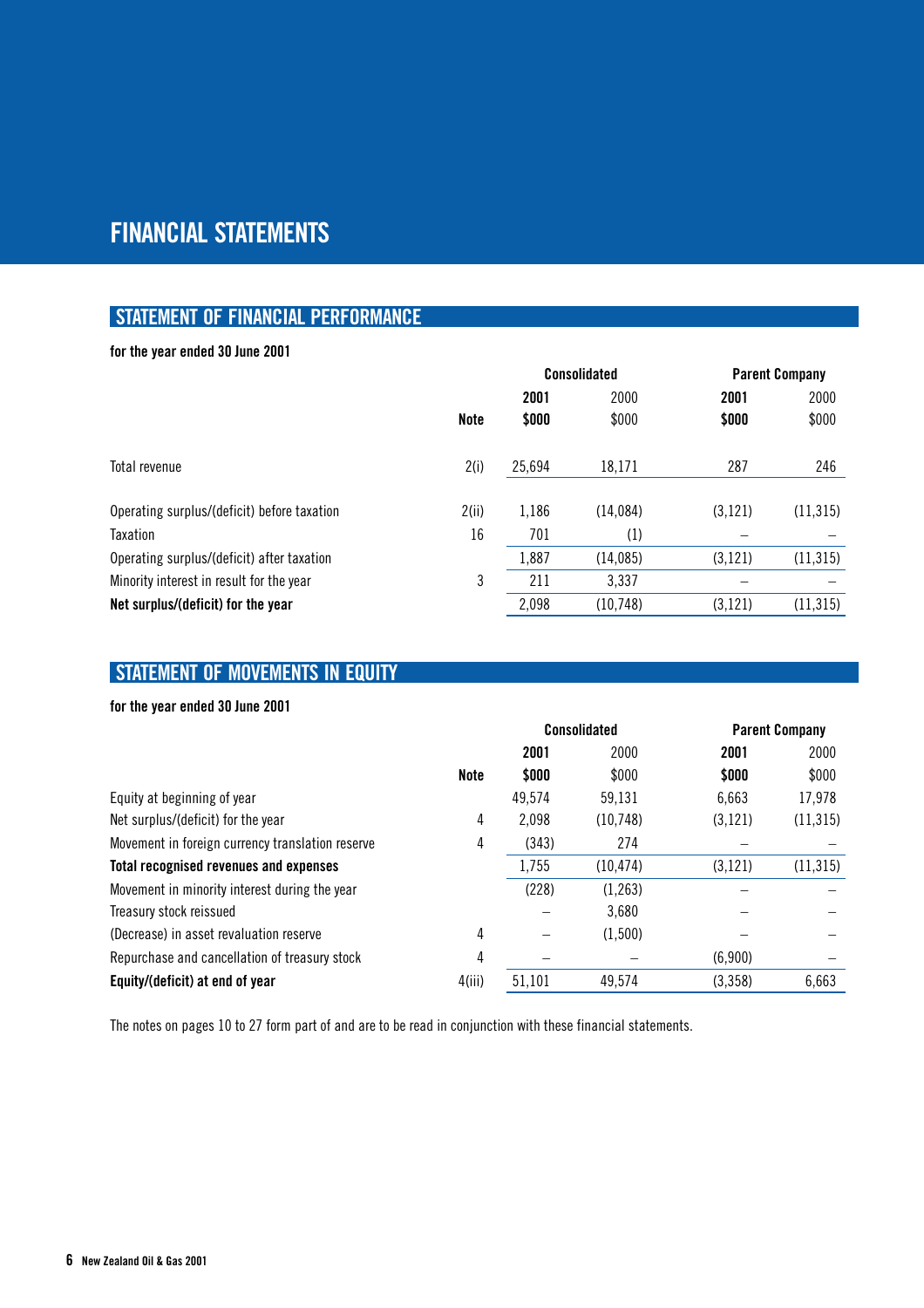# **STATEMENT OF FINANCIAL POSITION**

**as at 30 June 2001**

|                                                                               |                | <b>Consolidated</b> |        | <b>Parent Company</b> |        |
|-------------------------------------------------------------------------------|----------------|---------------------|--------|-----------------------|--------|
|                                                                               |                | 2001                | 2000   | 2001                  | 2000   |
|                                                                               | <b>Note</b>    | \$000               | \$000  | \$000                 | \$000  |
| <b>Current Assets</b>                                                         |                |                     |        |                       |        |
| Short term securities and cash deposits                                       | $\overline{5}$ | 12,776              | 6,770  | 9,469                 | 3,401  |
| Receivables                                                                   | 6              | 2,760               | 2,630  | 865                   | 226    |
| Inventories                                                                   | $\overline{1}$ | 1,782               | 2,301  |                       |        |
| Investments                                                                   | 8              | 522                 | 2,514  | 522                   | 2,514  |
| <b>Total Current Assets</b>                                                   |                | 17,840              | 14,215 | 10,856                | 6,141  |
| <b>Non-Current Assets</b>                                                     |                |                     |        |                       |        |
| <b>Receivables</b>                                                            | 6              | 107                 | 123    | 651                   | 1,440  |
| Investments                                                                   | 8              | 4,479               | 4,479  | 58,183                | 65,294 |
| <b>Fixed assets</b>                                                           | 9              | 3,018               | 5,692  |                       |        |
| Petroleum and coal interests                                                  | 11             | 33,146              | 32,753 |                       |        |
| <b>Other</b>                                                                  | 12             | 1,083               | 1,402  |                       |        |
| <b>Total Non-Current Assets</b>                                               |                | 41,833              | 44,449 | 58,834                | 66,734 |
| <b>Total Assets</b>                                                           |                | 59,673              | 58,664 | 69,690                | 72,875 |
| <b>Current Liabilities</b>                                                    | 13             | 5,422               | 5,208  | 476                   | 332    |
| <b>Non-Current Liabilities</b>                                                | 14             | 3,150               | 3,882  | 72,572                | 65,880 |
| <b>Total Liabilities</b>                                                      |                | 8,572               | 9,090  | 73,048                | 66,212 |
| <b>NET ASSETS/(LIABILITIES)</b>                                               |                | 51,101              | 49,574 | (3,358)               | 6,663  |
| <b>EQUITY/(DEFICIT)</b><br><b>Attributable to Shareholders of the Company</b> | 4              | 43,835              | 42,080 | (3,358)               | 6,663  |
| Attributable to Minority Shareholders of the Group                            | 3              | 7,266               | 7,494  |                       |        |
| TOTAL SHAREHOLDERS' EQUITY/(DEFICIT)                                          |                | 51,101              | 49,574 | (3,358)               | 6,663  |

The notes on pages 10 to 27 form part of and are to be read in conjunction with these financial statements.

On behalf of the Board of Directors

 $\epsilon$  $\overline{Q}$ 

**P G Foley R A Radford** Director **Director** Director 13 September 2001 13 September 2001

Tony Put 1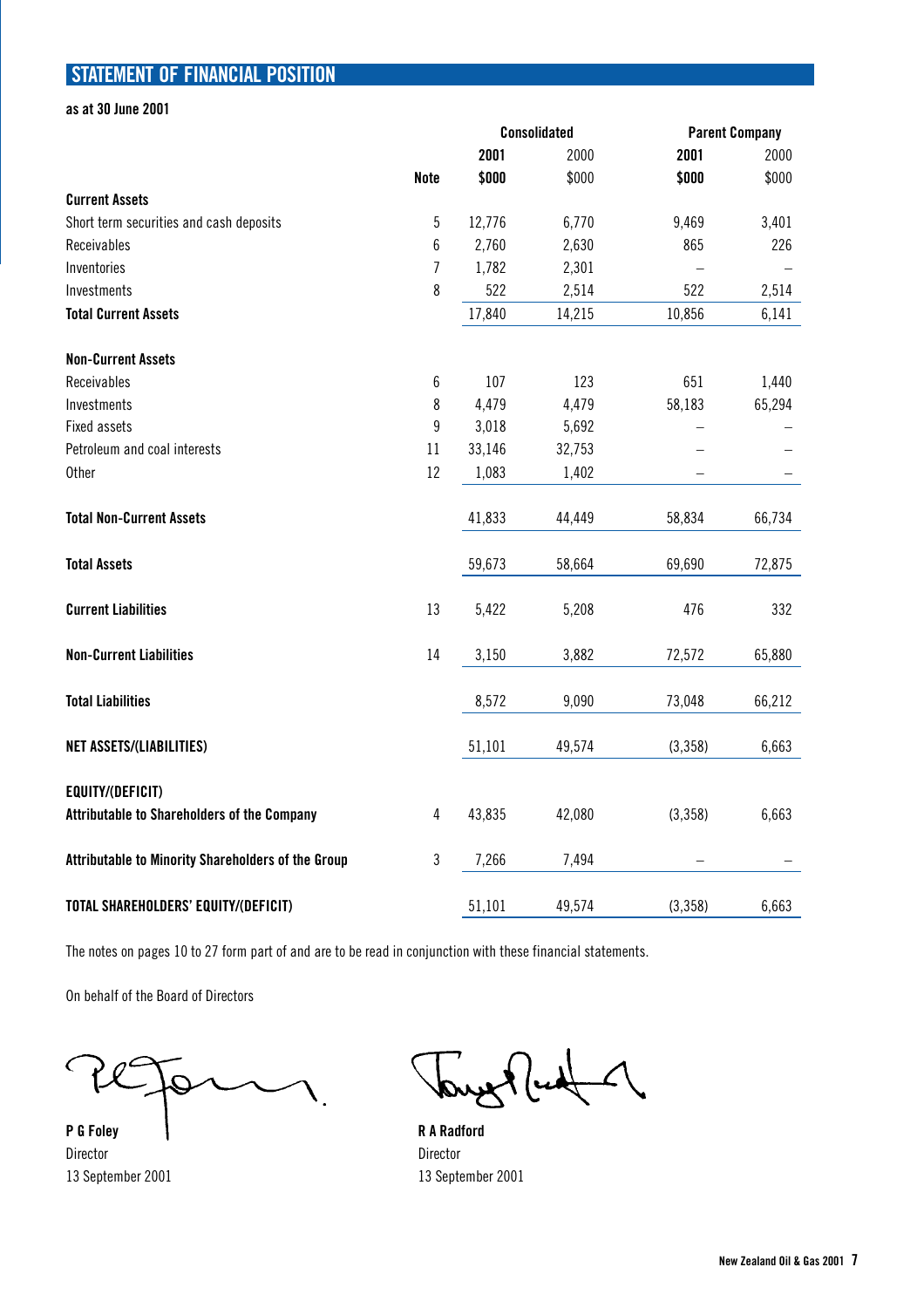# **STATEMENT OF CASH FLOWS**

**for the year ended 30 June 2001**

|                                                               | <b>Consolidated</b> |           | <b>Parent Company</b> |          |
|---------------------------------------------------------------|---------------------|-----------|-----------------------|----------|
|                                                               | 2001                | 2000      | 2001                  | 2000     |
|                                                               | \$000               | \$000     | \$000                 | \$000    |
| <b>Cash Flows From Operating Activities</b>                   |                     |           |                       |          |
| Cash was received from:                                       |                     |           |                       |          |
| Interest received                                             | 465                 | 477       | 287                   | 157      |
| Petroleum sales                                               | 24,603              | 17,271    |                       |          |
|                                                               | 25,068              | 17,748    | 287                   | 157      |
| Cash was paid for:                                            |                     |           |                       |          |
| Production expenses                                           | (10, 531)           | (6, 132)  |                       |          |
| Other payments to suppliers and employees                     | (2,837)             | (2, 542)  | (1,662)               | (1,774)  |
|                                                               | (13, 368)           | (8,674)   | (1,662)               | (1,774)  |
| Net cash flows from operating activities                      | 11,700              | 9,074     | (1, 375)              | (1,617)  |
| <b>Cash Flows From Investing Activities</b>                   |                     |           |                       |          |
| Cash was received from:                                       |                     |           |                       |          |
| Repayment of advances from subsidiary and associate companies | 12                  | 994       | 7,490                 | 4,478    |
| Receipts from sale of shares in listed company                |                     | 8         |                       | 8        |
| Receipts from sale of fixed asset                             | 33                  |           |                       |          |
|                                                               | 45                  | 1,002     | 7,490                 | 4,486    |
| Cash was paid for:                                            |                     |           |                       |          |
| Advances to subsidiary and associate companies                |                     |           |                       | (2, 252) |
| Petroleum and coal expenditures                               | (6,092)             | (18,063)  |                       |          |
| Purchase of production assets                                 |                     | (26)      |                       |          |
| Purchase of other fixed assets                                |                     | (29)      |                       |          |
|                                                               | (6,092)             | (18, 118) |                       | (2, 252) |
| Net cash flows from investing activities                      | (6,047)             | (17, 116) | 7,490                 | 2,234    |
| <b>Cash Flows From Financing Activities</b>                   |                     |           |                       |          |
| Cash was received from:                                       |                     |           |                       |          |
| Issue of shares in subsidiary                                 | 234                 | 375       |                       |          |
| Realisation of security deposits                              | 294                 | 113       |                       |          |
| Treasury stock reissued                                       |                     | 3,680     |                       |          |
|                                                               | 528                 | 4,168     |                       |          |

The notes on pages 10 to 27 form part of and are to be read in conjunction with these financial statements.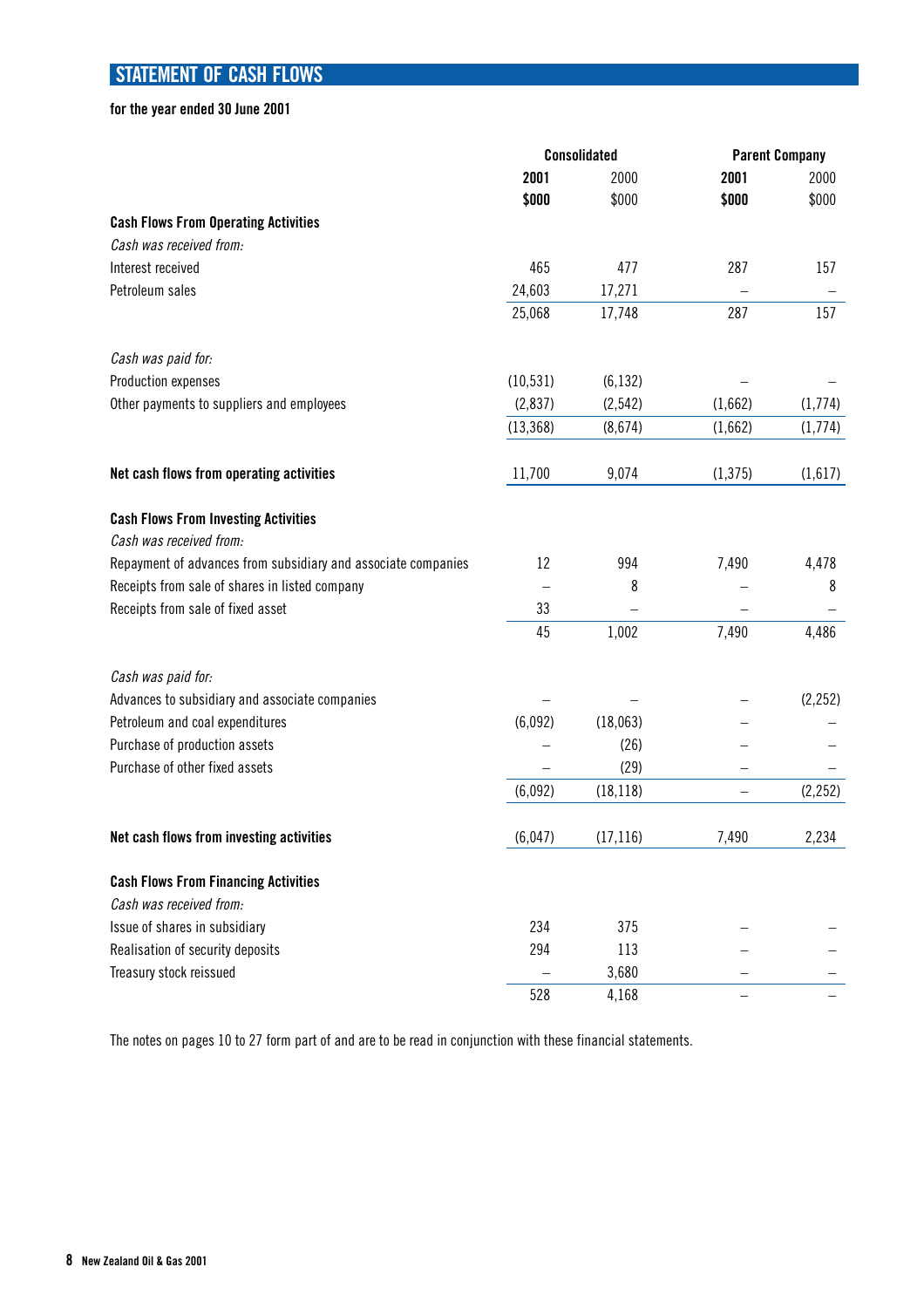| SIAILMENT UF GASH FLUWS (continued)                                                                           |        |                     |          |                       |
|---------------------------------------------------------------------------------------------------------------|--------|---------------------|----------|-----------------------|
|                                                                                                               |        | <b>Consolidated</b> |          | <b>Parent Company</b> |
| <b>Note</b>                                                                                                   | 2001   | 2000                | 2001     | 2000                  |
|                                                                                                               | \$000  | \$000               | \$000    | \$000                 |
| Cash was paid for:                                                                                            |        |                     |          |                       |
| Dividend payments                                                                                             | (1)    | (4)                 | (1)      | (4)                   |
|                                                                                                               | (1)    | (4)                 | (1)      | (4)                   |
| Net cash flows from financing activities                                                                      | 527    | 4,164               | (1)      | (4)                   |
| Net increase/(decrease) in cash                                                                               | 6,180  | (3,878)             | 6,114    | 613                   |
| Cash at beginning of year                                                                                     | 6,770  | 10,318              | 3,401    | 2,706                 |
| Effect of exchange rate changes on cash                                                                       | (174)  | 330                 | (46)     | 82                    |
| <b>CASH AT END OF YEAR</b>                                                                                    | 12,776 | 6,770               | 9,469    | 3,401                 |
| Made up as follows:                                                                                           |        |                     |          |                       |
| 5<br>Short term securities and cash deposits                                                                  | 12,776 | 6,770               | 9,469    | 3,401                 |
| RECONCILIATION OF OPERATING SURPLUS/(DEFICIT) AFTER TAXATION<br>WITH NET CASH FLOWS FROM OPERATING ACTIVITIES |        |                     |          |                       |
| Operating surplus/(deficit) after taxation                                                                    | 1,887  | (14,085)            | (3, 121) | (11, 315)             |
| Adjust for non-cash items in operating surplus/(deficit):                                                     |        |                     |          |                       |
| Amortisation of development expenditure over production                                                       | 3,324  | 3,536               |          |                       |
| Increase in provisions                                                                                        | 176    | 341                 |          | 8                     |
| Decrease in value of subsidiary and associate company                                                         |        |                     |          |                       |
| shares and advances                                                                                           |        |                     |          | 9,724                 |
| Depreciation                                                                                                  | 2,433  | 2,689               |          |                       |
| Deferred income tax liability                                                                                 | (798)  | 6                   |          |                       |
| Future income tax benefit                                                                                     | (15)   | (5)                 |          |                       |
| (Gain) on sale of investment                                                                                  |        | (2)                 |          | (2)                   |
| Loss on sale of plant and equipment                                                                           | 4      |                     |          |                       |
| Writeoff of petroleum and coal expenditure                                                                    | 2,242  | 17,231              |          |                       |
| Writedown of investment in listed resource company                                                            | 1,992  |                     | 1,992    |                       |
| Loss on cancellation of shares                                                                                |        |                     | 211      |                       |
| Changes in assets and liabilities:                                                                            |        |                     |          |                       |
| (Increase)/decrease in debtors                                                                                | (608)  | (646)               | (638)    | 34                    |
| (Increase)/decrease in field operation consumables and finished goods                                         | (117)  | (176)               |          |                       |
| Increase/(decrease) in creditors                                                                              | 1,382  | 365                 | 145      | 25                    |
| Increase/(decrease) in provisions                                                                             | 20     |                     | (10)     | (9)                   |
| Increase/(decrease) in other assets                                                                           | (222)  |                     |          |                       |
| Items included in other cash flow categories:                                                                 |        |                     |          |                       |
| Exchange losses/(gains)                                                                                       |        | (180)               | 46       | (82)                  |
| Net cash flows from operating activities                                                                      | 11,700 | 9,074               | (1, 375) | (1,617)               |

**CONTENTIVE OF CASH FLOWS** 

The notes on pages 10 to 27 form part of and are to be read in conjunction with these financial statements.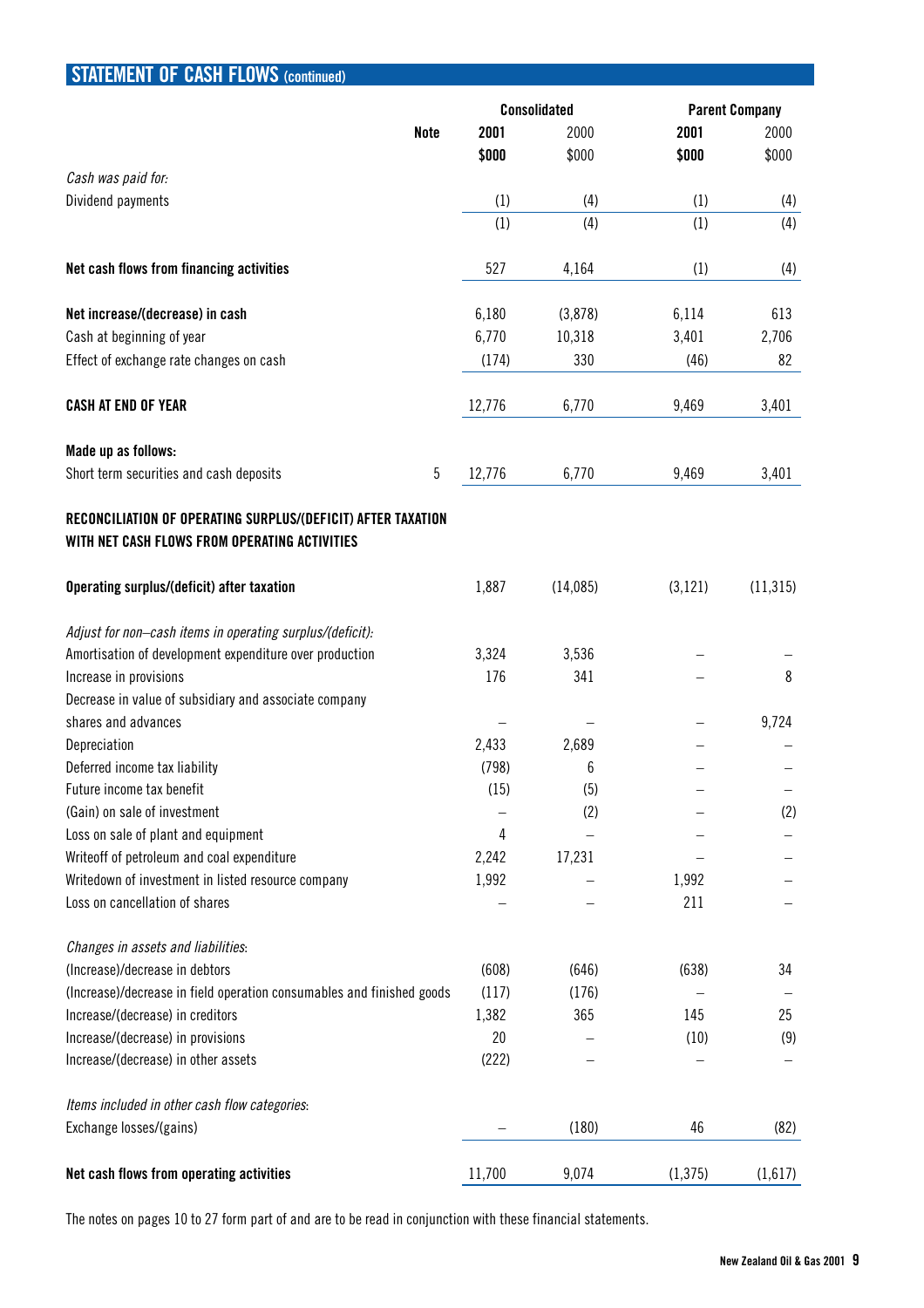# **1. STATEMENT OF ACCOUNTING POLICIES**

### **Reporting Entity**

The reporting entity is New Zealand Oil & Gas Limited ('the company') and all its subsidiary companies ('the group').

### **Statutory Base**

The financial statements have been prepared in accordance with generally accepted accounting practice and in compliance with the Companies Act 1993 and the Financial Reporting Act 1993. The company is an issuer under the Financial Reporting Act 1993.

#### **Measurement Base**

The measurement base adopted is historical cost adjusted by the revaluation of certain assets.

#### **Changes in Accounting Policies**

There have been no material changes in accounting policies. All policies have been applied on bases consistent with those used in the previous year.

Summarised hereafter are the significant accounting policies adopted.

#### **Basis of Consolidation**

#### **(a) Principles of Consolidation**

(i) Subsidiaries

The consolidated financial statements incorporate the financial statements of the parent company (New Zealand Oil & Gas Limited ['NZOG']) together with the financial statements of all its subsidiary companies.

The financial statements of subsidiaries are included in the consolidated financial statements using the purchase method. All significant intercompany transactions have been eliminated on consolidation.

Where subsidiaries are acquired during the year, their results are included only from the date of acquisition, while for subsidiaries disposed of during the year, their results are included to the date of disposal.

(ii) Associate Companies

Where material, associate companies are equity accounted and investments in associate companies are shown at cost plus the share of movement in net assets since acquisition. Where, in the opinion of the directors, a permanent diminution in value has occurred, investments in associate companies are written down to their recoverable amount.

(iii) Treasury Capital

The treasury stock accounting method is used to remove the company's interest in shares held directly or indirectly in its own capital ('treasury capital'). The effect is to reduce the company's externally available capital and reserves and to eliminate the investment in the company.

#### **(b) Balance on Acquisition**

On the acquisition of a subsidiary, the fair value of net identifiable assets is ascertained. The difference between the fair value and the cost of investment is brought to account either as a premium (goodwill) or discount on acquisition.

Goodwill is amortised by systematic charges against income over the appropriate periods in which benefits are expected to be realised, but not exceeding twenty years. The periods over which the amounts are to be amortised are subject to annual review.

Any discount on acquisition remaining after elimination against the fair value of the non-monetary assets of the subsidiary is taken to the statement of financial performance as a gain.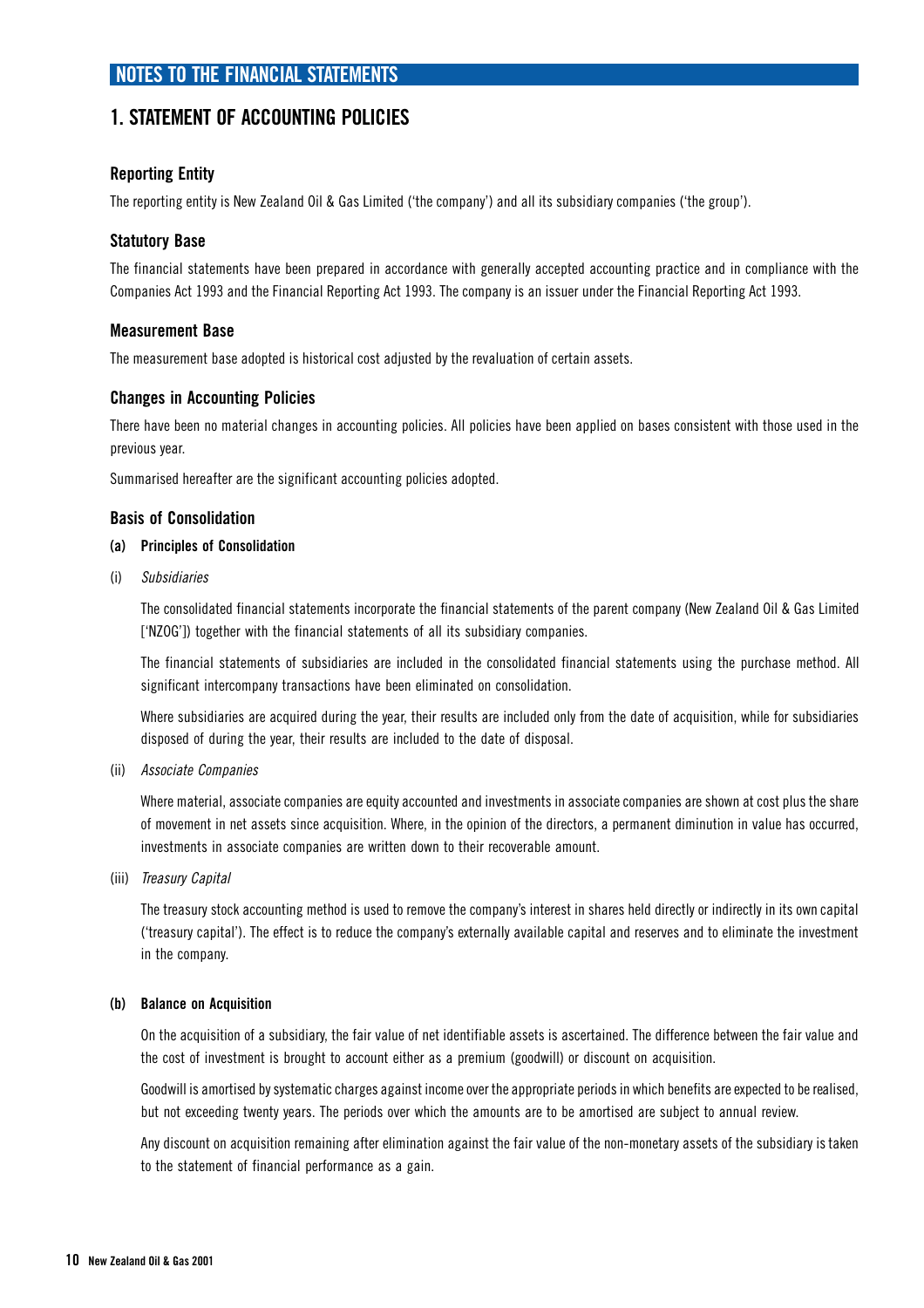### **Production, Development, Exploration and Evaluation Expenditure**

Production, development, exploration and evaluation expenditure is accounted for using the successful efforts method.

#### (i) Petroleum Production Expenditure

Production expenditure carried forward represents the accumulation of exploration, evaluation and development expenditure (excluding fixed asset expenditure) incurred by the group in relation to areas of interest in which petroleum production has commenced. Production expenditure is amortised using the production output method, the straight line method or on a basis consistent with the recognition of revenue, whichever is the more appropriate. The production output method results in an amortisation charge proportional to the depletion of economically recoverable proven reserves. The straight line method results in an amortisation charge over time based on current sales contracts in place. Where such costs are considered not to be fully recoverable under existing conditions, an amount is provided to cover the shortfall.

The effective remaining life of the production assets has been assessed at between 1 and 5 years.

#### (ii) Petroleum Development Expenditure

Development expenditure carried forward represents the accumulation of exploration, evaluation and development expenditure incurred by the group in relation to areas of interest which are being developed for production.

No amortisation is provided in respect of developed areas of interest until they are reclassified as production areas following commencement of petroleum production.

#### (iii) Petroleum and Coal Exploration and Evaluation Expenditure

Petroleum and coal exploration and evaluation expenditure carried forward represents an accumulation of costs incurred in relation to separate areas of interest for which rights of tenure are current and in respect of which:

- (a) such costs are expected to be recouped through successful development and exploitation of the area, or alternatively, by its sale; or
- (b) exploration and/or evaluation activities in the area have not yet reached a stage which permits a reasonable assessment and/ or evaluation of the existence or otherwise of economically recoverable reserves, and active and significant operations in, or in relation to, these areas are continuing.

Exploration and evaluation expenditure (together with certain inter-group advances relative to these expenditures), is written off in the statement of financial performance under the successful efforts method of accounting in the period that exploration work demonstrates that an area of interest or any part thereof, is no longer prospective for economically recoverable reserves or when the decision to abandon an area of interest is made. An area of interest is defined by the group as a licence or permit area.

A further write-down is made where the accumulated expenditure in an area of interest or any part thereof exceeds the directors' valuation of that area of interest. The directors' valuations of areas of interest, especially projects at a pre-development stage, are dependent upon a number of factors which are uncertain or tentative at the time of valuation and which may be subject to change. Such factors include the ability to secure sales contracts, levels of reserves, production profiles, estimates of future product sales prices, operating costs and capital expenditures, availability of financing and of tax losses and legislative changes.

The ultimate value to the group of areas of interest and accumulated expenditures is contingent upon the results of further exploration and agreements entered into with other parties and also upon meeting commitments under the terms of licences or permits granted and joint venture agreements.

Sales of prospecting and mining permit rights are shown as revenue in the period earned.

#### **Restoration and Rehabilitation Expenditure**

Significant restoration and rehabilitation expenditure to be incurred subsequent to the cessation of production from production areas of interest is expensed in the statement of financial performance in proportion to production, when its extent can be reasonably estimated.

#### **Joint Ventures**

Where material the group consolidates its interest in the assets, liabilities, revenues and expenses of unincorporated joint ventures under appropriate headings in the financial statements using the proportionate method of consolidation.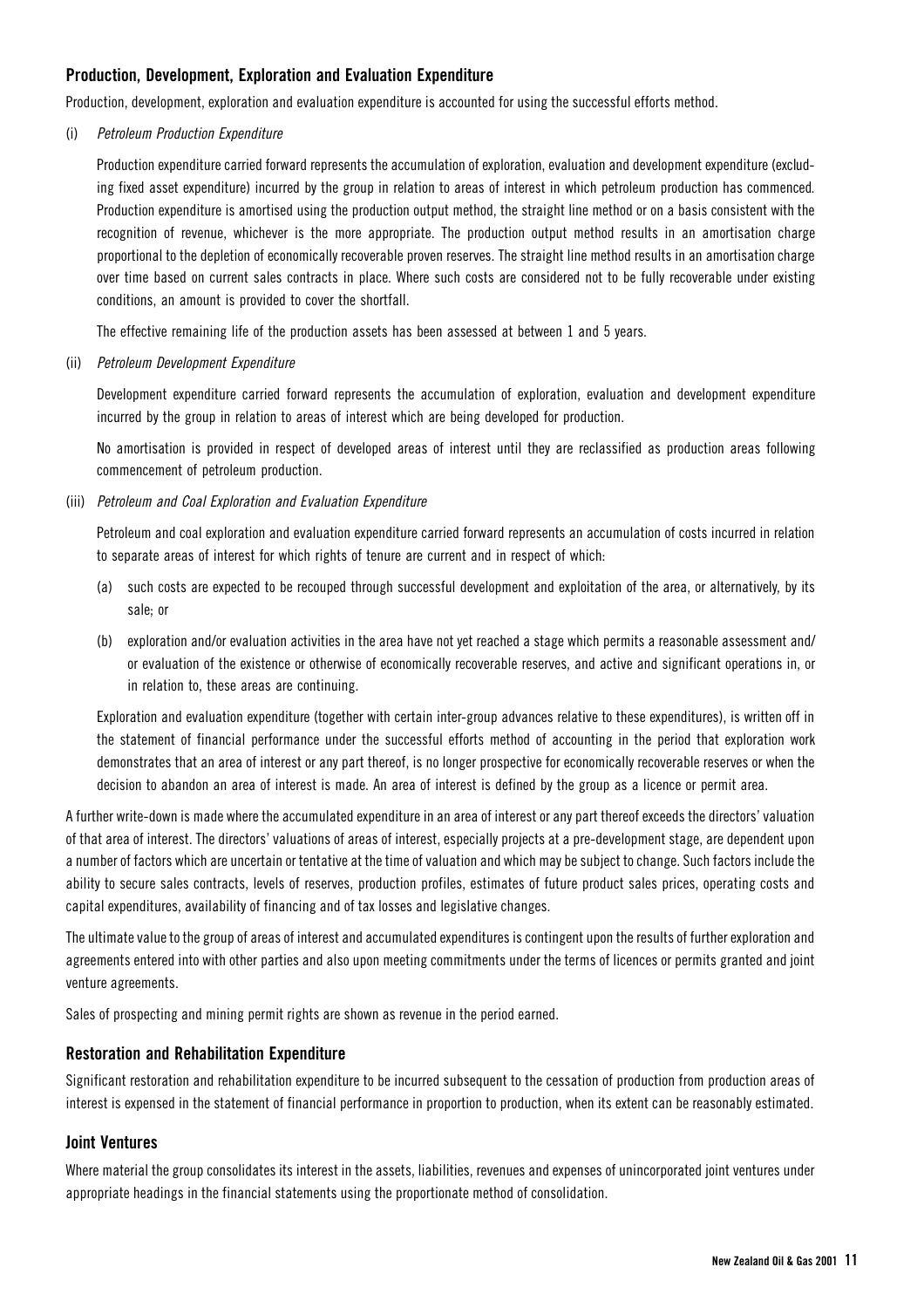### **Petroleum Sales Revenue**

Petroleum sales represent the group's share of invoiced sales following delivery of oil and gas products.

#### **Unearned Income**

Payments received under 'take or pay' sales contracts where gas is not yet delivered, are treated as unearned income. The payments are recognised as income in the statement of financial performance once the gas is delivered.

### **Administration and Operating Expenses**

The group incurs certain administration and operating expenses, which are recovered in the normal course of operations. A proportion of those expenses which relate to the group are reflected in the current year's accumulated production, development and exploration expenditure. In terms of the group's accounting policy, certain amounts of the accumulated expenditure may be written off each year. As a result, it is not possible to identify those individual administration and operating expenses, which have been charged to the statement of financial performance.

### **Trade Debtors**

Trade debtors are stated at their estimated net realisable value.

### **Field Operation Consumables and Finished Goods**

Field operation consumables and finished goods are valued at the lower of cost and net realisable value.

### **Fixed Assets**

Fixed assets are stated at cost less an allowance for depreciation.

Depreciation has been provided for on a straight line basis so as to charge the cost of fixed assets over their estimated economic lives assessed as follows:

| Office partitions, furniture & fittings | 5-6 years |
|-----------------------------------------|-----------|
| Motor vehicles                          | 5-7 years |
| Technical & computer equipment          | 2-5 years |

Pipelines and associated production facilities are depreciated over their economic life on a basis consistent with the recognition of revenue over their economic life or straight line basis whichever is more appropriate. Thus, the economic life of such equipment is dependent on future production and remaining reserves, and therefore varies from project to project. Where such costs are not considered to be fully recoverable under existing conditions, an amount is provided to cover the shortfall.

The effective remaining life of pipelines and associated production facilities has been assessed at between 1 and 5 years.

### **Investments in Short Term Securities**

Investments in short term securities are recorded at cost, or at cost adjusted for premium or discount amortisation. Premiums and discounts are capitalised and amortised from the date of purchase to maturity.

#### **Current Investments in Listed Resource Companies**

Short term investments in listed resource companies are recorded at the lower of cost and net realisable value.

#### **Non-current Investments in Unlisted Resource Companies**

Long term investments in unlisted resource companies are recorded at cost, except where in the opinion of the directors, there is a permanent diminution in value, in which case they are recorded at their estimated recoverable amount.

#### **Investments in Wholly Owned Subsidiaries**

In the parent company's financial statements, investments in wholly owned subsidiaries are recorded at cost or directors valuation, except where in the opinion of the directors there is a permanent diminution in value, in which case they are written down to their estimated recoverable amount.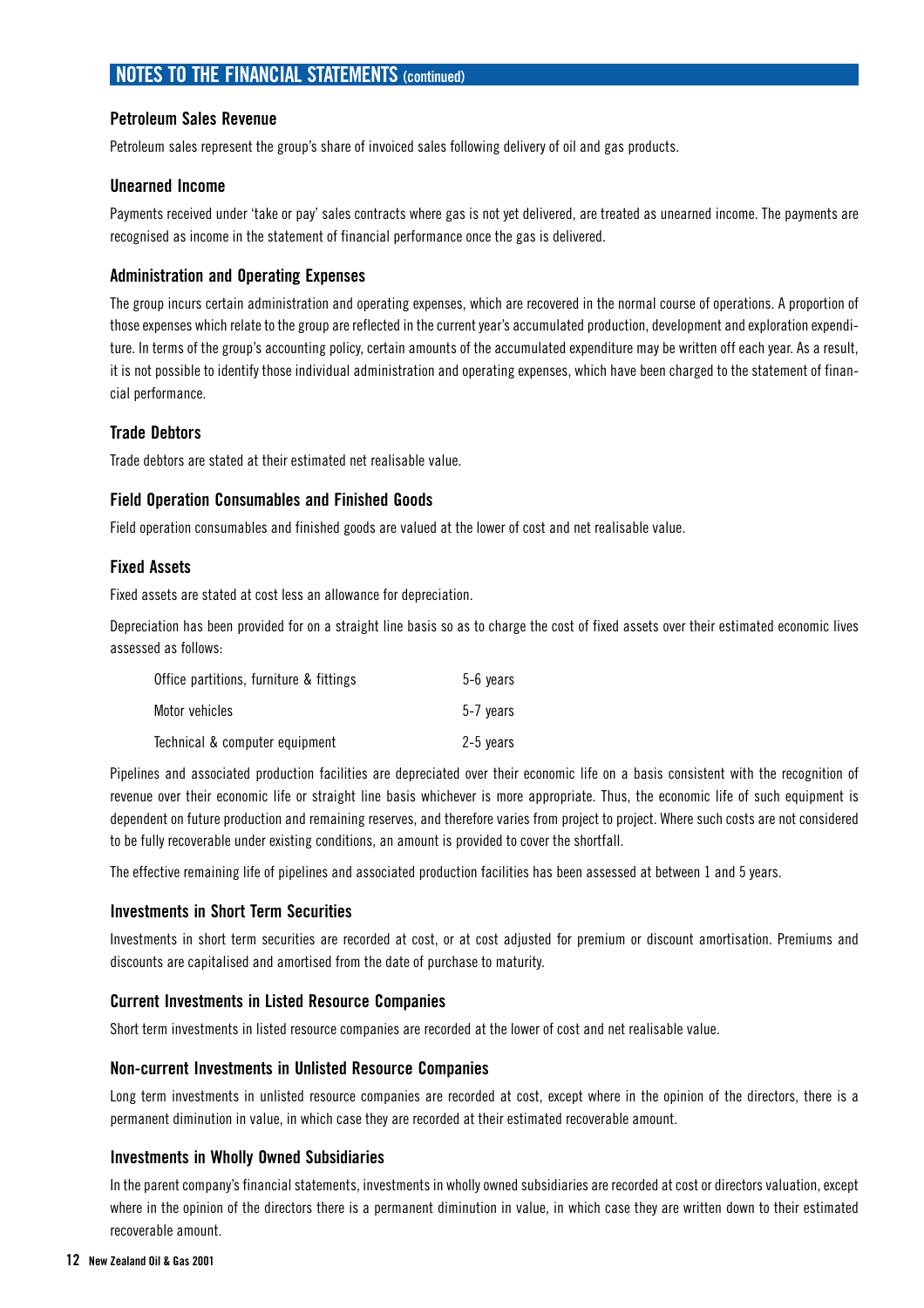Where wholly owned subsidiary companies have sold petroleum or coal prospecting permit rights and have advanced the net sale proceeds to the parent company, the directors of the parent company have revalued the investment in those companies to an amount not exceeding their underlying net assets.

### **Foreign Currencies**

Transactions in foreign currencies are translated at the New Zealand rate of exchange ruling at the date of the transaction. At balance date foreign monetary assets and liabilities, including those of integrated foreign operations, are translated at the closing rate, and exchange variations are included in the statement of financial performance as operating items.

The group has independent foreign operations in Australia through Pan Pacific Petroleum NL ('Pan Pacific'). The statement of financial position of independent foreign operations is translated at the closing rate at balance date. The statement of financial performance and cash flows of independent foreign operations is translated at the average rate for the year. The exchange difference arising from the translation of the opening net investment at an exchange rate different from that at which it was previously reported is taken to the foreign currency translation reserve.

### **Financial Instruments**

The group is a party to financial instruments as part of its day to day operating activities. Financial instruments, as defined under the Financial Reporting Standard issued by the Institute of Chartered Accountants of New Zealand, include short term securities and cash deposits, investments in listed resource companies, debtors, creditors and borrowings, certain non current assets and non current liabilities as well as certain off balance sheet instruments entered into in order to manage the fluctuation in oil prices.

Revenues and expenses (including gains and losses) in relation to all financial instruments are recognised in the statement of financial performance. All financial instruments other than off balance sheet instruments are recognised in the statement of financial position.

### **Statement of Cash Flows**

- (i) **Cash** includes bank bills, cash on hand and at bank, short term deposits and government stock less any overdraft.
- (ii) **Operating cash flows** represents cash received from customers and paid to suppliers and employees including production operating expenses and royalties.
- (iii) **Investing cash flows** represents cash flows arising from the acquisition and divestment of investment and productive assets. Productive assets comprise fixed assets and accumulated petroleum and coal expenditure.
- (iv) **Financing cash flows** represents cash flows arising from cash transactions affecting the capital structure of the group and cash flows from debt financing activities excluding interest on debt finance which is included in operating cash flows.

Certain cash flows are netted in order to provide more meaningful disclosure.

### **Taxation**

Income tax is recognised on the operating surplus/(deficit) before taxation adjusted for permanent differences between taxable and accounting income. Deferred tax is calculated using the comprehensive basis under the liability method. This method involves recognising the tax effect of all timing differences between accounting and taxable income as a deferred tax asset or liability in the statement of financial position. The future tax benefit or provision for deferred tax is stated at the income tax rates prevailing at balance date.

However, the net future income tax benefit relating to timing differences and tax losses is not carried forward as an asset in the statement of financial position unless the benefit is virtually certain of being realised.

### **Comparative Figures**

Where necessary, the amounts for the previous year are reclassified to facilitate comparison.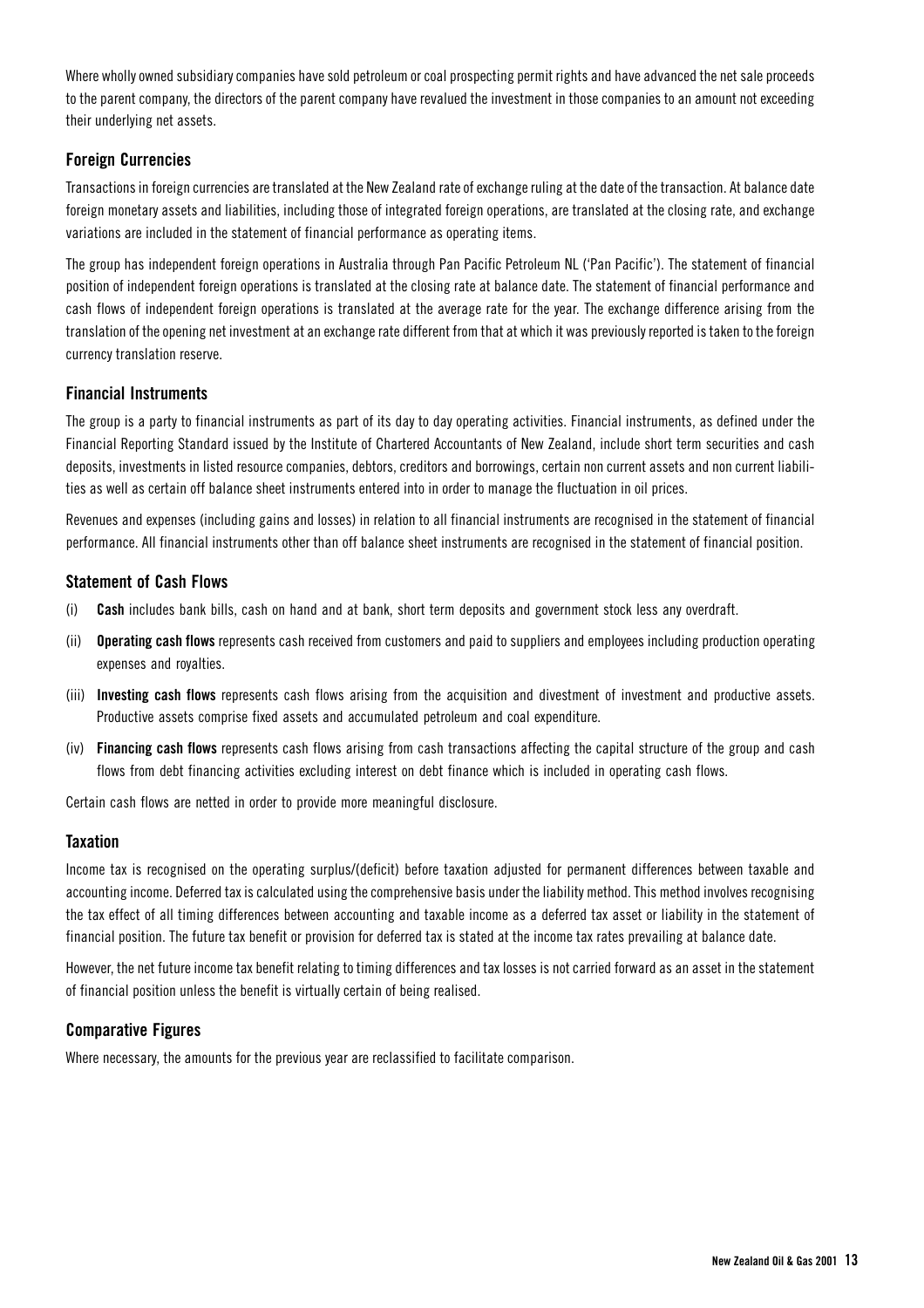# **2. TOTAL REVENUE AND OPERATING SURPLUS/(DEFICIT) BEFORE TAXATION**

|     |                                                                       | <b>Consolidated</b> |        | <b>Parent Company</b> |       |
|-----|-----------------------------------------------------------------------|---------------------|--------|-----------------------|-------|
|     |                                                                       | 2001                | 2000   | 2001                  | 2000  |
|     | <b>Note</b>                                                           | \$000               | \$000  | \$000                 | \$000 |
|     | Operating surplus/(deficit) before taxation has been determined after |                     |        |                       |       |
| (i) | <b>Crediting as income:</b>                                           |                     |        |                       |       |
|     | Sales revenue                                                         |                     |        |                       |       |
|     | 19<br>Petroleum sales                                                 | 25,064              | 17,503 |                       |       |
|     | Other revenue                                                         |                     |        |                       |       |
|     | Interest received from:                                               |                     |        |                       |       |
|     | - Other short term securities                                         | 490                 | 446    | 287                   | 156   |
|     | - Associate and other companies                                       | 48                  | 14     | -                     |       |
|     | Exchange gains                                                        |                     | 200    |                       | 82    |
|     | Other income                                                          | 92                  | 8      |                       | 8     |
|     | <b>Total revenue</b>                                                  | 25,694              | 18,171 | 287                   | 246   |

Petroleum sales revenue of \$25,064,000 (2000: \$17,503,000) represents the group's share of revenue from the Chervil oil field (offshore Western Australia), the Tubridgi gas field (onshore Western Australia) and the Ngatoro oil field (onshore Taranaki).

| (ii) Charging as expenses:                              |        |        |       |       |
|---------------------------------------------------------|--------|--------|-------|-------|
| Amortisation of development expenditure over production | 3,324  | 3,536  |       |       |
| Decrease in value of subsidiary and associate           |        |        |       |       |
| company shares and advances                             |        |        |       | 9,724 |
| Directors' fees                                         | 154    | 90     | 120   | 55    |
| Exchange losses                                         | 27     |        | 46    |       |
| Fees paid to parent company auditors                    | 63     | 104    | 61    | 57    |
| Fees paid to parent company auditors for other services | 17     | 118    | 17    | 46    |
| Fixed asset depreciation                                | 2,433  | 2,689  |       |       |
| Petroleum and coal exploration expenditure written off  |        |        |       |       |
| or down to valuation                                    | 2,242  | 17,231 |       |       |
| Provision for restoration                               | 176    | 239    |       |       |
| Writedown of investment in listed resource company      | 1,992  |        | 1,992 |       |
| Loss on cancellation of shares                          |        |        | 211   |       |
| Operating expenditure                                   | 11,793 | 6,220  |       |       |
|                                                         |        |        |       |       |

# **3. MINORITY INTEREST**

The group operating surplus/(deficit) after taxation (prior to elimination of minority interests) of \$1,887,000 surplus (2000: \$14,085,000 deficit) includes Pan Pacific's deficit for the year of \$501,000 (2000: \$7,919,000 deficit) and Pike River Coal Company's ('PRCC') deficit of \$13,000 (2000: \$166,000) which are consolidated in full in the statement of financial performance. The minority interest, or non-NZOG share of Pan Pacific's and PRCC's operating deficits is removed from the net surplus/(deficit) for the year attributable to the group.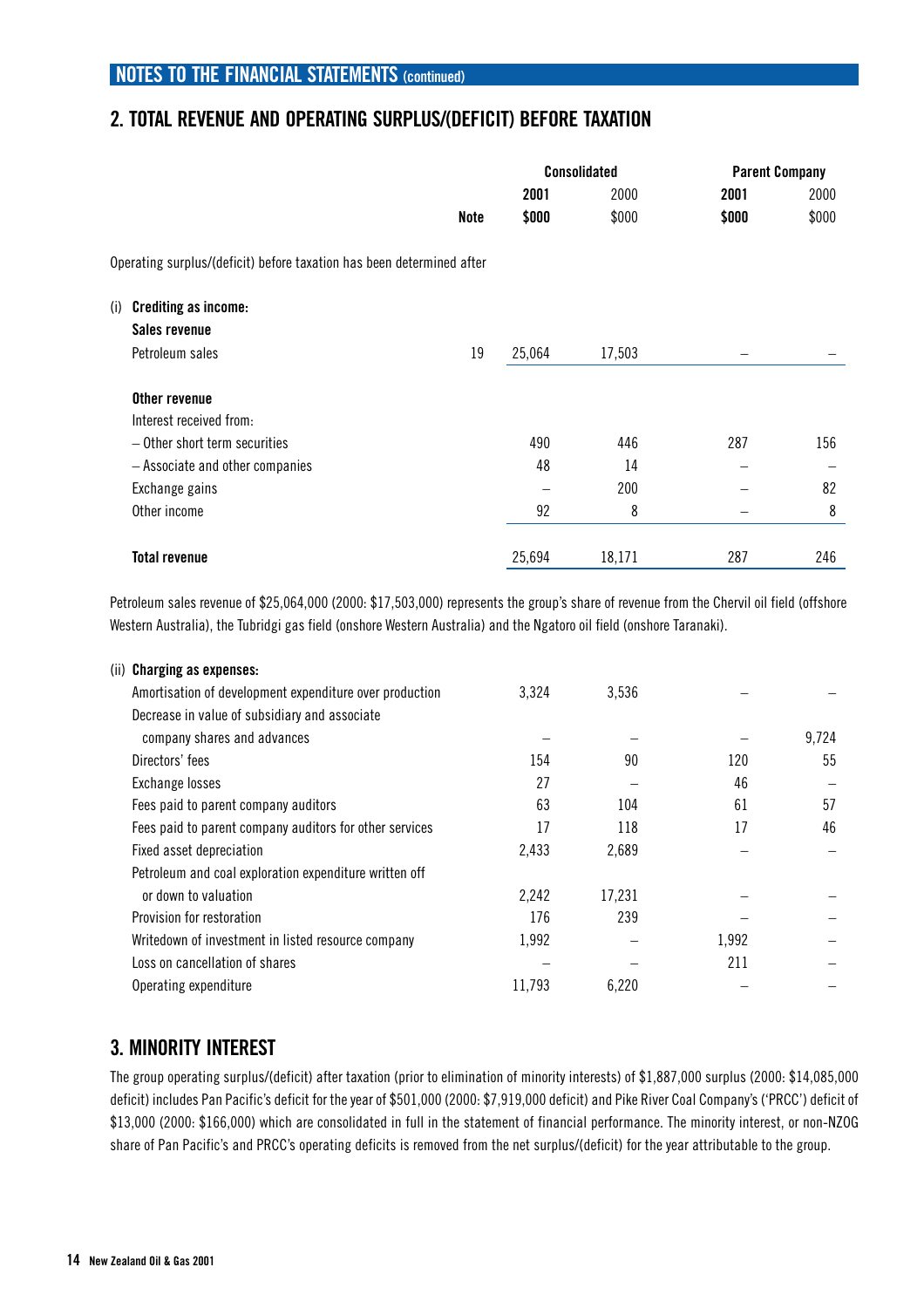# **4. SHAREHOLDERS' EQUITY**

|                                             |               |           | Consolidated      |                   |               |                          | <b>Parent Company</b> |           |
|---------------------------------------------|---------------|-----------|-------------------|-------------------|---------------|--------------------------|-----------------------|-----------|
|                                             | 2001          | 2001      | 2000              | 2000              | 2001          | 2001                     | 2000                  | 2000      |
|                                             | <b>Number</b> |           | Number            |                   | <b>Number</b> |                          | Number                |           |
|                                             | of Shares     |           | of Shares         |                   | of Shares     |                          | of Shares             |           |
| Note                                        | 000s          | \$000s    | 000s              | \$000s            | 000s          | \$000s                   | 000s                  | \$000s    |
| Reported paid in share capital              |               |           |                   |                   |               |                          |                       |           |
| Paid in share capital - opening balance     | 137,450       | 82,240    | 137,450           | 82,240            | 137,450       | 82,240                   | 137,450               | 82,240    |
| Treasury stock cancelled during year<br>(i) | (17, 249)     | (10, 320) | $\qquad \qquad -$ | $\qquad \qquad -$ | (17, 249)     | (10, 320)                |                       |           |
|                                             | 120,201       | 71,920    | 137,450           | 82,240            | 120,201       | 71,920                   | 137,450               | 82,240    |
| Treasury share elimination<br>(ii)          | (4,669)       | (2,794)   | (4,669)           | (2,794)           | (4,669)       | (2,794)                  | (4,669)               | (2,794)   |
| Treasury stock elimination                  |               |           | (17, 249)         | (10, 320)         |               |                          |                       |           |
| <b>Closing balance</b>                      | 115,532       | 69,126    | 115,532           | 69,126            | 115,532       | 69,126                   | 132,781               | 79,446    |
| <b>Reserves</b>                             |               |           |                   |                   |               |                          |                       |           |
| Retained (deficit) reserves brought forward |               | (29, 955) |                   | (17, 352)         |               | (74, 334)                |                       | (63, 019) |
| Net surplus/(deficit) for year              |               | 2,098     |                   | (10,748)          |               | (3, 121)                 |                       | (11, 315) |
| Adjustment to accumulated losses            |               |           |                   |                   |               |                          |                       |           |
| on treasury stock reissued                  |               |           |                   | (1, 855)          |               |                          |                       |           |
| Elimination of accumulated losses           |               |           |                   |                   |               |                          |                       |           |
| on treasury stock cancelled during year     |               |           |                   |                   |               | 3,420                    |                       |           |
| Retained (deficit) reserves carried forward |               | (27, 857) |                   | (29, 955)         |               | (74, 035)                |                       | (74, 334) |
| Share revaluation reserve:                  |               |           |                   |                   |               |                          |                       |           |
| Opening and closing balance                 |               |           |                   |                   |               | 1,551                    |                       | 1,551     |
|                                             |               |           |                   |                   |               |                          |                       |           |
| Asset revaluation reserve:                  |               |           |                   |                   |               |                          |                       |           |
| Opening balance                             |               | 2,891     |                   | 4,391             |               |                          |                       |           |
| Revaluation of coal interests               |               |           |                   | (1,500)           |               |                          |                       |           |
| <b>Closing balance</b>                      |               | 2,891     |                   | 2,891             |               | $\overline{\phantom{0}}$ |                       |           |
| Foreign currency translation reserve:       |               |           |                   |                   |               |                          |                       |           |
| Opening balance                             |               | 18        |                   | (256)             |               |                          |                       |           |
| Effect of exchange rate change              |               |           |                   |                   |               |                          |                       |           |
| on opening balance of Australian subsidiary |               | (343)     |                   | 274               |               |                          |                       |           |
| <b>Closing balance</b>                      |               | (325)     |                   | 18                |               |                          |                       |           |
| Total shareholders' equity<br>(iii)         |               | 43,835    |                   | 42,080            |               | (3, 358)                 |                       | 6,663     |

#### **Notes:**

- (i) The company cancelled 17,249,000 NZOG treasury stock on 29 June 2001, reducing the company's issued capital to 120,201,271. Due to the NZOG treasury stock being accounted for using the 'treasury stock' method this transaction had no economic effect on the consolidated financial statements.
- (ii) The company continues to hold 4,669,200 treasury shares, which are accounted for using the 'treasury stock' method.
- (iii) The parent company reported a shareholder equity deficit at 30 June 2001 of \$3,358,000 (2000: \$6,663,000 surplus). The equity deficit has arisen largely due to cancellation of treasury stock during the year. If the parent company revalued its investments in subsidiaries, which are presently carried at the lower of cost or estimated recoverable amount, the parent company's financial position would be at least equivalent to the consolidated financial position. However, the cost of undertaking such a revaluation would be substantial and time-consuming compared to the limited benefit to investors. The directors have therefore not undertaken such a revaluation.
- (iv) A total of 80,204,246 NZOG options are on issue at 30 June 2001 (2000: 80,204,246). Each NZOG option entitles the holder to subscribe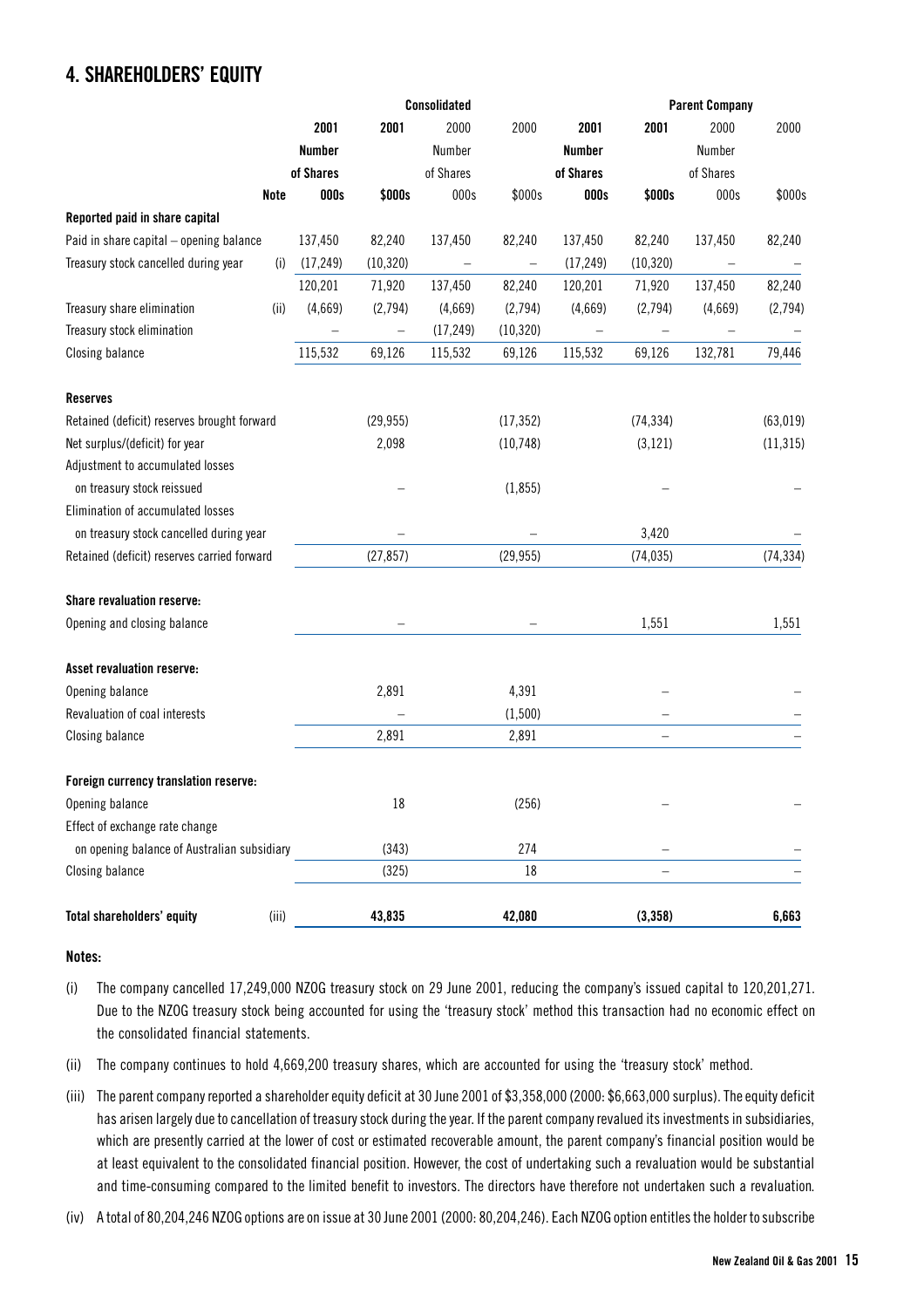for one share in the capital of the company at a price of \$0.75, exercisable by 30 June 2002. The option exercise price was increased from \$0.70 to \$0.75 and the expiry date extended from 31 October 2001 to 30 June 2002 as approved by special meetings of share and optionholders on 24 May 2001. Included within total options on issue at 30 June 2001 are 20,105,262 options held by Oil Holdings Limited (2000: 20,105,262 options).

(v) Each issued share is entitled to one vote.

# **5. SHORT TERM SECURITIES AND CASH DEPOSITS**

|                                | Note | <b>Consolidated</b> |       | <b>Parent Company</b> |       |  |
|--------------------------------|------|---------------------|-------|-----------------------|-------|--|
|                                |      | 2001                | 2000  | 2001                  | 2000  |  |
|                                |      | \$000               | \$000 | \$000                 | \$000 |  |
| Bank                           |      | 813                 | 2,490 | 2,534                 | 691   |  |
| Cash on deposit                |      | 11,963              | 4,280 | 6,935                 | 2,710 |  |
|                                |      | 12,776              | 6,770 | 9,469                 | 3,401 |  |
|                                |      |                     |       |                       |       |  |
| <b>6. RECEIVABLES</b>          |      |                     |       |                       |       |  |
| <b>Current receivables</b>     |      |                     |       |                       |       |  |
| Trade debtors                  |      | 2,302               | 2,406 | 592                   | 10    |  |
| Interest receivable            |      | 72                  | 8     | 57                    |       |  |
| Advance to associate           |      | 216                 | 216   | 216                   | 216   |  |
| Tax refund                     |      | 170                 |       |                       |       |  |
|                                |      | 2,760               | 2,630 | 865                   | 226   |  |
| <b>Non-current receivables</b> |      |                     |       |                       |       |  |
| Advances to subsidiaries       | (i)  |                     |       | 651                   | 1,440 |  |
| Advances to associates         |      | 107                 | 123   |                       |       |  |
|                                |      | 107                 | 123   | 651                   | 1,440 |  |

#### **Notes:**

(i) Inter-group advances between wholly owned subsidiaries and the parent are on interest free terms and no repayment terms have been arranged.

# **7. INVENTORIES**

| Field operation consumables |       | 924   |                          |                          |
|-----------------------------|-------|-------|--------------------------|--------------------------|
| Finished goods (oil stock)  | 912   | 1.377 | $\overline{\phantom{0}}$ | $\overline{\phantom{a}}$ |
|                             | 1,782 | 2,301 | $\qquad \qquad$          |                          |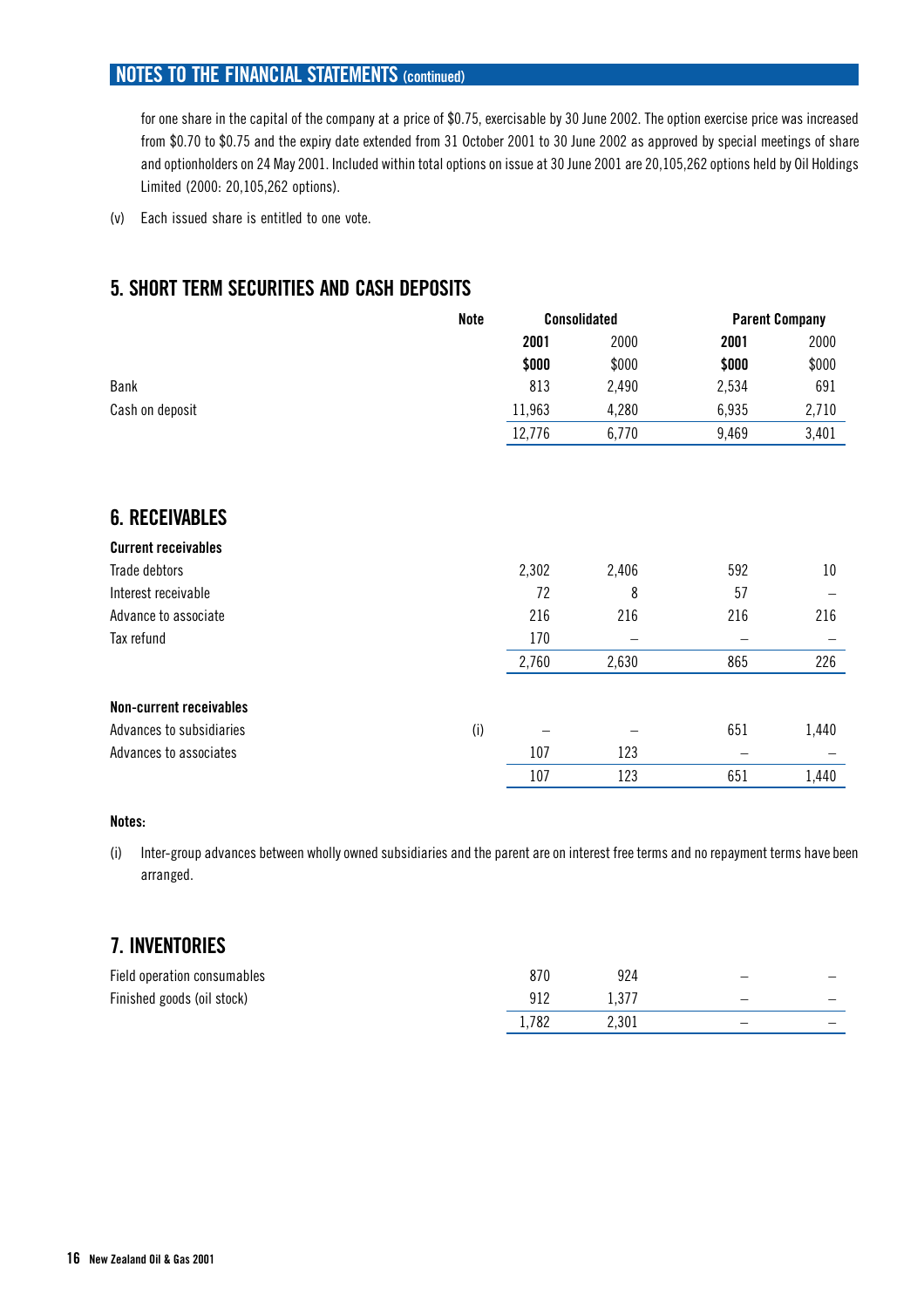# **8. INVESTMENTS**

|                                            | <b>Consolidated</b> |       | <b>Parent Company</b> |        |
|--------------------------------------------|---------------------|-------|-----------------------|--------|
|                                            | 2001                | 2000  | 2001                  | 2000   |
|                                            | \$000               | \$000 | \$000                 | \$000  |
| <b>Current investments</b>                 |                     |       |                       |        |
| Shares in listed resource companies        | 522                 | 2,514 | 522                   | 2,514  |
|                                            | 522                 | 2,514 | 522                   | 2,514  |
| <b>Non-current investments</b>             |                     |       |                       |        |
| Investment in subsidiaries                 |                     |       | 48,472                | 55,583 |
| Investment in associates                   |                     |       |                       |        |
| - listed shares                            |                     |       | 6,112                 | 6,112  |
| - unlisted shares                          | 2,719               | 2,719 | 2,719                 | 2,719  |
| Investments in unlisted resource companies | 1,760               | 1,760 | 880                   | 880    |
|                                            | 4,479               | 4,479 | 58,183                | 65,294 |

### **Notes:**

(i) Equity accounting for associate companies has not been applied on the basis that the amounts involved are not material.

# **9. FIXED ASSETS**

| Cost                              | 23,638                                           | 24,441    |  |
|-----------------------------------|--------------------------------------------------|-----------|--|
| Accumulated depreciation          | (20, 786)                                        | (18, 961) |  |
| Book value                        | 2,852                                            | 5,480     |  |
|                                   |                                                  |           |  |
| Cost                              | 583                                              | 607       |  |
| Accumulated depreciation          | (417)                                            | (395)     |  |
| Book value                        | 166                                              | 212       |  |
| <b>Book value of fixed assets</b> | 3,018                                            | 5,692     |  |
|                                   | (i) Production assets<br>(ii) Other fixed assets |           |  |

# **10. JOINT VENTURES**

NZOG group interests held at balance date, in significant unincorporated joint ventures established to explore, develop and produce petroleum products and the contributions made by those joint ventures to group results are as follows:

|                          | <b>Consolidated</b> |                            | <b>Parent Company</b> |                            |
|--------------------------|---------------------|----------------------------|-----------------------|----------------------------|
|                          |                     | <b>Percentage Interest</b> |                       | <b>Percentage Interest</b> |
| Licence (Joint Ventures) | 2001                | 2000                       | 2001                  | 2000                       |
|                          | %                   | %                          | %                     | %                          |
| PML 38146 (Kupe)*        | 16.5                | 16.5                       |                       |                            |
| PMP 38148 (Ngatoro)*     | 35.4                | 35.4                       |                       |                            |
| TL2 (Chervil) $*$        | 23.2                | 23.2                       | -                     | $\overline{\phantom{0}}$   |
| L9 (Tubridgi)            | 43.0                | 43.0                       |                       | -                          |
| PEP 38460 (West Maui)*   | 80.0                | 80.0                       |                       |                            |
| PEP 38472 (West Kupe)*   | 100.0               |                            |                       |                            |

\* The financial statements of these joint ventures are unaudited.

Subsequent to balance date the consolidated entity assigned a 50% interest in PEP 38472 to OMV Group.

The contribution made by joint ventures to group results was to increase revenues by \$25,064,000 (2000: \$17,503,000) and expenses by \$19,792,000 (2000: \$29,688,000).

The parent company has no direct interest in any joint venture.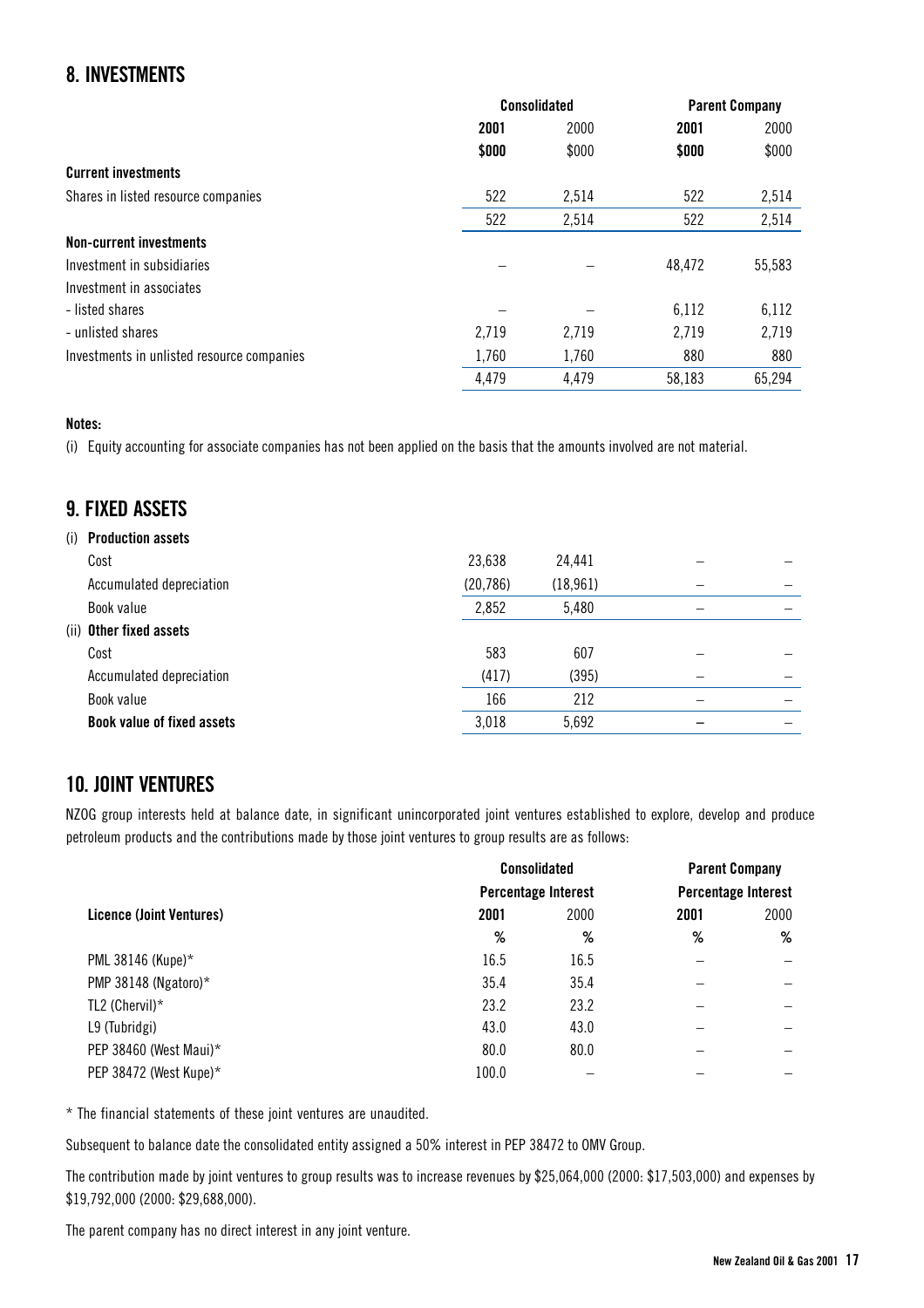Included in the assets and liabilities of the NZOG group are the following joint venture assets and liabilities.

|                                          | <b>Consolidated</b> |        | <b>Parent Company</b> |       |
|------------------------------------------|---------------------|--------|-----------------------|-------|
|                                          | 2001                | 2000   | 2001                  | 2000  |
|                                          | \$000               | \$000  | \$000                 | \$000 |
| <b>Current Assets</b>                    |                     |        |                       |       |
| Short term securities and cash deposits  | 150                 | 1,730  |                       |       |
| Trade debtors                            | 14                  | 83     |                       |       |
| Field operation consumables              | 870                 | 924    |                       |       |
| Finished goods (oil stock)               | 912                 | 1,377  |                       |       |
| <b>Non-Current Assets</b>                |                     |        |                       |       |
| Fixed assets                             | 2,852               | 5,480  |                       |       |
| Petroleum interests                      | 33,146              | 32,753 |                       |       |
| <b>Total Assets</b>                      | 37,944              | 42,347 |                       |       |
| <b>Current Liabilities</b>               |                     |        |                       |       |
| <b>Creditors and borrowings</b>          | 1,185               | 1,780  |                       |       |
| <b>Provisions</b>                        | 1,998               | 2,070  |                       |       |
| <b>Non-Current Liabilities</b>           |                     |        |                       |       |
| Provisions                               | 1,374               | 1,232  |                       |       |
| <b>Total Liabilities</b>                 | 4,557               | 5,082  |                       |       |
| <b>Net Assets held in Joint Ventures</b> | 33,387              | 37,265 |                       |       |
|                                          |                     |        |                       |       |

## **11. PETROLEUM AND COAL INTERESTS**

|  |                                                          |             | <b>Consolidated</b> |        | <b>Parent Company</b> |       |
|--|----------------------------------------------------------|-------------|---------------------|--------|-----------------------|-------|
|  | <b>Carrying Values</b>                                   |             | 2001                | 2000   | 2001                  | 2000  |
|  |                                                          |             | \$000               | \$000  | \$000                 | \$000 |
|  | Petroleum production expenditure                         |             | 3,777               | 5,577  |                       |       |
|  | Petroleum exploration and evaluation expenditure         |             |                     |        |                       |       |
|  | Petroleum mining licence - Kupe                          |             | 12,352              | 12,352 |                       |       |
|  | Petroleum prospecting licences                           |             | 8,274               | 7,175  |                       |       |
|  | Coal exploration and evaluation expenditure              |             | 8,743               | 7,649  |                       |       |
|  | Total accumulated exploration and evaluation expenditure |             | 29,369              | 27,176 |                       |       |
|  | <b>Total accumulated expenditure</b>                     |             | 33,146              | 32,753 |                       |       |
|  |                                                          | Note        | 2001                |        |                       |       |
|  | a) Directors' Valuations                                 | $(i)$ $(v)$ | \$000               |        |                       |       |
|  | Petroleum production expenditure                         | (ii)        | 15,292              |        |                       |       |
|  | Petroleum exploration and evaluation expenditure         |             |                     |        |                       |       |
|  | Petroleum mining licence – Kupe                          | (iii)       | 12,352              |        |                       |       |
|  | Petroleum prospecting licences                           |             | 8,274               |        |                       |       |

#### **Notes:**

(i) Directors have carried out a valuation of production, development, exploration and evaluation assets, as at 30 June 2001, solely for the purpose of determining the recoverability of the amounts carried in the group financial statements in respect of each area of interest, in accordance with the groups accounting policy and accounting standards. The directors' valuations for each area of interest are based on the proven and probable reserves set out below. In the case of assets of partly owned subsidiary Pan Pacific, directors

Coal exploration and evaluation expenditure (iv) (v) 31,375 Total 67,293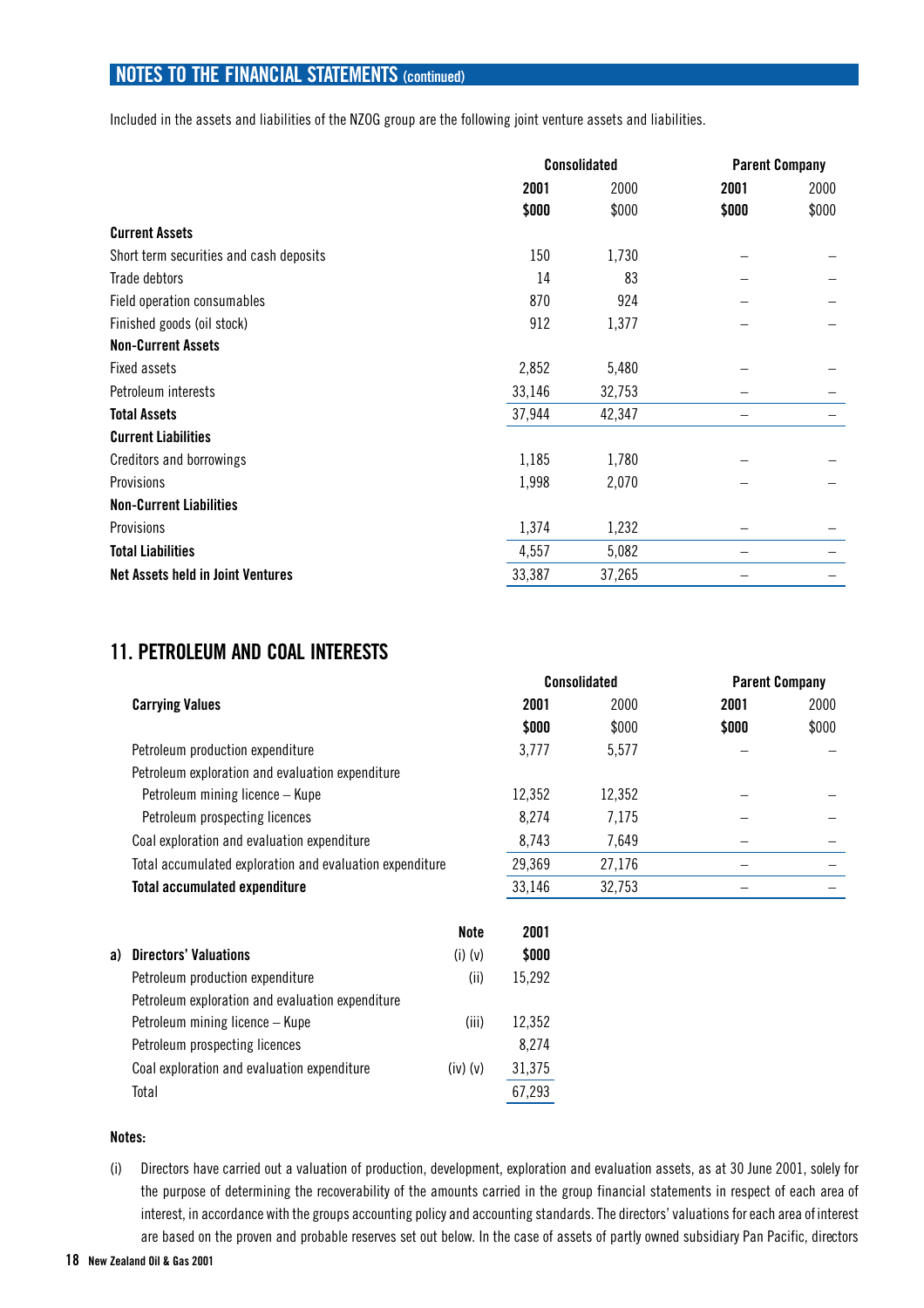of the company have relied upon the valuations carried out by that company. Where the directors' valuations are in excess of the carrying value in the financial statements that excess has not been included in the financial statements.

- (ii) Directors' valuations for production assets were determined using net present value of after tax cash flows (discounted at 10%), with the exception of the Ngatoro field which has been valued on a before tax basis, in recognition that NZOG has available tax losses to utilise against Ngatoro profits.
- (iii) The Kupe petroleum mining licence valuation included in accumulated petroleum exploration and evaluation expenditure, is based on the project proceeding to development and is dependent upon a number of factors which are uncertain or tentative at the time of valuation and which may be subject to change. Such factors include the ability to secure sales contracts, levels of reserves, production profiles, estimates of future product sales prices, operating costs and capital expenditures, availability of financing and of tax losses and legislative changes. The directors believe that the accumulated petroleum exploration and evaluation expenditure is recoverable through the Kupe project proceeding to development.
- (iv) The directors' valuation for PRCC was determined by reference to a post balance date event the issue of additional private equity in PRCC (note 23). The directors believe that the accumulated coal exploration and evaluation expenditure is recoverable through the PRCC project proceeding to development.
- (v) The directors' valuations are for the consolidated entity including minority interests.

#### **b) Oil & Gas Reserves**

|                                 |                                                 | Crude Oil & |                      |                    |  |
|---------------------------------|-------------------------------------------------|-------------|----------------------|--------------------|--|
|                                 | <b>Natural Gas Liquids</b><br>(Million Barrels) |             |                      | <b>Natural Gas</b> |  |
|                                 |                                                 |             | (Billion Cubic Feet) |                    |  |
|                                 | 2001                                            | 2000        | 2001                 | 2000               |  |
| <b>Undeveloped</b>              |                                                 |             |                      |                    |  |
| <b>NEW ZEALAND:</b>             |                                                 |             |                      |                    |  |
| Proven and probable reserves    | 5.1                                             | 5.1         | 43.5                 | 44.3               |  |
|                                 |                                                 |             |                      |                    |  |
| <b>Developed</b>                |                                                 |             |                      |                    |  |
| <b>NEW ZEALAND:</b>             |                                                 |             |                      |                    |  |
| Proven and probable reserves    | 0.6                                             | 0.4         | 1.2                  | 1.3                |  |
| AUSTRALIA:                      |                                                 |             |                      |                    |  |
| Proven and probable reserves    | -                                               |             | 5.4                  | 7.5                |  |
| <b>Total Developed Reserves</b> | 0.6                                             | 0.4         | 6.6                  | 8.8                |  |
|                                 |                                                 |             |                      |                    |  |

#### **c) Coal Reserves**

|                                 | Coal     |
|---------------------------------|----------|
|                                 | (Million |
|                                 | Tonnes)  |
|                                 | 2001     |
| <b>Undeveloped – Pike River</b> |          |
| Proved and probable reserves    | 18.5     |

#### **Notes:**

- (i) Proven oil and gas reserves are the estimated quantities of oil and gas which geological and engineering data demonstrate with reasonable certainty to be recoverable in future years from known reservoirs under existing economic and operating conditions. Probable reserves are defined as those which have a better than 50% chance of being technically and economically producible.
- (ii) The group's interests in undeveloped proven and probable oil and gas reserves are in the Kupe field (offshore South Taranaki) and now include natural gas liquids (LPGs). Comparatives have been adjusted accordingly. The group's interests in developed proven and probable oil and gas reserves are in the Ngatoro oil field (onshore Taranaki) and the Tubridgi gas field (onshore Western Australia).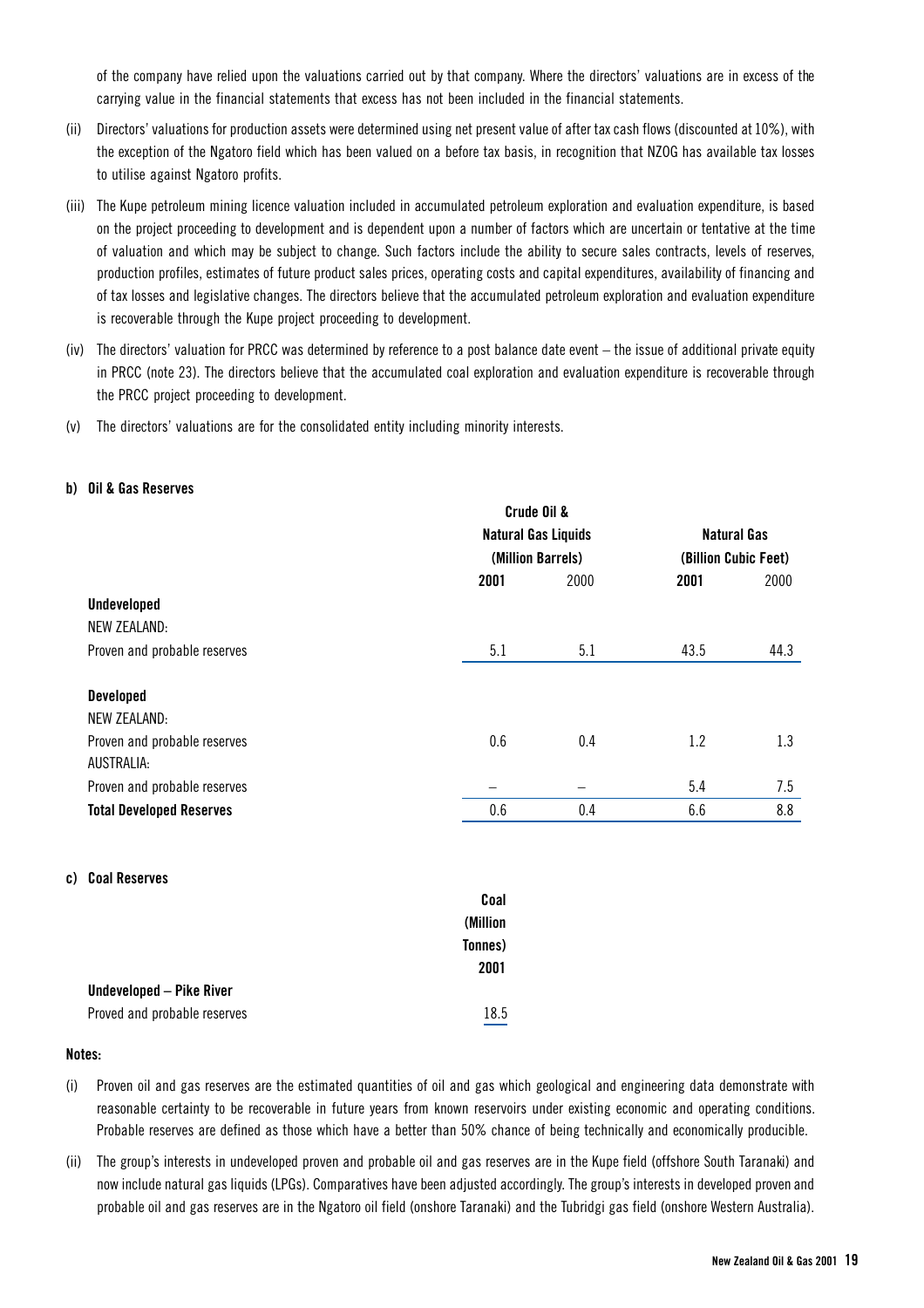- (iii) Coal reserves are the estimated quantities of coal which are expected with reasonable certainty to be recoverable based on a feasibility study (23 June 2000) and under existing economic and operating conditions. Proved reserves have a higher degree of confidence of economic extraction and have closer drilling or 'observation' points (0.5km to 1km apart), than probable reserves which are less well defined and have less dense drilling or 'observation' points (1km to 2km apart).
- (iv) Oil, gas and coal reserves are reported in accordance with Section 10.11 and Section 10.12 respectively, of the New Zealand Stock Exchange listing rules. Oil and gas reserves accurately reflect information compiled by the Company's Exploration Manager, Dr Eric Matthews, PhD, MSc, Bsc. Coal reserves accurately reflect information compiled by an engineering consultant, Mr Graeme Duncan, BE Mining (Hon), M. Aus IMM.
- (v) All reserves are unaudited.

# **12. OTHER NON-CURRENT ASSETS**

|                           |             | <b>Consolidated</b> |       | <b>Parent Company</b> |       |
|---------------------------|-------------|---------------------|-------|-----------------------|-------|
|                           |             | 2001                | 2000  | 2001                  | 2000  |
|                           | <b>Note</b> | \$000               | \$000 | \$000                 | \$000 |
| Future income tax benefit | 16          | 1,012               | 1,032 |                       |       |
| Security deposits         | 20          | 71                  | 370   | -                     | -     |
|                           |             | 1,083               | 1,402 |                       | -     |

#### **Note:**

The future income tax benefit arises solely from consolidation of Pan Pacific.

# **13. CURRENT LIABILITIES**

|                       |             | <b>Consolidated</b> |       | <b>Parent Company</b> |                          |
|-----------------------|-------------|---------------------|-------|-----------------------|--------------------------|
|                       |             | 2001                | 2000  | 2001                  | 2000                     |
|                       | <b>Note</b> | \$000               | \$000 | \$000                 | \$000                    |
| Creditors             |             | 3,161               | 2,934 | 476                   | 332                      |
| Other provisions      |             | 263                 | 204   | -                     | $\overline{\phantom{0}}$ |
| Restoration provision | (i)         | 1,998               | 2,070 | -                     | -                        |
|                       |             | 5,422               | 5,208 | 476                   | 332                      |

#### **Note:**

(i) The restoration provision of \$1,998,000 (2000: \$2,070,000) relates to NZOG group's share of estimated costs for the rehabilitation of various production assets.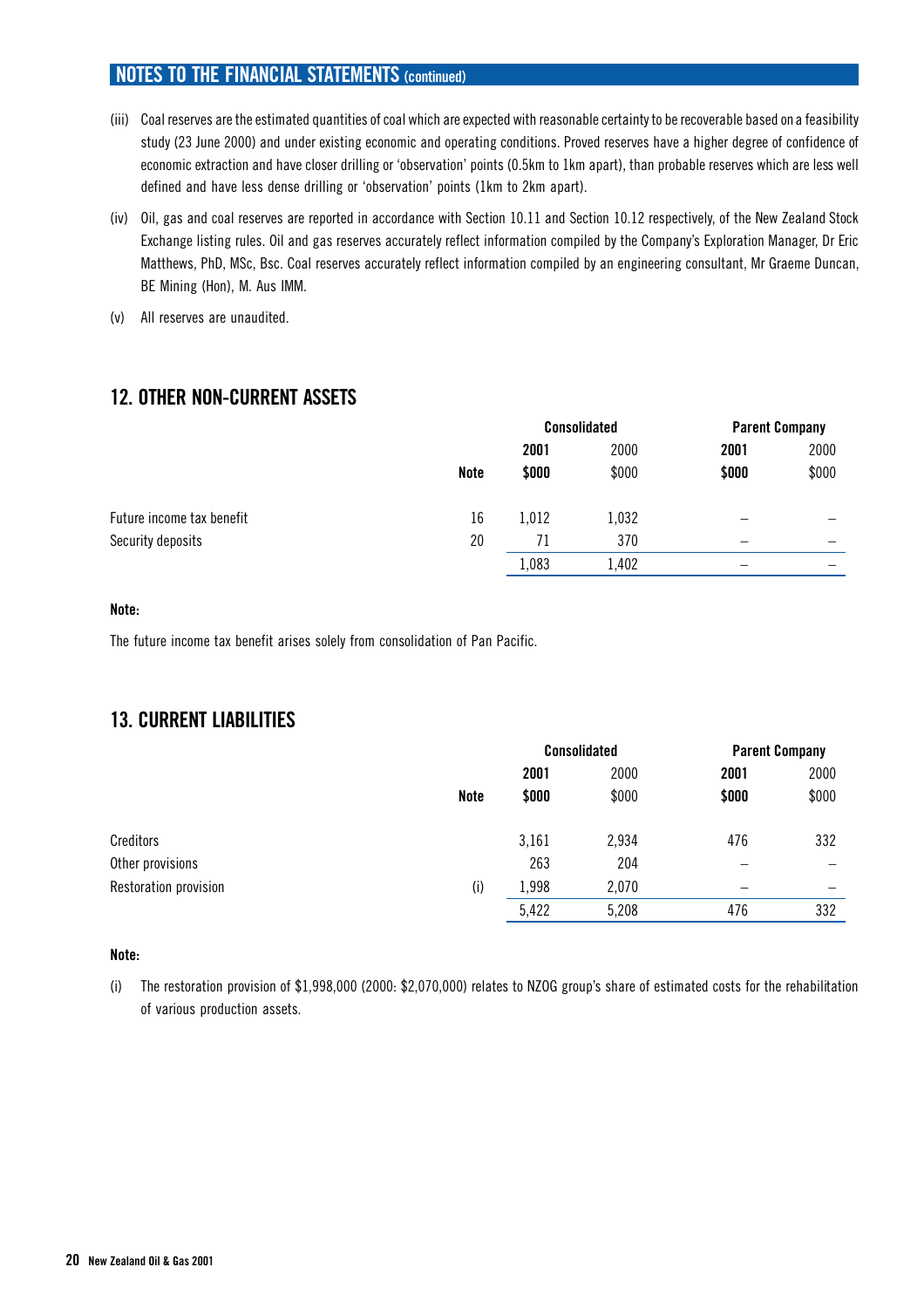# **14. NON-CURRENT LIABILITIES**

|                                | <b>Consolidated</b> |       | <b>Parent Company</b> |        |        |
|--------------------------------|---------------------|-------|-----------------------|--------|--------|
|                                |                     | 2001  | 2000                  | 2001   | 2000   |
|                                | <b>Note</b>         | \$000 | \$000                 | \$000  | \$000  |
| Provisions                     | (i)                 | 1,374 | 1,232                 |        | 10     |
| Advances from wholly owned     |                     |       |                       |        |        |
| subsidiary companies to parent | (ii)                |       |                       | 72,572 | 65,870 |
| Deferred income tax liability  | 16                  | 1,776 | 2,650                 |        |        |
|                                |                     |       |                       |        |        |
|                                |                     | 3,150 | 3,882                 | 72,572 | 65,880 |

### **Notes:**

(i) The provision of \$1,374,000 (2000: \$1,232,000) relates to NZOG group's share of estimated costs for the rehabilitation of various production assets.

(ii) Inter-group advances are interest free. No repayment terms have been arranged.

# **15. FINANCIAL INSTRUMENTS**

### **Foreign Exchange Risk**

The group operates United States dollar bank accounts for oil sales proceeds.

The group has significant exploration and mining activities in Australia giving rise to Australian dollar currency risk. In particular the operations of subsidiary, Pan Pacific involve cash deposits, short-term securities, investment expenditures and revenues being denominated in Australian dollars.

Unhedged monetary assets of NZ\$7,411,000 (A\$5,970,000) are denominated in Australian dollars; NZ\$7,304,000 (A\$5,884,000) of this amount are current assets. Unhedged monetary liabilities of NZ\$2,473,000 (A\$1,992,000) are denominated in Australian dollars, all of which are current liabilities.

### **Credit Risk**

Financial instruments which potentially subject the group to credit risk consist primarily of short term securities and cash deposits, investments in listed resource companies, trade debtors and certain non current assets.

No collateral is required by the group to support financial instruments subject to credit risk. The group places its cash and short-term investments with and through financial institutions with the intention of limiting the amount of credit exposure to any one financial institution.

In New Zealand there is a concentration of credit risk in respect of trade debtors for petroleum sales. All oil extracted from the Ngatoro field is presently sold to Shell under a term contract.

Most gas sales from the Tubridgi field are to AlintaGas and Alcoa.

The group has no reason to believe credit losses will arise from any of the above financial instruments. However, the maximum amount of loss, which may possibly be realised, is the carrying value of the financial instrument.

### **Off Balance Sheet Financial Instruments**

The company has entered into industry norm hedging arrangements to manage oil pricing risk, which at 30 June 2001 consisted of:

- **a)** a put option over 25,000 barrels of oil at US\$ 20/bbl.
- **b)** a zero cost collar over 15,000 barrels of oil with a floor of US\$ 20/bbl and a ceiling of US\$ 35/bbl.

### **Fair Values**

The carrying amount of short term securities and cash deposits, trade debtors and creditors and borrowings approximates fair value due to the short maturity of these instruments. Adequate provision is held in respect of trade debtors.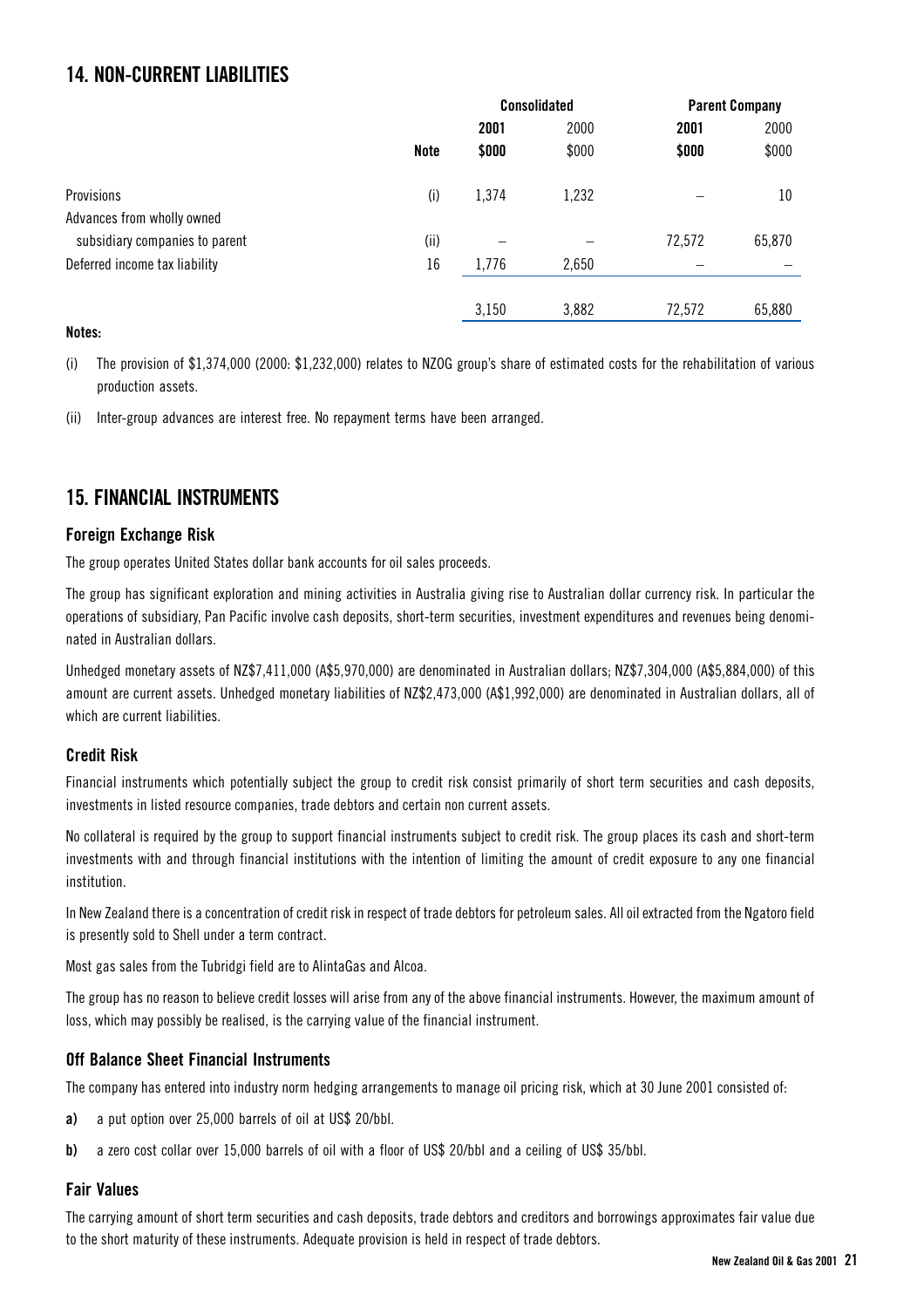Estimated fair values, based upon net realisable value, of the group's remaining financial instruments at 30 June are as follows:

|                                              | 2001     | 2001  | 2000     | 2000  |
|----------------------------------------------|----------|-------|----------|-------|
|                                              | Carrying | Fair  | Carrying | Fair  |
|                                              | Value    | Value | Value    | Value |
|                                              | \$000    | \$000 | \$000    | \$000 |
| <b>Consolidated</b>                          |          |       |          |       |
| Investments in listed resource companies     | 522      | 522   | 2,514    | 2,179 |
| Security deposits                            | 71       | 71    | 370      | 370   |
| Investment in unlisted resource companies    | 1,760    | 1,760 | 1,760    | 1,760 |
| <b>Parent Company</b>                        |          |       |          |       |
| Investments in listed resource companies     | 522      | 522   | 2,514    | 2,179 |
| Investment in unlisted resource companies    | 880      | 880   | 880      | 880   |
| Listed shares – market value at balance date | 6,112    | 6,866 | 6,112    | 5,577 |

#### **Interest Rate Risk**

The interest rate spread and the contractual maturity dates of the group's short term securities and cash deposits are as follows:

|                                                 | <b>Maturity Date</b> | Interest Rate |
|-------------------------------------------------|----------------------|---------------|
| <b>Short Term Securities and Cash Deposits:</b> |                      |               |
| Bank and cash on deposit                        | At call              | 2.9% to 6.4%  |
| Security deposits                               | June 2002            | 5.86%         |

All other financial instruments are non-interest bearing.

# **16. TAXATION**

#### **(a) New Zealand Oil & Gas Limited and wholly owned subsidiaries**

New Zealand Oil & Gas Limited and wholly owned subsidiaries have tax losses carried forward at 30 June 2001 of \$46,409,000 (2000: \$47,340,000). The net future income tax benefit of these tax losses is not carried forward as an asset in the statement of financial position as the benefit is not virtually certain of being realised.

#### **(b) Consolidated and Parent**

|                                             | <b>Consolidated</b> |          | <b>Parent Company</b> |           |
|---------------------------------------------|---------------------|----------|-----------------------|-----------|
|                                             | 2001                | 2000     | 2001                  | 2000      |
|                                             | \$000               | \$000    | \$000                 | \$000     |
| Income tax expense                          |                     |          |                       |           |
| Operating surplus/(deficit) before taxation | 1,186               | (14,084) | (3, 121)              | (11, 315) |
| Income tax expense/(benefit) at 33%         | 391                 | (4,648)  | (1,030)               | (3,734)   |
| Adjusted for tax effect of:                 |                     |          |                       |           |
| Timing differences – New Zealand            | (1, 443)            | 1,903    | 303                   | 3,734     |
| Permanent differences - New Zealand         | 657                 |          | 727                   |           |
|                                             | (395)               | (2,745)  |                       |           |
|                                             |                     |          |                       |           |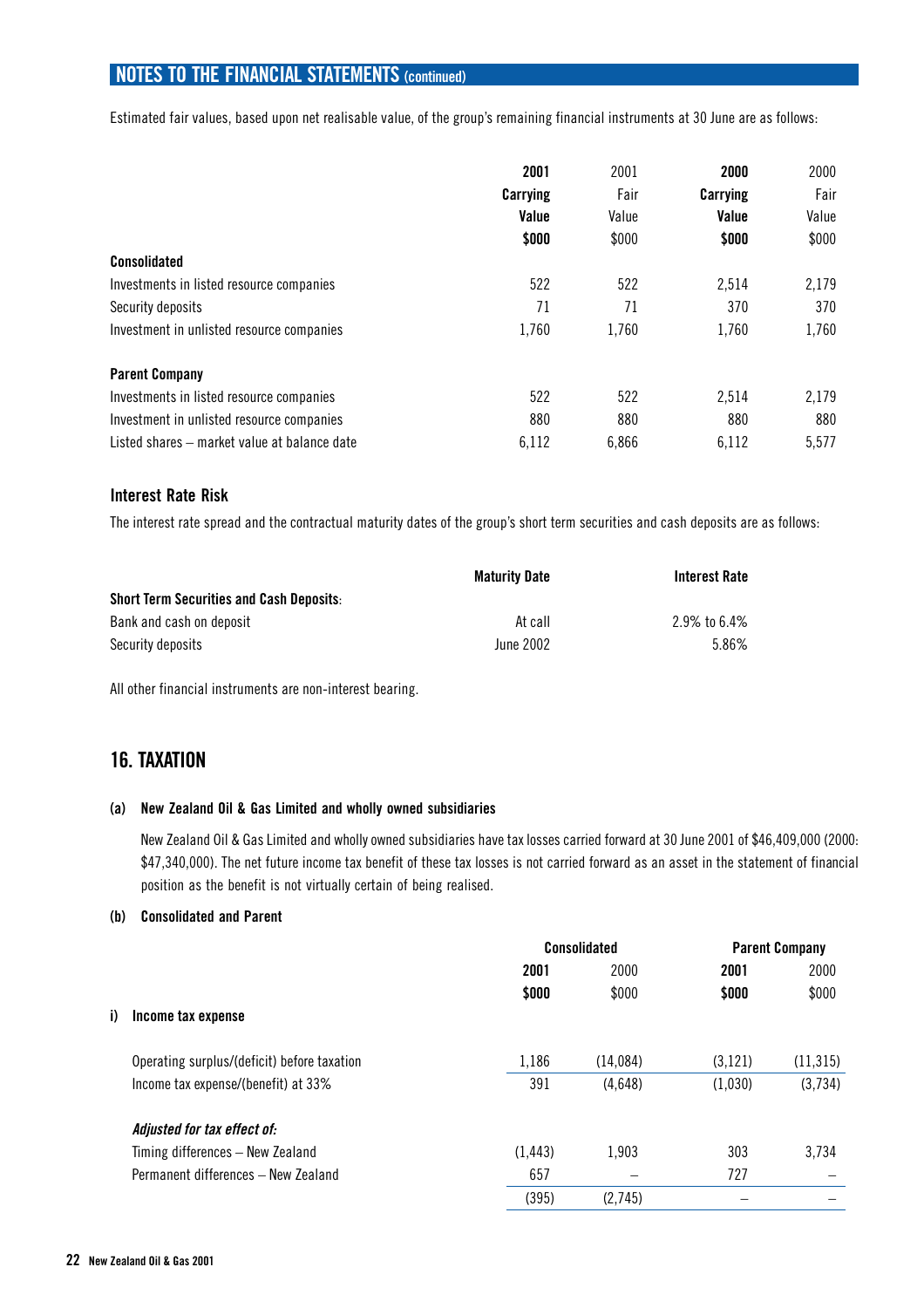|       |                                                                                        |        | <b>Consolidated</b> |        | <b>Parent Company</b> |
|-------|----------------------------------------------------------------------------------------|--------|---------------------|--------|-----------------------|
|       |                                                                                        | 2001   | 2000                | 2001   | 2000                  |
|       | <b>Note</b>                                                                            | \$000  | \$000               | \$000  | \$000                 |
|       | <b>Consolidated from Pan Pacific:</b>                                                  |        |                     |        |                       |
|       | Net timing differences                                                                 |        | 2,798               |        |                       |
|       | Permanent differences                                                                  | 1      | 14                  |        |                       |
|       | Benefit of tax losses of prior years recouped                                          | (277)  |                     |        |                       |
|       | Difference in foreign tax rates                                                        | (20)   | 34                  |        |                       |
|       | Income tax (benefit)/expense on operating                                              |        |                     |        |                       |
|       | surplus before tax items                                                               | (691)  | 101                 |        |                       |
|       | Item of income tax relating to prior periods                                           |        | (100)               |        |                       |
|       | Restatement of deferred tax balance due to                                             |        |                     |        |                       |
|       | change in company tax rate                                                             | 100    |                     |        |                       |
|       | Add income tax under provided in prior year                                            | (110)  |                     |        |                       |
|       | Income tax (benefit)/expense attributable to operating surplus                         | (701)  | $\mathbf{1}$        |        |                       |
|       | Income tax (benefit)/expense attributable to<br>operating surplus is made up of:       |        |                     |        |                       |
|       | Deferred income tax provision - current period                                         | (797)  | 6                   |        |                       |
|       | Future income tax benefit - current period                                             | (14)   | (5)                 |        |                       |
|       | Under provision in prior year                                                          | 110    |                     |        |                       |
|       |                                                                                        | (701)  | $\mathbf{1}$        |        |                       |
| ii).  | <b>Deferred taxation (consolidated from Pan Pacific)</b>                               |        |                     |        |                       |
|       | Opening balance                                                                        | 2,650  | 2,548               |        |                       |
|       | Movement during the year                                                               | (782)  | 6                   |        |                       |
|       | Exchange movement during the year                                                      | (92)   | 96                  |        |                       |
|       | <b>Closing balance</b>                                                                 | 1,776  | 2,650               |        |                       |
|       | iii) Future income tax benefit (consolidated from Pan Pacific)                         |        |                     |        |                       |
|       | Opening balance                                                                        | 1,032  | 990                 |        |                       |
|       | Movement during the year                                                               | 14     | 5                   |        |                       |
|       | Exchange rate movement during the year                                                 | (34)   | 37                  |        |                       |
|       | <b>Closing balance</b>                                                                 | 1,012  | 1,032               |        |                       |
|       | iv) Future income tax benefit not taken into account<br>Taxation losses not recognised |        |                     |        |                       |
|       | • New Zealand<br>(i)                                                                   | 46,409 | 47,340              | 26,503 | 25,449                |
|       | • Pan Pacific<br>(i)                                                                   | 10,074 | 11,345              |        |                       |
|       |                                                                                        | 56,483 | 58,685              | 26,503 | 25,449                |
| تمدما |                                                                                        |        |                     |        |                       |

#### **Notes:**

- (i) The value of taxation losses not brought to account at 30 June 2001 is conditional on the relevant group companies continuing to meet the requirements of New Zealand and Australian tax legislation.
- (ii) The taxation losses above include timing differences of \$7,683,000 (2000: \$8,538,000) primarily relating to exploration, evaluation and development expenditures which are expected to become available as deductions in future years.
- (iii) The income tax benefit of \$701,000 (2000: \$1,000 expense), provision for deferred income tax and future income tax benefits carried in the Group's financial statements at 30 June 2000 and 30 June 2001, arise from the consolidation of Australian listed subsidiary, Pan Pacific. This benefit arises mainly due to timing differences and tax losses within the parent company of Pan Pacific becoming virtually certain, and therefore now recognisable.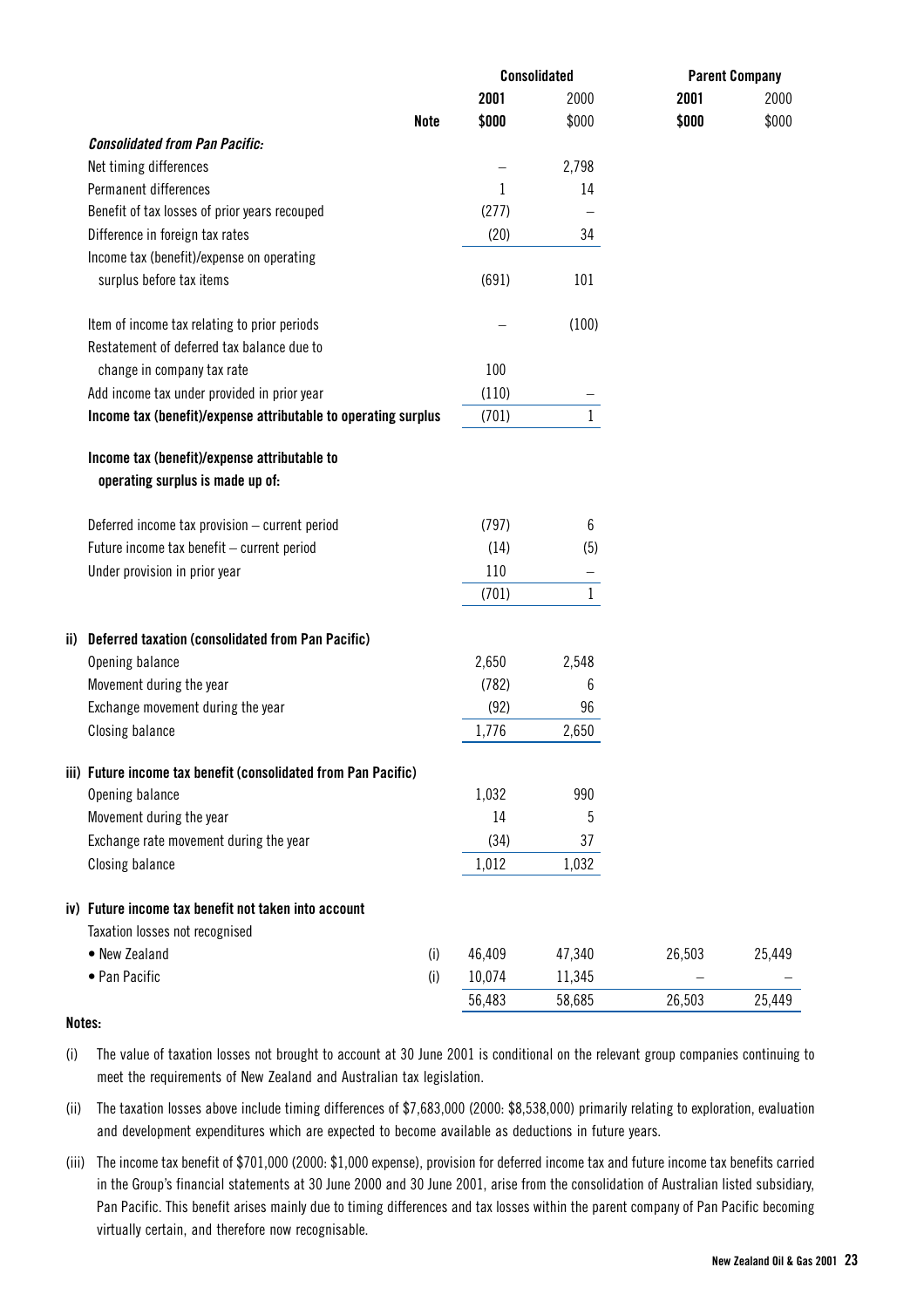# **17. RELATED PARTY DISCLOSURES**

The company is party to an agreement whereby Pafule Pty Limited ('Pafule'), a subsidiary of partly owned Pan Pacific, provides employees and office facilities to the company and related corporations and recovers the cost from NZOG, Pan Pacific and other users. During the year Pafule credited \$561,747 (inclusive of \$294,654 in respect of a director, R A Radford) to the company in recognition of the cost of Pafule employee participation in the NZOG share ownership plan. Pafule has accounted for an employee liability of \$174,000, in respect of a contractual settlement by NZOG with a director of the company, R A Radford. This settlement relates to obligations under a contract of employment, which may have been crystallised as a result of a third party breach of that contract in a prior year. There are other potential claims against the company or Pafule that may arise as a result of those circumstances but directors do not expect additional liability to exist. The company plans legal action to confirm its position.

Except as disclosed above and in Notes 2, 4, 6, 8, 10, 14, 18 and 21 there were no material transactions with related parties during the year and no material balances due to or from related parties at balance date.

# **18. EMPLOYEE SHARE OWNERSHIP PLAN**

#### **(a) Description of Employee Share Ownership Plan**

The Company has an employee share ownership plan under which NZOG Nominees Limited ('Nominees') holds as plan company and trustee of three trusts established in 1989, ordinary fully paid NZOG shares and NZOG options for the benefit of NZOG group employees, as follows:

|                                           | <b>Shares</b> |               | <b>Options</b> |        |
|-------------------------------------------|---------------|---------------|----------------|--------|
|                                           | 2001          | 2000          | 2001           | 2000   |
|                                           | <b>Number</b> | <b>Number</b> | Number         | Number |
|                                           | 000s          | 000s          | 000s           | 000s   |
| Allocated                                 | 6,234         | 2,559         | 2,757          | 902    |
| Unallocated                               | 1,181         | 4,866         | 1,489          | 3,344  |
|                                           | 7,415         | 7,425         | 4,246          | 4,246  |
| As a percentage of total reported capital | 6.4%          | 6.4%          |                |        |

Other than the above, no shares are subject to put or call options, nor are the NZOG shares and NZOG options used as security for borrowings by the NZOG group or any other person.

The NZOG Board's Remuneration Committee (which comprises only non-executive directors) nominates employees to participate in the ESOP and determines the numbers and exercise prices of options to be granted. The exercise prices are set at a premium to market value at date of granting.

#### **(b) Investment and Advances**

NZOG group holds redeemable preference shares in Nominees, at a cost of \$3,750,000 (book value \$2,719,000) which can be redeemed upon the company giving 60 days notice, from uncommitted funds held by Nominees from the exercise of options or other available sources which Nominees determines is reasonably available.

Advances of \$216,000 are due to the NZOG group from Nominees at a nil rate of interest and are repayable on demand. No demand for repayment of these advances has been made.

|                         |       | <b>Consolidated</b> |       | <b>Parent Company</b> |
|-------------------------|-------|---------------------|-------|-----------------------|
|                         | 2001  | 2000                | 2001  | 2000                  |
|                         | \$000 | \$000               | \$000 | \$000                 |
| Investment and advances |       |                     |       |                       |
| Investment in shares    | 2,719 | 2,719               | 2,719 | 2,719                 |
| Advances                | 216   | 216                 | 216   | 216                   |
|                         | 2,935 | 2,935               | 2,935 | 2,935                 |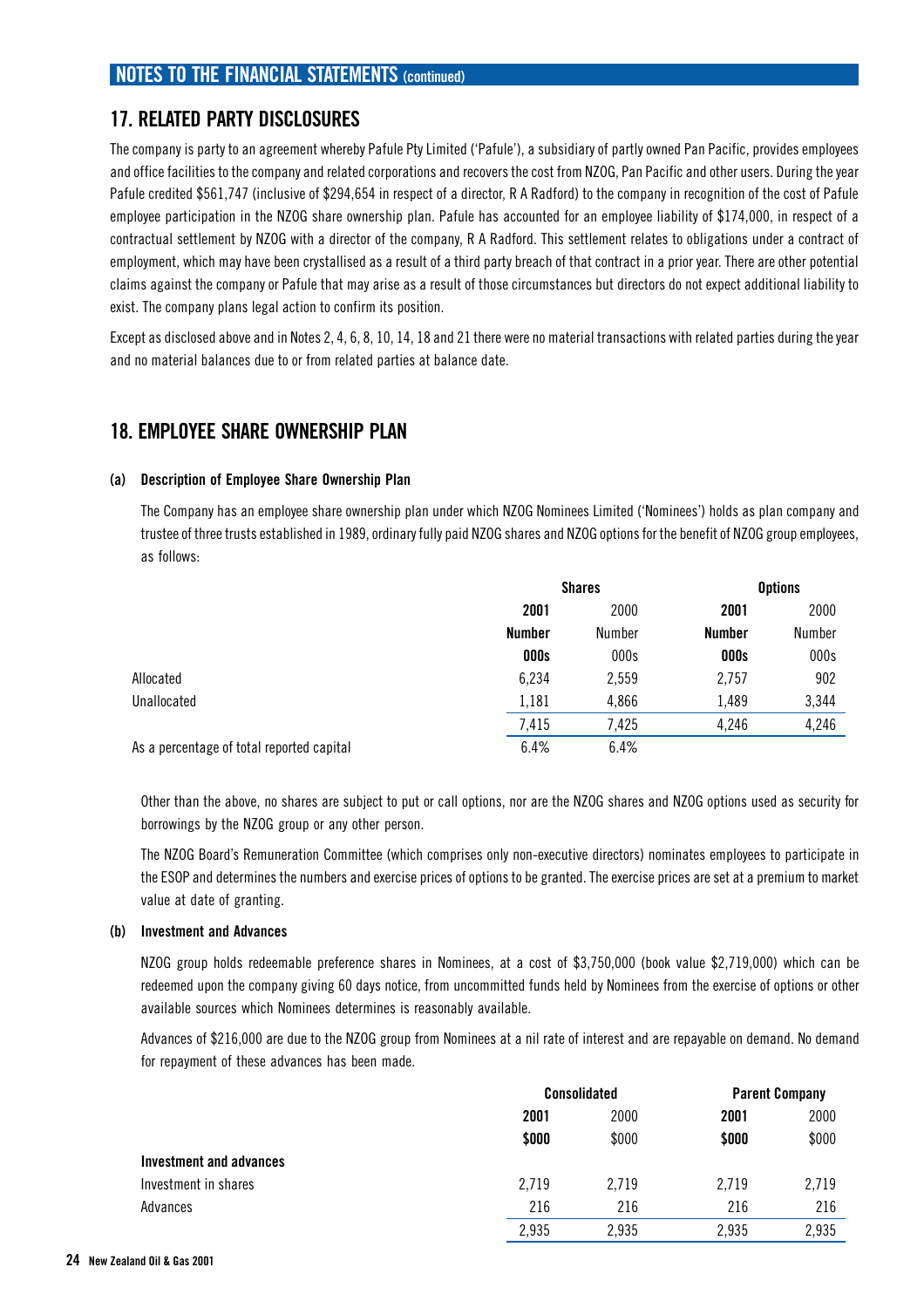#### **(c) Control**

Nominees is an associate company of NZOG. Voting rights in respect of NZOG shares vest in Nominees as to unallocated shares and to the respective employees in the case of allocated shares. The shareholders of Nominees hold the right to appoint the directors of Nominees.

#### **(d) Financial Position and Performance of the ESOP**

|      |                                        |       | <b>Consolidated</b>  |                          | <b>Consolidated</b> |
|------|----------------------------------------|-------|----------------------|--------------------------|---------------------|
|      |                                        |       | <b>Market Values</b> |                          | Cost                |
|      |                                        | 2001  | 2000                 | 2001                     | 2000                |
|      |                                        | \$000 | \$000                | \$000                    | \$000               |
|      | (i) Financial Position                 |       |                      |                          |                     |
|      | <b>Equity</b>                          |       |                      |                          |                     |
|      | Share capital                          |       |                      | 3,750                    | 3,750               |
|      | <b>Retained deficit</b>                |       |                      | (1, 503)                 | (1, 491)            |
|      |                                        |       |                      | 2,247                    | 2,259               |
|      | <b>Assets</b>                          |       |                      |                          |                     |
|      | NZOG shares and NZOG options           |       |                      |                          |                     |
|      | $-$ allocated                          | 2,687 | 667                  | 3,517                    | 1,099               |
|      | $-$ unallocated                        | 576   | 1,316                | 508                      | 2,926               |
|      |                                        | 3,263 | 1,983                | 4,025                    | 4,025               |
|      | Less provision for diminution in value |       |                      | (1,646)                  | (1,646)             |
|      |                                        | 3,263 | 1,983                | 2,379                    | 2,379               |
| Bank |                                        | 23    | 27                   | 23                       | 27                  |
|      | Debtors                                | 76    | 76                   | 76                       | 76                  |
|      |                                        | 3,362 | 2,086                | 2,478                    | 2,482               |
|      | <b>Less Liabilities</b>                |       |                      |                          |                     |
|      | Advances due to NZOG                   | (216) | (216)                | (216)                    | (216)               |
|      | Creditors                              | (15)  | (7)                  | (15)                     | (7)                 |
|      |                                        | (231) | (223)                | (231)                    | (223)               |
|      | <b>Net Assets</b>                      | 3,131 | 1,863                | 2,247                    | 2,259               |
|      | (ii) Financial Performance             |       |                      |                          |                     |
|      | Interest income                        |       |                      |                          | $\overline{7}$      |
|      | Management fee                         |       |                      | $\overline{\phantom{0}}$ | 10                  |
|      | Legal fees                             |       |                      | $\boldsymbol{9}$         | 26                  |
|      | Loss on sale of securities             |       |                      | $\overline{2}$           | 161                 |
|      |                                        |       |                      |                          |                     |

The ESOP financial statements are unaudited.

# **19. GEOGRAPHICAL SEGMENTS**

|                                    |        | <b>New Zealand</b> |        | Australia | Consolidated |           |
|------------------------------------|--------|--------------------|--------|-----------|--------------|-----------|
|                                    | 2001   | 2000               | 2001   | 2000      | 2001         | 2000      |
|                                    | \$000  | \$000              | \$000  | \$000     | \$000        | \$000     |
| Sales revenue (gross)              | 8.282  | 5.662              | 16.782 | 11.841    | 25.064       | 17,503    |
| Net surplus/(deficit) for the year | 2.604  | (5.767)            | (506)  | (4.981)   | 2.098        | (10, 748) |
| Total assets                       | 39.875 | 37.570             | 19.798 | 21.094    | 59.673       | 58.664    |

The Company operates predominantly in the petroleum and coal industry in New Zealand and the petroleum industry in Australia.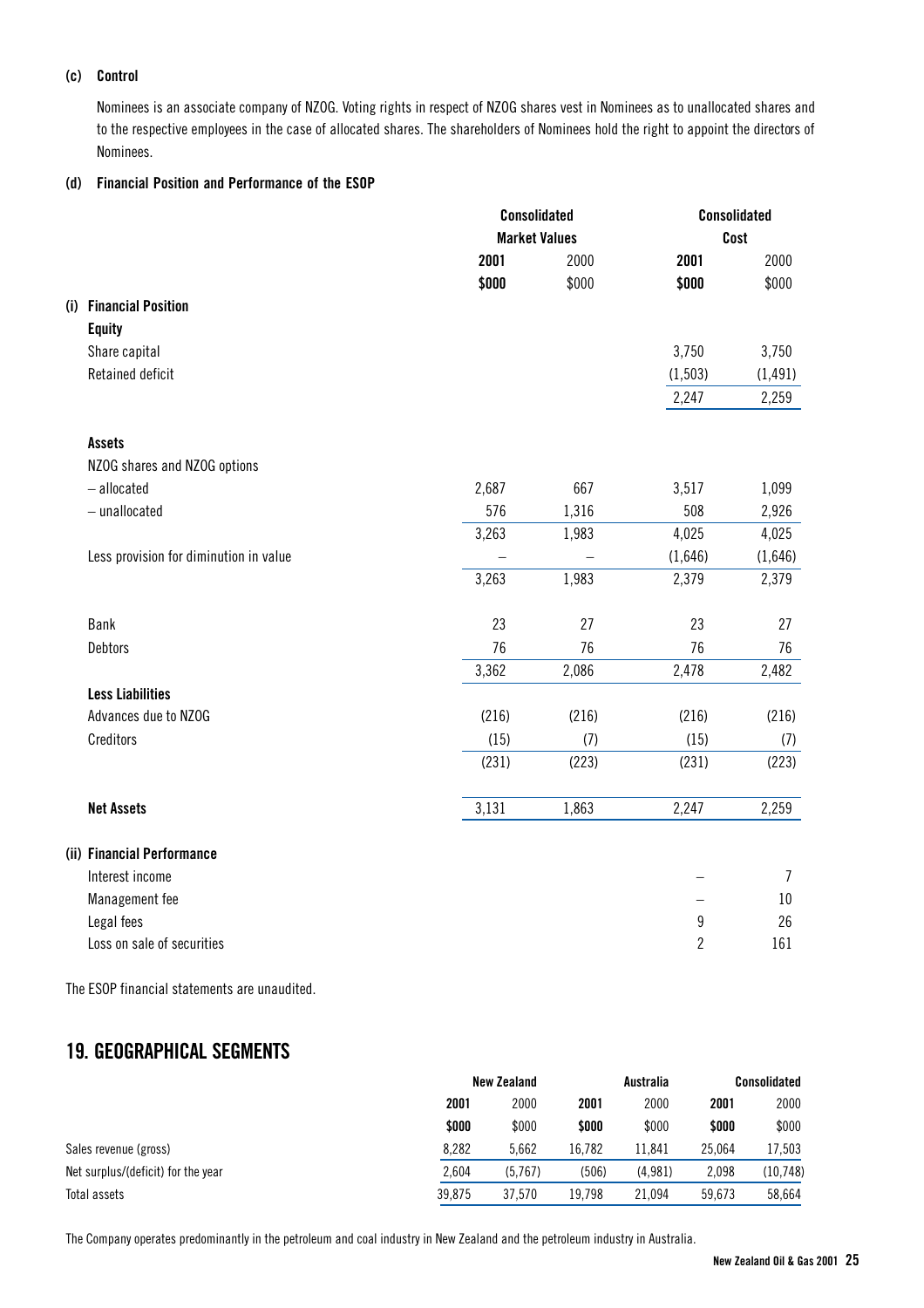# **20. COMMITMENTS AND CONTINGENCIES**

### **Capital Expenditure Commitments**

At balance date the group has capital expenditure commitments of \$154,000 payable within one year (2000: \$9,000).

### **Exploration Commitments**

(a)In order to maintain the various permits, in which the group is involved, the group has ongoing commitments as part of its normal operations to meet various operational expenditures. The actual costs will be dependent on a number of factors such as joint venture decisions including final scope and timing of operations.

- (b) The company's subsidiary, Pan Pacific, has exploration licence commitments payable within one year of \$399,000 and payable later than one year and not later than 2 years of \$386,000.
- (c) Security deposits of \$71,000 (2000: \$370,000) are held subject to licensed work programme commitments being met. During the year \$294,000 was refunded.

#### **Contingent Assets**

#### (a) **Griffin Litigation**

The Griffin Joint Venture Parties appeal relating to the 1997/98 contract claim was heard and dismissed in the full court of the Supreme Court of Western Australia on 24 May 2001. The matter will now proceed to rectification and is expected to be heard in the current half year. Pan Pacific's share of this claim is approximately NZ\$760,000.

#### (b) **Tubridgi Gas Sales Agreement**

Pan Pacific is party to the Tubridgi Gas Sales Agreement for sale of gas to AlintaGas. This agreement provides for a final payment to be paid, based on the quantity of gas delivered over the contract period 1 October 1998 to 10 November 2001. Gas production to date, indicates that Pan Pacific's share of the payment is likely to be approximately NZ\$851,000.

#### **Contingent Liabilities**

Pan Pacific is contingently liable to undertake field facility-related restoration works of possibly NZ\$1,077,000 in addition to that provided at 30 June 2001 (2000: NZ\$1,093,000). It is considered unlikely that the contingent sum will be crystallised.

In accordance with normal accounting requirements none of the above commitments and contingencies have been provided for in the financial statements.

### **21. SUBSIDIARY COMPANIES AND ASSOCIATES**

#### **Wholly Owned Subsidiary Companies**

ANZ Resources Pty Limited [see note (i)] Australia and New Zealand Petroleum Limited Australia & New Zealand Petroleum Limited [see note (i)] Curdridge Investments Limited National Petroleum Limited Nephrite Enterprises Limited NZOG Services Limited Oil Holdings Limited Petroleum Equities Limited Petroleum Resources Limited Resource Equities Limited Stewart Petroleum Company Limited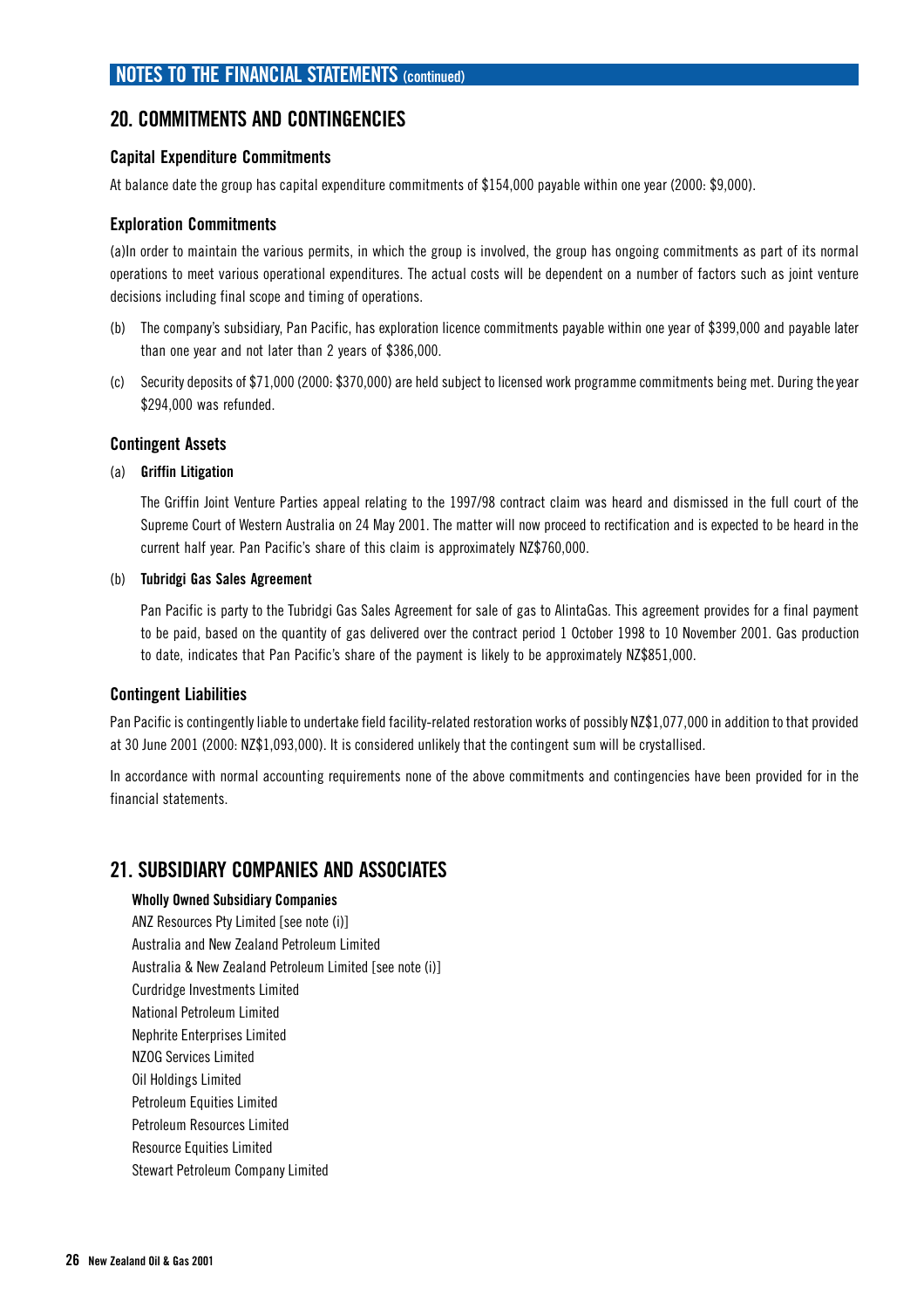|                                               |      | <b>Group Interest</b> |       |
|-----------------------------------------------|------|-----------------------|-------|
|                                               | Note | 2001                  | 2000  |
|                                               |      | ℅                     | ℅     |
| <b>Partly Owned Subsidiaries</b>              |      |                       |       |
| Pike River Coal Company Limited (See note 23) | 23   | 75.00                 | 75.00 |
| Pan Pacific Petroleum NL (group)              | (i)  | 57.86                 | 57.86 |
| <b>Associate Companies</b>                    |      |                       |       |
| NZOG Nominees Limited                         | 18   | 50.00                 | 50.00 |

#### **Notes**:

(i) Australian registered company.

(ii) All subsidiary and associate companies have balance dates of 30 June and are involved in the petroleum and coal exploration industry.

# **22. EARNINGS PER SHARE**

|                                                                                                                                                | 2001<br><b>Cents</b> | 2000<br>Cents |
|------------------------------------------------------------------------------------------------------------------------------------------------|----------------------|---------------|
| Basic earnings per share                                                                                                                       | 1.8                  | (9.7)         |
| Weighted average number of ordinary shares outstanding during<br>the year used in the calculation of basic earnings per share                  | 115,532,071          | 110,906,571   |
| Diluted earnings per share                                                                                                                     | 2.9                  | (3.9)         |
| Weighted average number of ordinary shares<br>and options outstanding during the year used<br>in the calculation of diluted earnings per share | 195,736,317          | 191,110,817   |

# **23. EVENTS SUBSEQUENT TO BALANCE DATE**

On 27 July 2001, Pike River Coal Company Limited issued 1,375,000 million shares at \$1 each initially payable to 50 cents representing a 4.4% equity to private investors. NZOG holds 22.5 million shares in PRCC equivalent to a 72% equity.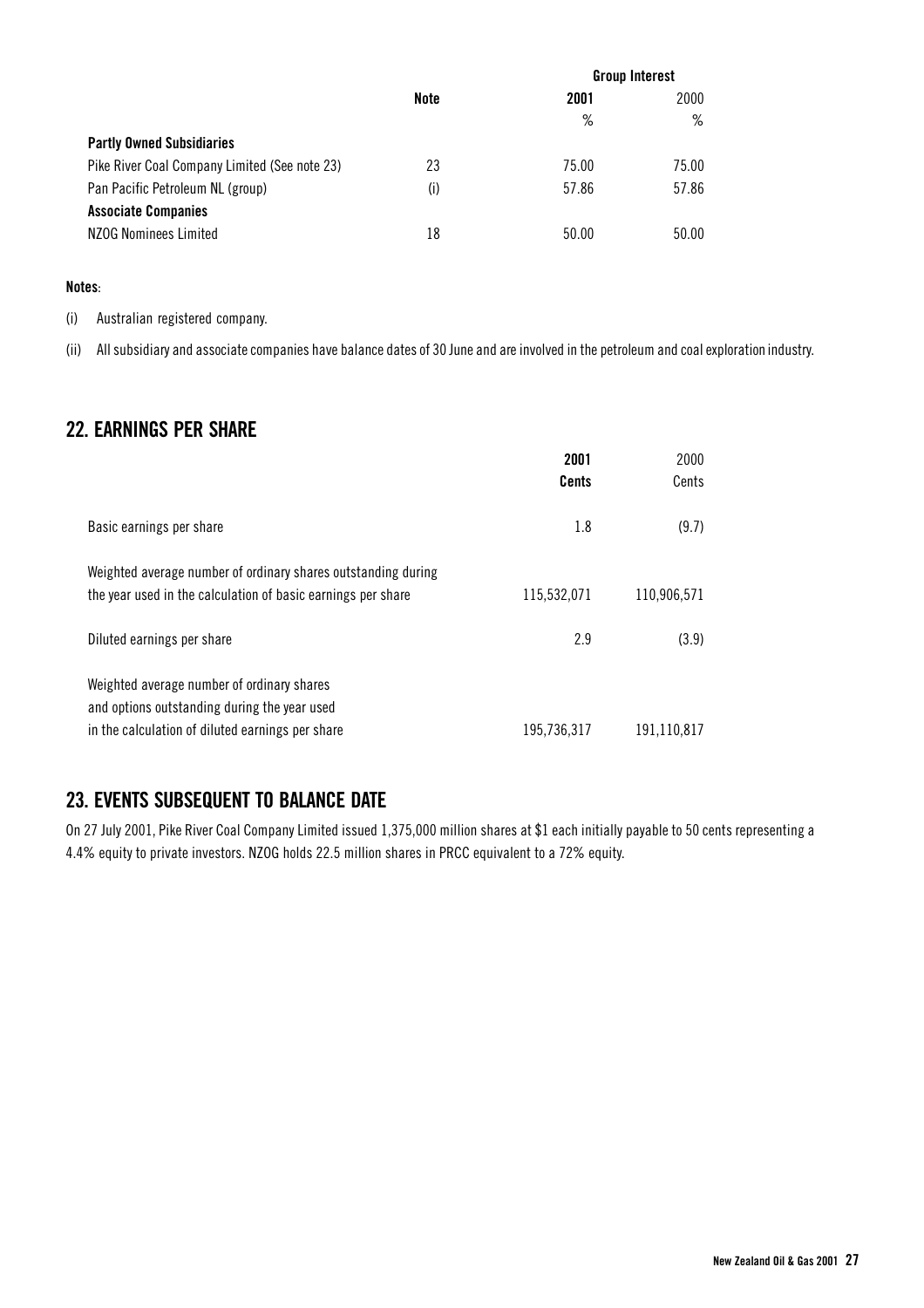# **AUDIT REPORT TO THE SHAREHOLDERS OF NEW ZEALAND OIL & GAS LIMITED**

We have audited the financial statements on pages 6 to 27. The financial statements provide information about the past financial performance and financial position of the company and group as at 30 June 2001. This information is stated in accordance with the accounting policies set out on pages 10 to 13.

# **Directors' responsibilities**

The Directors are responsible for the preparation of financial statements which give a true and fair view of the financial position of the company and group as at 30 June 2001 and the results of their operations and cash flows for the year ended on that date.

# **Auditors' responsibilities**

It is our responsibility to express an independent opinion on the financial statements presented by the Directors and report our opinion to you.

# **Basis of opinion**

An audit includes examining, on a test basis, evidence relevant to the amounts and disclosures in the financial statements. It also includes assessing:

- the significant estimates and judgements made by the Directors in the preparation of the financial statements;
- whether the accounting policies are appropriate to the company's and group's circumstances, consistently applied and adequately disclosed.

We conducted our audit in accordance with New Zealand Auditing Standards issued by the Institute of Chartered Accountants of New Zealand. We planned and performed our audit so as to obtain all the information and explanations which we considered necessary in order to provide us with sufficient evidence to obtain reasonable assurance that the financial statements are free from material misstatements, whether caused by fraud or error. In forming our opinion we also evaluated the overall adequacy of the presentation of information in the financial statements.

Our firm carries out other assignments for the company and its subsidiaries in the area of accounting and taxation advice. The firm has no other interest in the company or any of its subsidiaries.

# **Unqualified opinion**

We have obtained all the information and explanations we have required.

In our opinion:

- proper accounting records have been kept by the company as far as appears from our examination of those records;
- the financial statements on pages 6 to 27:
	- comply with New Zealand generally accepted accounting practice;
	- give a true and fair view of the financial position of the company and group as at 30 June 2001 and the results of their operations and cash flows for the year ended on that date.

Our audit was completed on 13 September 2001 and our unqualified opinion is expressed as at that date.

DNI-

Wellington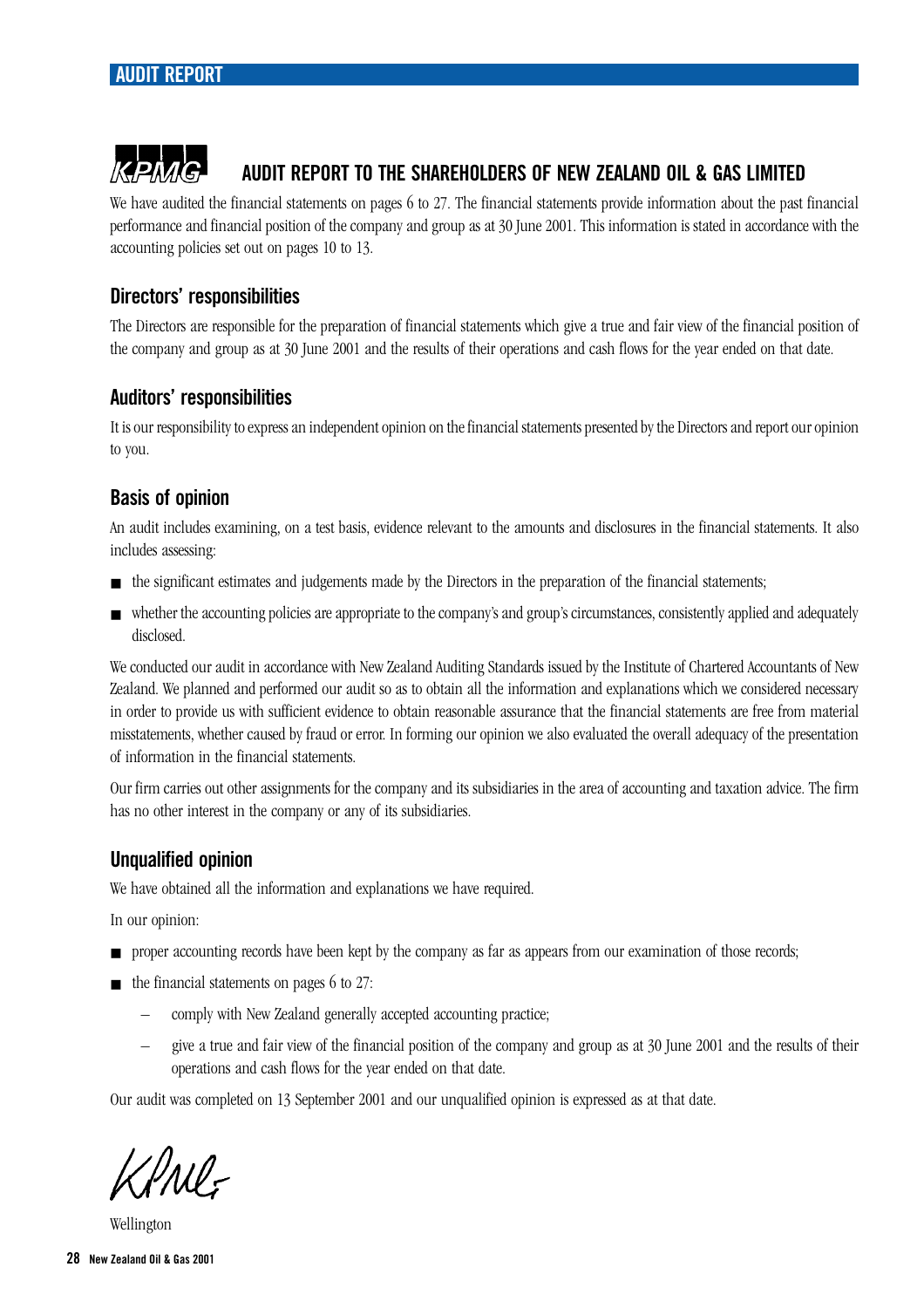# **CORPORATE GOVERNANCE STATEMENT**

This statement outlines the main corporate governance practices that were in place during the financial year unless otherwise stated.

### **Board of Directors and its Committees**

The board is responsible for the overall corporate governance of the company including the strategic direction, determination of policy and matters of finance, approval of contracts and expenditures and monitoring of management's achievement of the board's instructions. Each director has the right to seek independent professional advice in relation to matters arising in the conduct of his duties, at the company's expense, subject to prior approval of the chairman, which is not to be unreasonably withheld. The board has established two committees to assist in the execution of its responsibilities.

| Mr R A Radford<br><i>ACA(NZ)</i>            | <b>Position</b><br>executive chairman<br>and managing director | <b>Expertise</b><br>resource company<br>management |
|---------------------------------------------|----------------------------------------------------------------|----------------------------------------------------|
| Prof R F Meyer<br>ONZM, BE, PhD, DistFIPENZ | deputy chairman<br>(non-executive)                             | engineering and<br>energy                          |
| Mr P G Foley, BCA, LLB                      | non-executive                                                  | legal                                              |
| Mr S J Rawson, BSc, MSc                     | non-executive                                                  | energy                                             |
| Mr A K R Watson, AM, FAIBF                  | non-executive                                                  | banking and finance                                |

### **Audit Committee**

The terms of reference of the audit committee approved by the board of directors are:

- the committee is to be chaired by a non-executive director and comprise the entire board;
- a quorum of three is required;
- to ensure that the requirements of the board for full and appropriate reporting by the company are in accordance with financial reporting legislation, generally accepted accounting practice and stock exchange listing requirements;
- to review the adequacy of administrative, operating and accounting control systems maintained by management and monitor their appropriateness;
- to provide an avenue of communication between auditors and the board, in particular in relation to matters which relate to financial reporting and require consideration by the directors;
- to act as a delegate of the board on financial reporting issues;
- the external auditors are invited to audit committee meetings at the discretion of the committee and also have direct access to the committee chairman.

The present chairman of the committee is Prof. R F Meyer.

### **Remuneration Committee**

The terms of reference as approved by the board of directors are:

- the committee is to be chaired by a non-executive director and comprised of a majority of non-executive directors;
- a quorum of two is required;
- to approve the remuneration and employment terms and conditions of the chief executive;
- to approve allocations of shares and options to group staff under the company's employee share plan and advise the trustee/custodian accordingly;
- to recommend to the board, any amendments to the employee share plan;
- to review submissions from the chief executive on conditions of employment, performance and remuneration of staff of group companies.

The present chairman of the remuneration committee is Prof. Meyer. The other members are Messrs P G Foley and A K R Watson.

### **Health, Safety and Environment Policy**

NZOG has adopted the following health, safety and environment policy:

- NZOG board, management and employees are committed to providing a safe and healthy workplace and environment for all employees, visitors and the general public.
- embracing occupational safety and health and environmental protection and preservation as cornerstones of our OSH&E management philosophy, NZOG shall through: competent engineering practice, training, risk identification, assessment and control process, address hazard, incident and injury prevention and conservation of the environment with equal priority to its objective of discovering and producing petroleum.
- resources commensurate with this priority shall be made available to comply as a minimum with all relevant legislation to ensure that safety in design, safe systems and places of work are maintained to high oil industry standards and that all reasonable steps are taken to ensure no individual or the environment is placed in a situation of endangerment.
- as the development and maintenance of a safe work environment is recognised as both the individual and shared responsibility of all NZOG employees, commitment to this achievement shall include joint consultation.
- this OSH&E management policy is based on a commitment that the well-being of all associated personnel is a major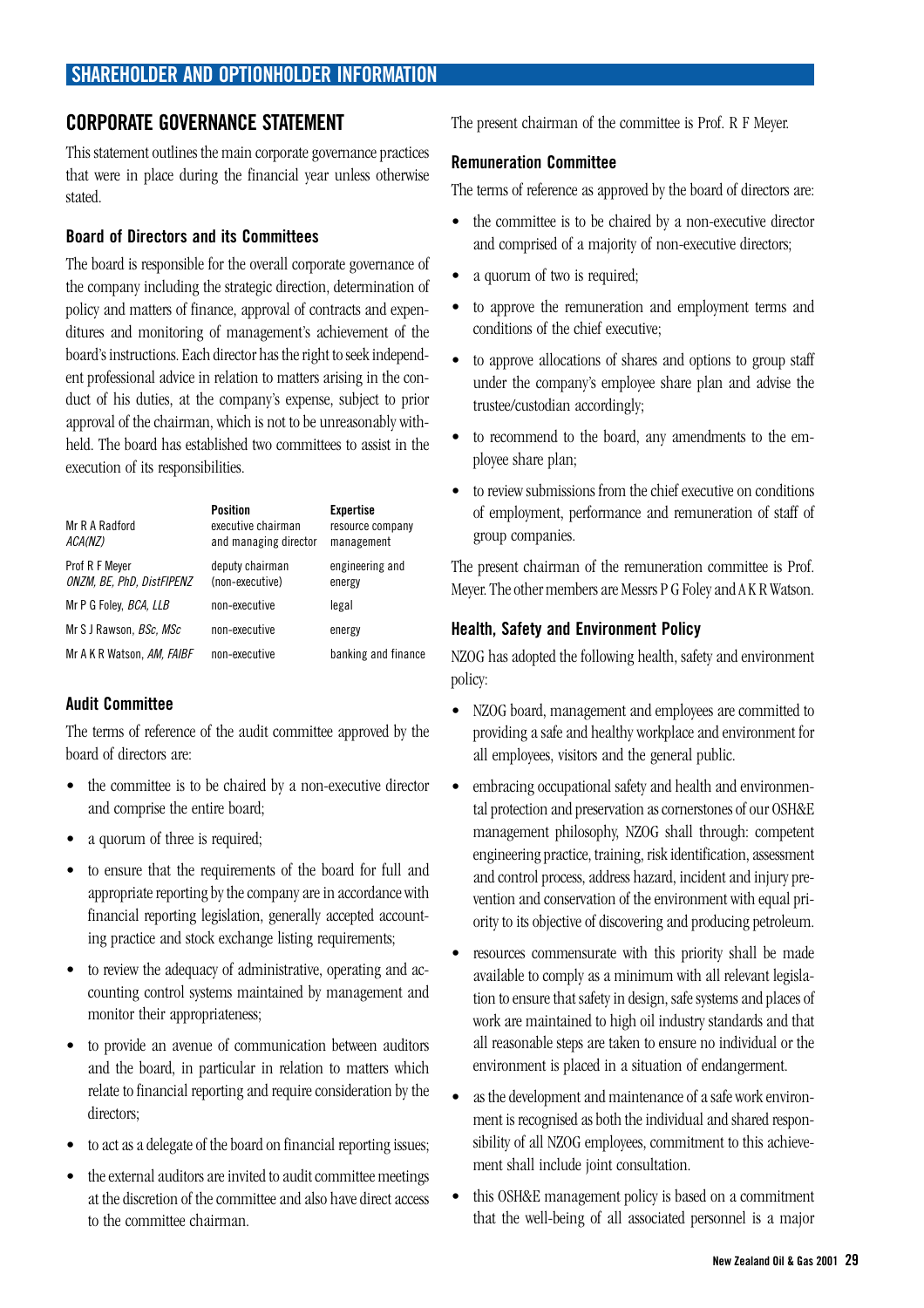consideration of all operations and exploration activity. People and the environment are the most important asset of the future.

# **STATUTORY AND OTHER INFORMATION**

### **Directors' Remuneration and Benefits**

The total remuneration and other benefits to directors for services to all group companies (including payments made by partly owned and wholly owned subsidiary companies) in all capacities during the year ended 30 June 2001 was \$462,695 being to or in respect of Messrs R A Radford \$319,704; A K R Watson \$51,741; S J Rawson \$28,750; P G Foley \$28,750; and R F Meyer \$33,750

An additional payment was made by the Group to Mr Radford as part of a contractual settlement by NZOG (see note 17 on page 24) and certain non-listed options were also issued to him (see below).

### **Employees' Remuneration**

During the year ended 30 June 2001, two group employees (not including directors) received remuneration (including payments made by partly owned and wholly owned subsidiary companies) of at least \$100,000. Both were in the income band \$210,000- \$219,999.

### **Directors & Officers' Liability Insurance**

The Company and its subsidiaries have arranged policies of directors' and officers' liability insurance, which, together with a Deed of Indemnity, seek to ensure, to the extent permitted by law, that directors and officers will incur no monetary loss as a result of actions legitimately undertaken by them as directors and officers.

#### **Request for use of Company Information**

There were no disclosures with respect to use of company information that would otherwise not be available to any person.

### **Directors' Securities Interests and Dealings**

The interests of directors (and their associates) in equity securities of the company at 30 June 2001 were:

Mr R A Radford and associates (as defined by the New Zealand Stock Exchange Listing Rules) in respect of 6,374,558 shares and 2,200,494 options.

### **Acquisition/Disposition of Relevant Interests in Securities of the Company**

The following changes occurred in respect of Mr R A Radford's relevant interests (as defined by Section 146 of the Companies Act 1993, and Rules 1.3 & 10.5.3 of the New Zealand Stock Exchange Listing Rules) in shares of the Company: 1 July 2000 – Mr

Radford ceased to have a relevant interest in 1,227,393 shares held by a private superannuation fund and 264,700 shares held by a family member; 20 August 2000 – Mr Radford provided with the option to acquire 700,000 shares and 350,000 attached options arising from a standard allocation by the Employee Share Option Plan (ESOP) to all qualifying staff; 28 November 2000 – Mr Radford provided with the option to acquire 350,000 shares and 175,000 attached options arising from a standard allocation by the Employee Share Option Plan (ESOP) to all qualifying staff; 30 March 2001 – Mr Radford provided with non-listed, nontradeable options to acquire 2,000,000 shares and 1,000,000 attached options (with an exercise price of 35.6 cents each) as part of a contractual settlement by NZOG.

### **Transactions in which Directors were Interested**

Other than disclosed in this annual report, there have been no transactions in which directors have declared an interest.

### **Interest Disclosures**

Since the publication of the last annual report, the following disclosures of interest by directors were entered into the Interests Register maintained by New Zealand Oil & Gas Limited.

**P G Foley:** Mr Foley is a partner in the law firm Minter Ellison Rudd Watts which is one of the law firms engaged by the company from time to time to provide legal advice to the group. Subsequent to balance date, Mr Foley subscribed for 10,000 shares in Pike River Coal Company Limited as part of the private placement made by that company. Mr Foley is a director of New Zealand Oil & Gas Limited.

**S J Rawson:** Subsequent to balance date, Mr Rawson subscribed for 10,000 shares in Pike River Coal Company Limited as part of the private placement made by that company. Mr Rawson is a director of New Zealand Oil & Gas Limited and Pike River Coal Company Limited.

The directors are to be regarded as having an interest in any contract that may be made with the entities listed above or as listed in note 21 of the financial statements (on pages 26 and 27) by virtue of the directorship, membership, or employment of those entities.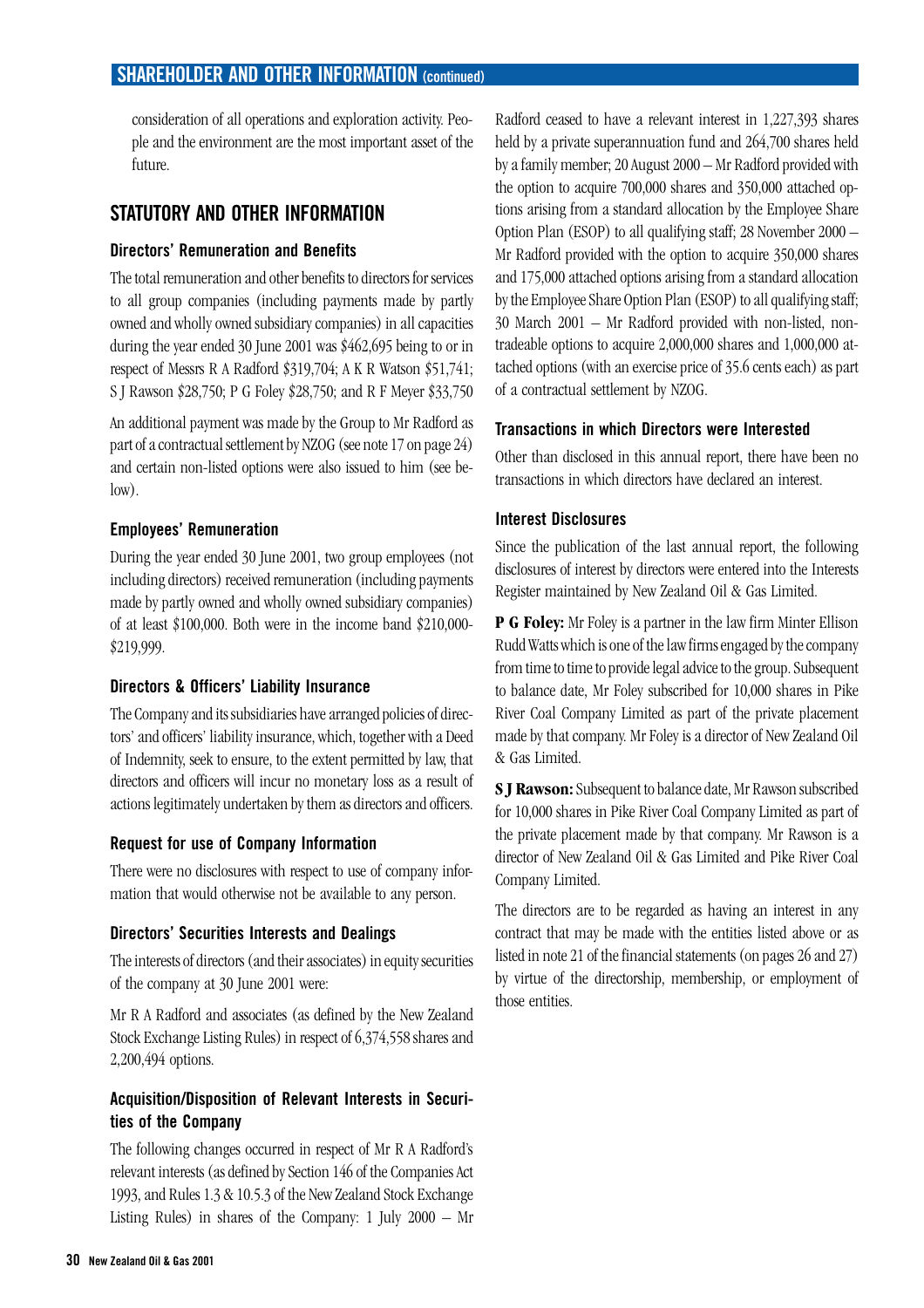# **SHAREHOLDER AND OPTIONHOLDER INFORMATION**

### **Top 20 Shareholders on the register as at 9 October 2001**

| <b>Name of Shareholder</b>                       | <b>Shareholding</b> | % of Reported Capital * |
|--------------------------------------------------|---------------------|-------------------------|
| Resources Trust Limited                          | 7,920,970           | 6.9                     |
| NZOG Nominees Limited                            | 7,416,918           | 6.4                     |
| Chiu-Hing Chan                                   | 3,207,185           | 2.8                     |
| Chung King Tan                                   | 2,194,727           | 1.9                     |
| Merrill Lynch                                    | 1,551,604           | 1.3                     |
| Stargate Oil Limited                             | 1,195,122           | 1.0                     |
| <b>Robert Albert Boas</b>                        | 1,100,000           | 1.0                     |
| Mehasu Pty Ltd                                   | 1,048,900           | 0.9                     |
| G M Robinson & D J Bradley                       | 1,000,000           | 0.9                     |
| F A Buchler & S M Buchler                        | 920,000             | 0.8                     |
| Ming Chow & Fook Kom Wong                        | 748,000             | 0.6                     |
| <b>Tyrannus Holdings Ltd</b>                     | 735,178             | 0.6                     |
| Citibank New York                                | 693,477             | 0.6                     |
| Clara Shuk Fun Ma                                | 675,625             | 0.6                     |
| Roy Anthony Radford                              | 667,727             | 0.6                     |
| Hong Ling Lo                                     | 500,000             | 0.4                     |
| Song and Wen Holdings Pte Limited                | 500,000             | 0.4                     |
| <b>Oxley Graeme Maley</b>                        | 500,000             | 0.4                     |
| <b>Forbar Nominees Limited</b>                   | 463,364             | 0.4                     |
| Amalgamated Dairies Charitable Educational Trust | 459,375             | 0.4                     |
| <b>Held in Treasury</b>                          |                     |                         |
| New Zealand Oil & Gas Limited                    | 4,669,200           |                         |

\*Reported capital represents shares held by the public and therefore excludes 4,669,200 shares held by NZOG as treasury stock.

### **Top 20 Optionholders on share register as at 9 October 2001**

| Name of Optionholder                | <b>Optionholding</b> | % of Reported Capital |
|-------------------------------------|----------------------|-----------------------|
| NZOG Nominees Limited               | 4,042,000            | 6.7                   |
| <b>Resources Trust Limited</b>      | 3,440,805            | 5.7                   |
| <b>Robert Albert Boas</b>           | 1,457,700            | 2.4                   |
| <b>Miriam Hughes</b>                | 1,300,000            | 2.2                   |
| H H M Winstone & P S Winstone       | 950,000              | $1.6\,$               |
| Otter Gold Mines Limited            | 793,951              | 1.3                   |
| Mehasu Pty Ltd                      | 750,000              | 1.2                   |
| Jean Winstone                       | 686,818              | 1.1                   |
| Chung King Tan                      | 668,500              | 1.1                   |
| Stargate Oil Limited                | 594,561              | 1.0                   |
| Jean Winstar                        | 563,000              | 0.9                   |
| <b>Estate Peter Anthony Bradley</b> | 560,500              | 0.9                   |
| <b>Amalgamated Dairies Limited</b>  | 484,850              | 0.8                   |
| <b>Murray McGill</b>                | 426,681              | 0.7                   |
| Roy Herbert Fry                     | 425,930              | 0.7                   |
| Joanne Elizabeth Calvert            | 400,000              | 0.7                   |
| <b>Maurice Bede Fouhy</b>           | 400,000              | 0.7                   |
| <b>Robert Arthur Winstone</b>       | 376,082              | 0.6                   |
| C E Boreham & D P Boreham           | 350,000              | 0.6                   |
| <b>Thomas Edward Currie</b>         | 350,000              | 0.6                   |
| Keith McKay Urquhart                | 350,000              | 0.6                   |
| <b>Held in Treasury</b>             |                      |                       |
| Oil Holdings Limited                | 20,105,262           |                       |

In the above tables, the holdings of New Zealand Central Securities Depositary Limited have been reallocated to its applicable members.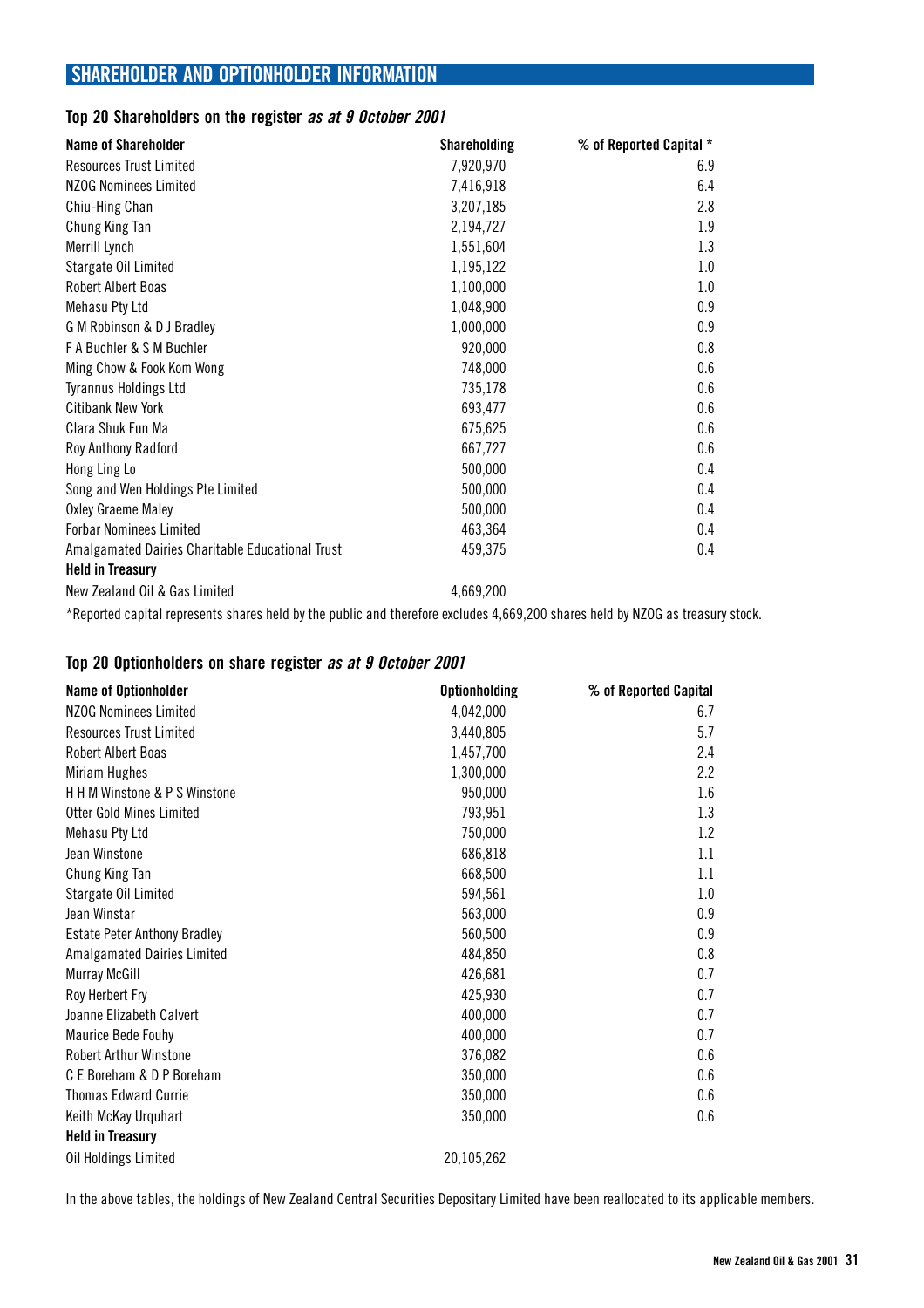# **SHAREHOLDER AND OPTIONHOLDER INFORMATION (continued)**

# **Trading Statistics**

The company's securities are quoted on the New Zealand and Australian Stock Exchanges.

|                                          | <b>NZSE</b>       | NZSE             | ASX              | ASX             |
|------------------------------------------|-------------------|------------------|------------------|-----------------|
|                                          | Shares ( $N0G$ )* | Options (NOGOB)* | Shares (NZO) $*$ | Options (NZOO)* |
|                                          | NZ\$              | NZ\$             | A\$              | A\$             |
| Trading - 12 months ended 9 October 2001 |                   |                  |                  |                 |
| Year's low-high                          | $26c-44c$         | $2c-9c$          | $20.5c - 39.5c$  | $1c-8c$         |
| Year's total volume traded               | 16,762,205        | 15.165.726       | 2.821.502        | 1.565.075       |

\*Trading codes

# **Distribution of Holdings at 9 October 2001**

| <b>Ordinary Shares</b> |                            |                      |
|------------------------|----------------------------|----------------------|
| Holding                | <b>No of Shareholders</b>  | <b>Total Shares</b>  |
| $1 - 1,000$            | 7,339                      | 3,231,794            |
| 1,001-5,000            | 4,338                      | 10,683,832           |
| 5,001-10,000           | 1,125                      | 9,262,663            |
| 10,001-100,000         | 1,271                      | 37,490,841           |
| 100,001 and over       | 124                        | 59,532,141           |
|                        | 14,197                     | 120,201,271          |
| 2001 Options           |                            |                      |
| Holding                | <b>No of Optionholders</b> | <b>Total Options</b> |
| $1 - 1,000$            | 6,825                      | 2,909,395            |
| 1,001-5,000            | 1,996                      | 4,590,488            |
| 5,001-10,000           | 334                        | 2,626,804            |
| 10,001-100,000         | 485                        | 16,441,590           |
| 100,001 and over       | 92                         | 53,635,969           |
|                        | 9,732                      | 80,204,246           |

# **Substantial Shareholders**

Substantial Shareholder notices as at 9 October 2001

| Name of Shareholder             | Shares held in issued capital** |
|---------------------------------|---------------------------------|
| * New Zealand Oil & Gas Limited | 13.323.200                      |
| Resources Trust Limited         | 7.920.970                       |
| NZOG Nominees Limited           | 8.654.000                       |
|                                 |                                 |

\* This incorporated NZOG's treasury stock of 4,669,200 and NZOG Nominees Limited holding at the time of the notice of 8,654,000 shares.

\*\* Total issued capital of 120,201,271 includes treasury stock.

The above substantial shareholder notices were received pursuant to the Securities Amendment Act 1988. Under the provisions of that Act more than one party can hold a relevant interest in the same shares.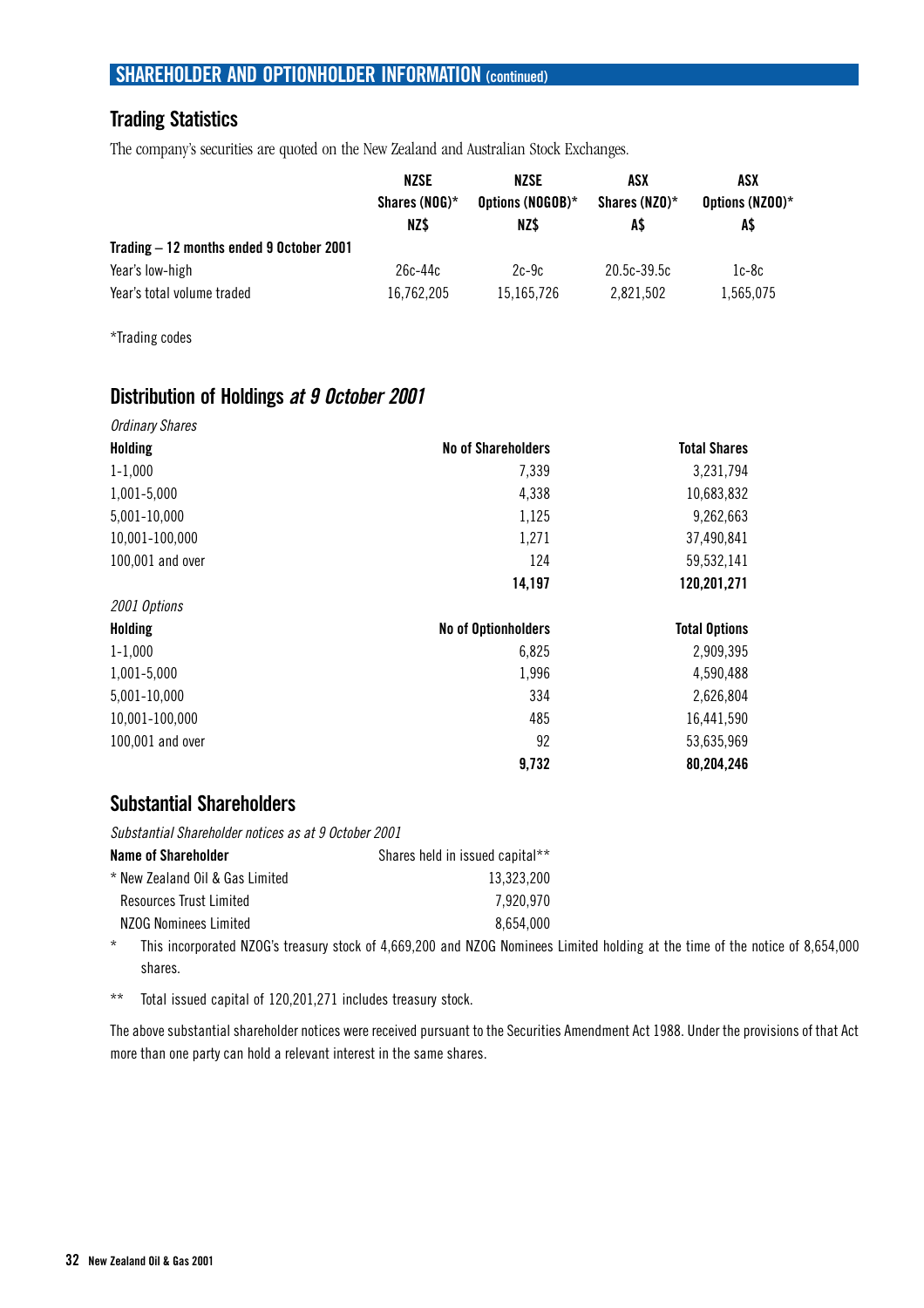### **CORPORATE DIRECTORY**

### **Directors**

R A Radford ACA, NZ, executive chairman and managing director R F Meyer ONZM, BE, PhD, DistFIPENZ, deputy chairman P G Foley BCA, LLB S J Rawson BSc, MSc A K R Watson AM, FAIBF

### **Management**

R A Radford chief executive E R Matthews PhD, MSc, BSc, exploration manager G A Ward BBS, CA (NZ), finance manager B W Roulston ACA, FCCM, company secretary

### **Registered and Head Office Sydney Branch Office**

North Sydney, NSW 2060 Telephone: 61 2 9957 2177 Facsimile: 61 2 9925 0564

3rd Floor 76 Berry Street

| 9th Floor                |  |  |
|--------------------------|--|--|
| The Shortland Centre     |  |  |
| 51-53 Shortland Street   |  |  |
| PO Box 3198              |  |  |
| Auckland, New Zealand    |  |  |
| Telephone: 64 9 377 0941 |  |  |
| Facsimile: 64 9 377 5468 |  |  |

# **Auditors**

KPMG KPMG Centre, 135 Victoria Street Wellington, New Zealand

### **SHAREHOLDER INFORMATION**

For information on number of shares or options held, holding statements and changes of address contact the registrars:

| New Zealand              |  |  |
|--------------------------|--|--|
| <b>BK Registries</b>     |  |  |
| PO Box 384               |  |  |
| 138 Tancred Street       |  |  |
| Ashburton, New Zealand   |  |  |
| Telephone: 64 3 308 8887 |  |  |
| Facsimile: 64 3 308 1311 |  |  |

Australia Registries Limited PO Box R67, Royal Exchange Sydney NSW 1223 Telephone: 61 2 9279 0677 Facsimile: 61 2 9279 0664

For company information contact the company: Toll free 0800-000-594 (within New Zealand) or (02) 9957 2177 (within Australia) Website: www.nzo.co.nz E-mail enquiries: enquiries@nzog.net

Shareholders are encouraged to receive company announcements directly via the internet at the above website.